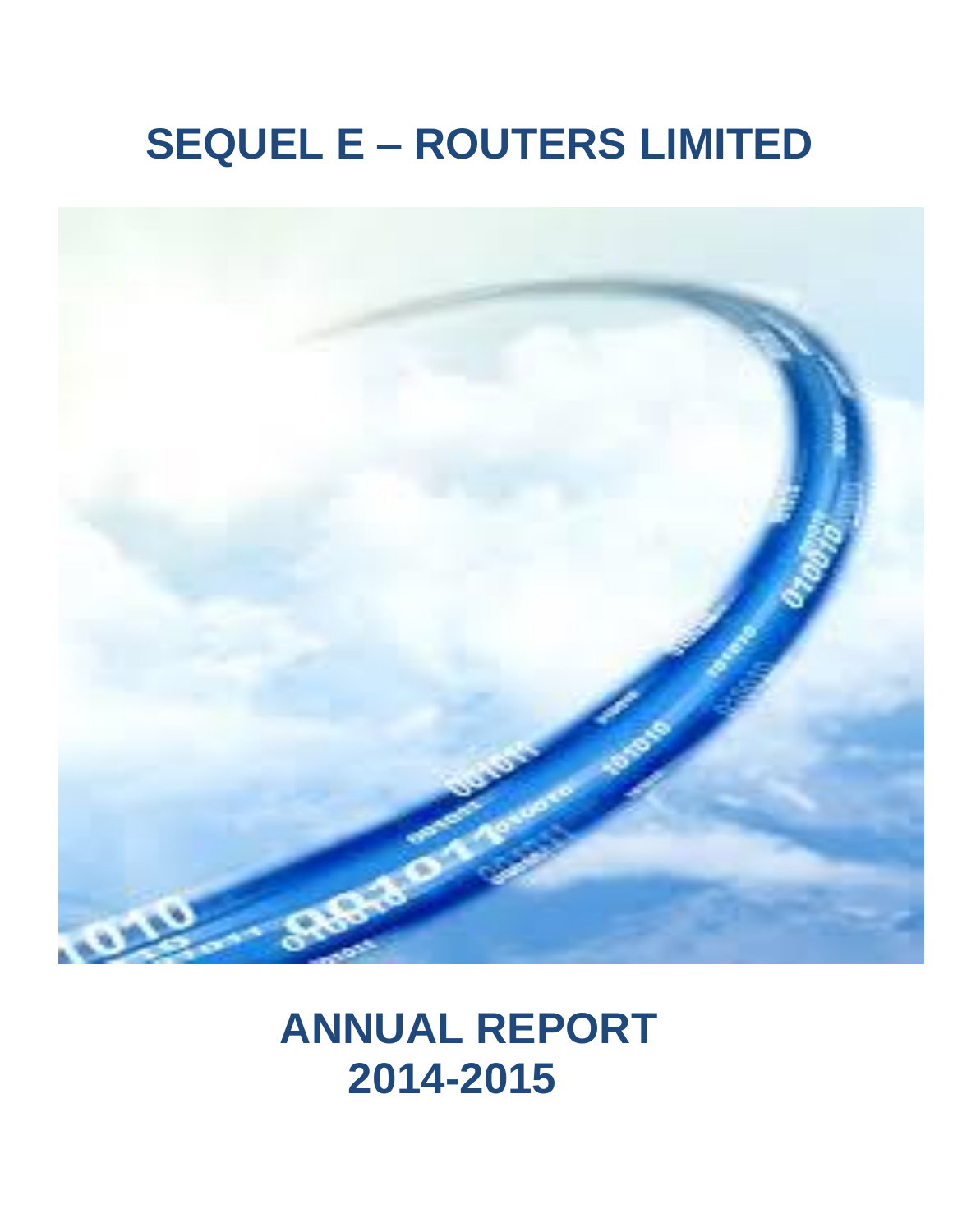# **REGISTERED OFFICE**

1, ANKUR COMPLEX, 2ND FLOOR, B/H.TOWN HALL, OPP. HASUBHAI CHAMBERS, ELLISBRIDGE, AHMEDABAD- 380006

# **BOARD OF DIRECTORS**

- 1) RAJUBHAI B DESAI
- 2) CHANDU BHAI DHANABHAI VAGHELA
- 3) SUNILKUMAR MUKTILAL GANDHI
- 4) DARJI SURESHKUMAR ASHABEN

# **AUDITOR**

GAURANG VORA & ASSOCIATES

# **BANKER**

ALLAHABAD BANK

# **REGISTRAR AND SHARE TRANSFER AGENT**

M/S. PURVA SHAREGISTRY (INDIA) PRIVATE LIMITED

9 SHIV SHAKTI IND. ESTT. J R BORICHA MARG, LOWER PAREL EAST MUMBAI 400 011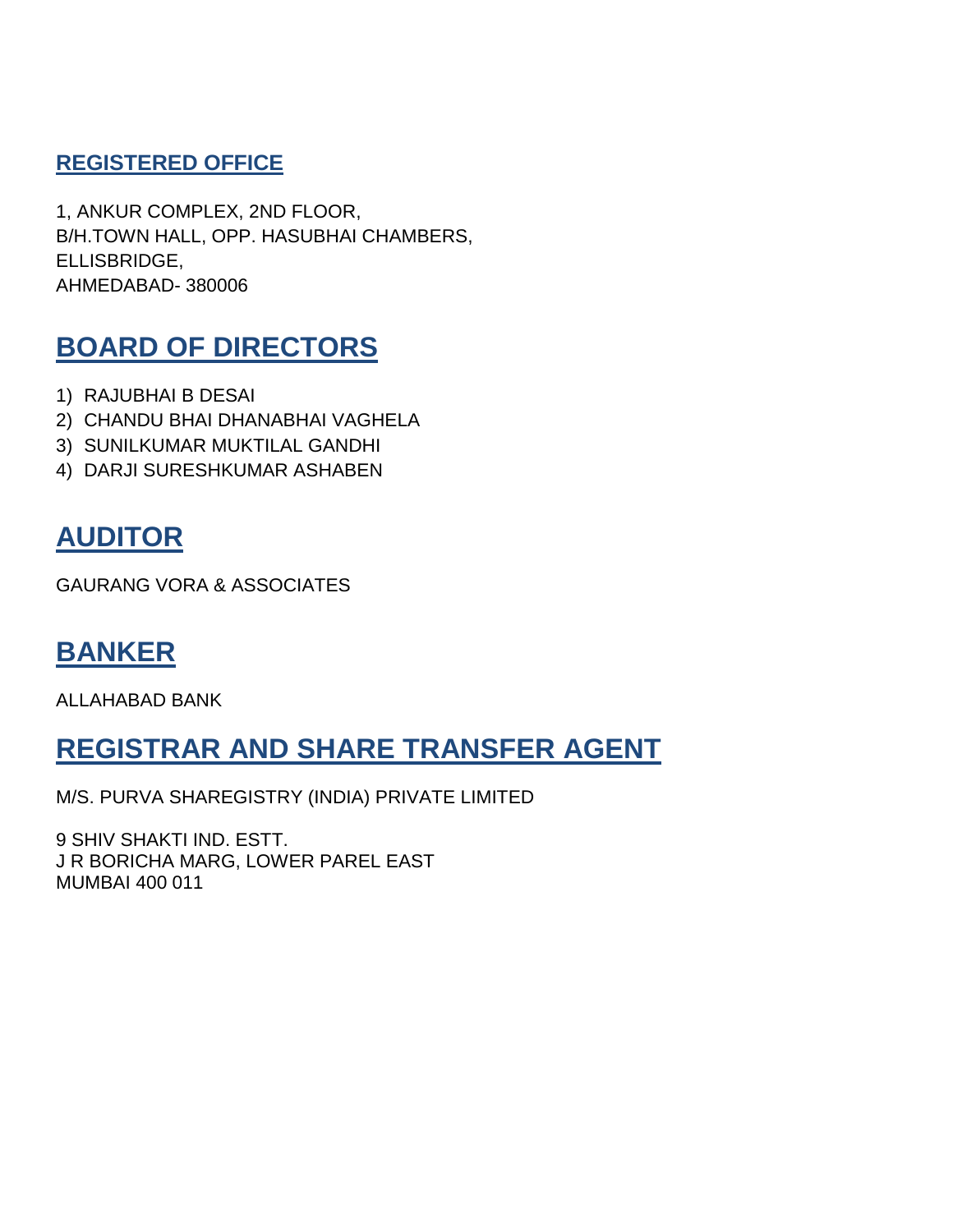# **CONTENTS**

| SR.<br>NO.      | <b>PARTICULARS</b>                                                | PG. NO.   |
|-----------------|-------------------------------------------------------------------|-----------|
| 1               | <b>NOTICE TO MEMBER</b>                                           | $1 - 2$   |
| $\overline{2}$  | <b>E-VOTING INSTRUCTION</b>                                       | $3-5$     |
| 3               | <b>DIRECTOR'S REPORT</b>                                          | $6 - 11$  |
| 4               | <b>EXTRACT OF ANNUAL RETURN</b>                                   | $12 - 20$ |
| 5               | SECRETARIAL AUDIT REPORT                                          | $21 - 23$ |
| 6               | <b>MANAGEMENT DISCUSSION AND ANALYSIS</b>                         | $24 - 24$ |
| $\overline{7}$  | <b>CORPORATE GOVERNANCE REPORT</b>                                | 25-34     |
| 8               | CORPORATE GOVERNANCE REPORT BY AUDITOR                            | $35 - 35$ |
| 9               | FORM-A                                                            | 36-36     |
| 10 <sup>1</sup> | <b>AUDITORS' REPORT</b>                                           | $37 - 42$ |
| 11              | <b>BALANCESHEET</b>                                               | 43-43     |
| 12              | STATEMENT OF PROFIT AND LOSS                                      | 44-44     |
| 13              | SCHEDULE OF THE BALANCE SHEET AND PROFIT &<br><b>LOSS ACCOUNT</b> | $45 - 52$ |
| 12 <sup>2</sup> | NOTES FORMING PART OF THE FINANCIAL<br><b>STATEMENTS</b>          | 53-55     |
| 13              | <b>CASH FLOW STATEMENT</b>                                        | 56-56     |
| 14              | ATTENDANCE SLIP & PROXY FORM                                      | 57-59     |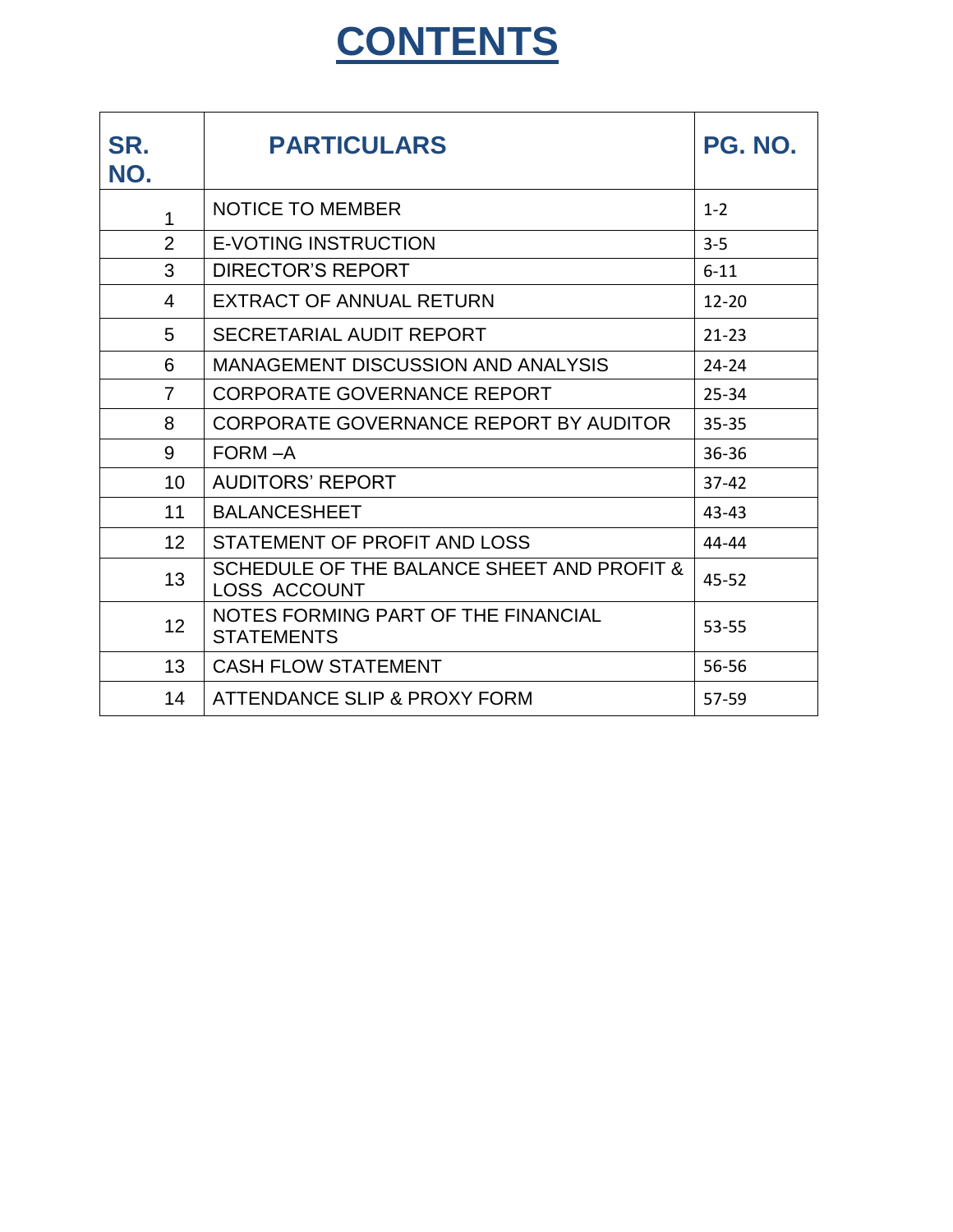# **NOTICE**

# **NOTICE IS HEREBY GIVEN THAT THE ANNUAL GENERAL MEETING OF SEQUEL E-ROUTERS LIMITED WILL BE HELD ON 30TH SEPTEMBER, 2015 AT 1.00 P.M. AT REGISTERED OFFICE OF THE COMPANY TO TRANSACT THE FOLLOWING BUSINESS.**

# **ORDINARY BUSINESS:**

1) To receive, consider and adopt the Audited Profit and Loss Account for the year ended 31st March, 2015 and Balance sheet as at that date together with Directors Report and Auditors Report thereon.

2) To appoint a Director in place of Mr. Sunilkumar M. Gandhi, who retires by rotation and being eligible offers himself for reappointment.

3) To consider and if thought it, to pass with or without modifications, the following Resolution as an ORDINARY RESOLUTION:

 **"Resolved that** pursuant to the provisions of sections 139 (2) and 142(1) of the Companies Act 2013 the retiring Auditor **GAURANG VORA & ASSOCIATES** Chartered Accountants, be and are hereby reappointed as Auditors of the Company to hold office for a term of 5 years subject to ratification by members at every Annual General Meeting from the conclusion of this meeting until the conclusion of the next Annual General Meeting at such Remuneration as may be determined by the Board of Directors of the Company from time to time.

#### **SPECIAL BUSINESS:**

4) To consider and if thought it, to pass with or without modifications, the following Resolution as a SPECIAL RESOLUTION:

**RESOLVED THAT** pursuant to the relevant section of the Companies Act, 2013 (including any Statutory modification or reenactment for the time being in force) to adopt the New Set of Articles of association of the company by replacing the same with existing set of articles of Association as per New Companies Act, 2013.

Accordingly all the existing clauses of the AOA will be replaced with New Set of Articles of association of the Company

**RESOLVED FURTHER THAT** any director of the company be and is hereby authorized to sign and submit relevant e-form along with certified true copy of the resolution and New Set of Articles of Association of the company with Registrar of Companies as may be for the necessary purpose.

DATE : 4<sup>TH</sup> SEPTEMBER, 2015 BY ORDER OF THE BOARD **PLACE: AHMEDABAD** 

 **SD/- CHAIRMAN**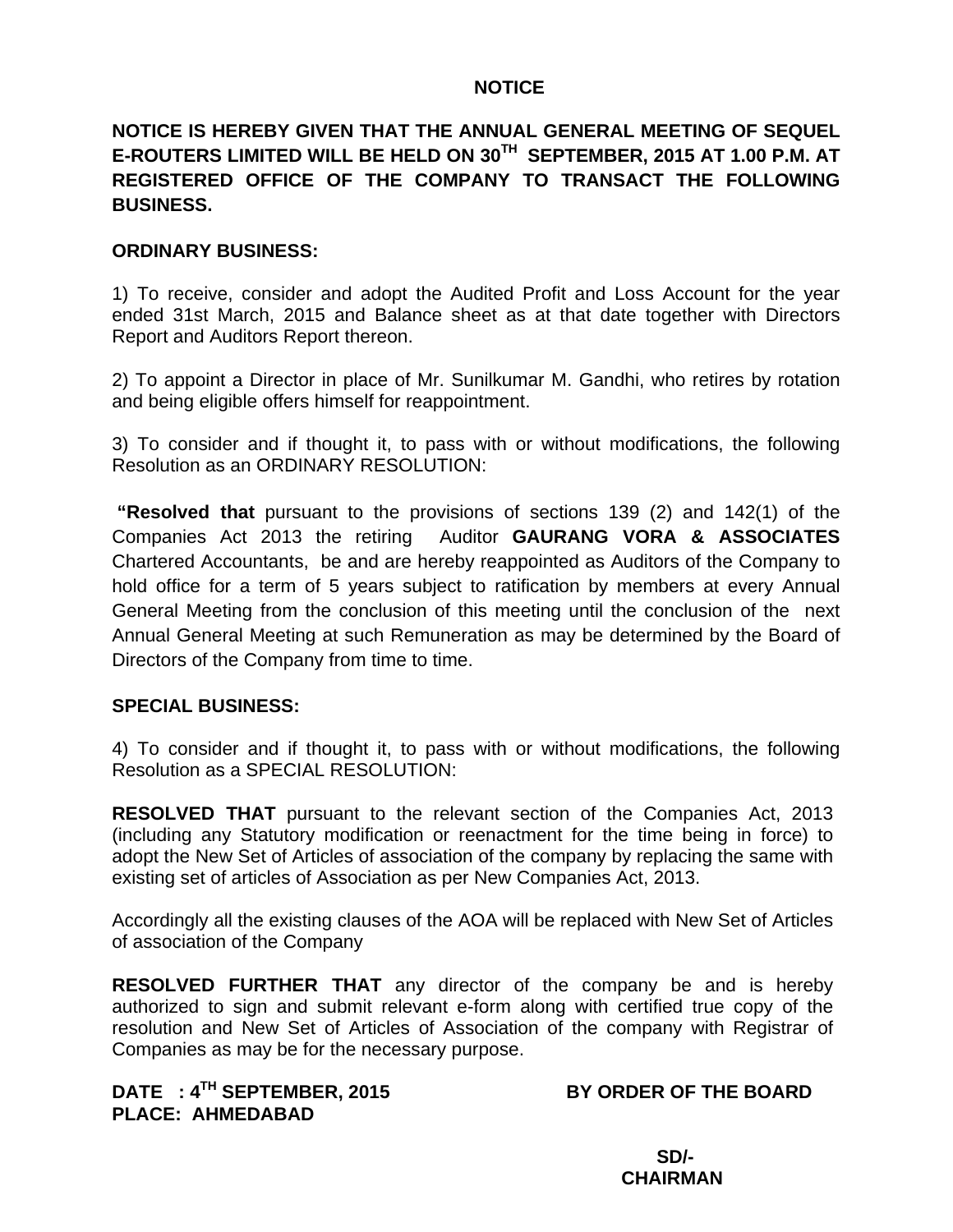## NOTES:

- 1. A MEMBER ENTITLED TO ATTEND AND VOTE AT THE MEETING IS ENTITLED TO APPOINT A PROXY TO ATTEND AND VOTE INSTEAD OF HIMSELF AND PROXY NEED NOT BE A MEMBER. Proxy in order to be valid must be received by the company not less than forty-eight hours before the time of holding the Meeting.
- 2. Members/Proxies should bring the Attendance Slip, duly filled in, for attending the meeting.
- 3. The Register of Members and share transfer books of the Company will remain closed from 25.09.2015 TO 30.09.2015 (both days inclusive)
- 4. Members desiring any information regarding the accounts are requested to write to the Company at least Seven Days before the meeting so as to enable the management to keep the same ready.

# **EXPLANATORY STATEMENT PURSUANT TO SECTION 102 OF THE COMPANIES ACT, 2013**

## **Item No. 4**

Ministry of corporate affairs has introduce new companies act, 2013 to cop up with same board has recommend to adopt new set of articles of association of the company in compliance of companies act 2013.

None of the Directors of the company are interested in the said resolution.

# DATE : 4<sup>TH</sup> SEPTEMBER, 2015 BY ORDER OF THE BOARD **PLACE: AHMEDABAD**

 **SD/- CHAIRMAN**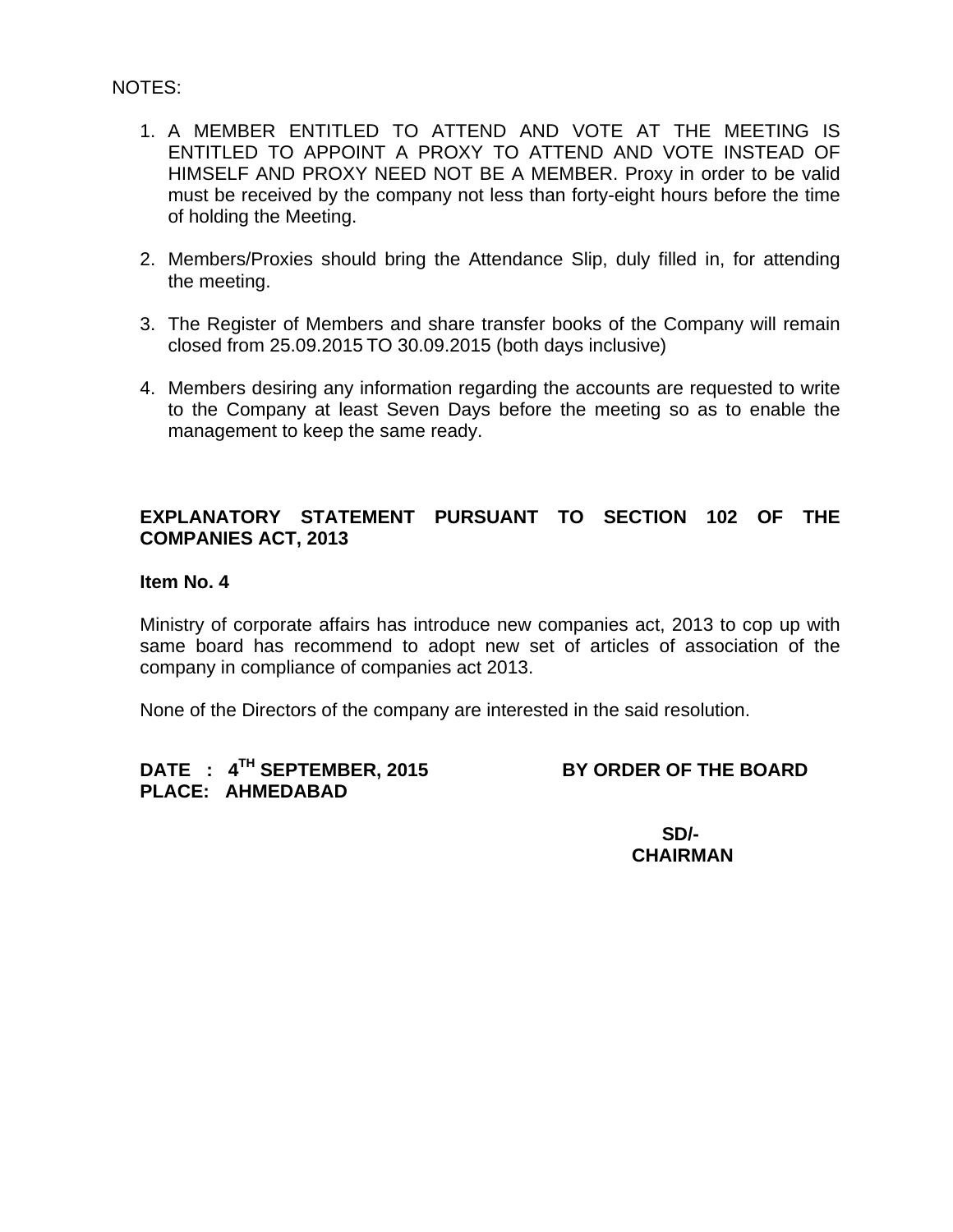# **SHAREHOLDER INSTRUCTIONS FOR E-VOTING**

#### **The instructions for shareholders voting electronically are as under:**

- (i) The voting period begins on 26.09.2015 at 2.00 P.M. and ends on 29.09.2015 at 5.00 P.M. During this period shareholders' of the Company, holding shares either in physical form or in dematerialized form, as on the cut-off date (record date) of 23.09.2015, may cast their vote electronically. The e-voting module shall be disabled by CDSL for voting thereafter.
- (ii) The shareholders should log on to the e-voting website www.evotingindia.com.
- (iii) Click on Shareholders.
- (iv) Now Enter your User ID
	- a. For CDSL: 16 digits beneficiary ID,
	- b. For NSDL: 8 Character DP ID followed by 8 Digits Client ID,
	- c. Members holding shares in Physical Form should enter Folio Number registered with the Company.
- (v) Next enter the Image Verification as displayed and Click on Login.
- (vi) If you are holding shares in demat form and had logged on to www.evotingindia.com and voted on an earlier voting of any company, then your existing password is to be used.

| (vii) | If you are a first time user follow the steps given below: |  |
|-------|------------------------------------------------------------|--|
|-------|------------------------------------------------------------|--|

|                 | For Members holding shares in Demat Form and Physical Form                  |  |  |  |  |
|-----------------|-----------------------------------------------------------------------------|--|--|--|--|
| <b>PAN</b>      | Enter your 10 digit alpha-numeric *PAN issued by Income Tax Department      |  |  |  |  |
|                 | (Applicable for both demat shareholders as well as physical shareholders)   |  |  |  |  |
|                 | Members<br>who<br>have<br>not updated their PAN<br>with<br>the              |  |  |  |  |
|                 | Company/Depository Participant are requested to use the first two           |  |  |  |  |
|                 | letters of their name and the 8 digits of the sequence number in the        |  |  |  |  |
|                 | PAN Field. The Sequence Number is printed on Attendance Sleep.              |  |  |  |  |
|                 | In case the sequence number is less than 8 digits enter the applicable      |  |  |  |  |
|                 | number of 0's before the number after the first two characters of the       |  |  |  |  |
|                 | name in CAPITAL letters. Eg. If your name is Ramesh Kumar with              |  |  |  |  |
|                 | sequence number 1 then enter RA00000001 in the PAN field.                   |  |  |  |  |
| DOB             | Enter the Date of Birth as recorded in your demat account or in the company |  |  |  |  |
|                 | records for the said demat account or folio in dd/mm/yyyy format.           |  |  |  |  |
| <b>Dividend</b> | Enter the Dividend Bank Details as recorded in your demat account or in the |  |  |  |  |
| <b>Bank</b>     | company records for the said demat account or folio.                        |  |  |  |  |
| <b>Details</b>  | Please enter the DOB or Dividend Bank Details in order to login. If the     |  |  |  |  |
|                 | details are not recorded with the depository or company please enter        |  |  |  |  |
|                 | the member id / folio number in the Dividend Bank details field as          |  |  |  |  |
|                 | mentioned in instruction (iv).                                              |  |  |  |  |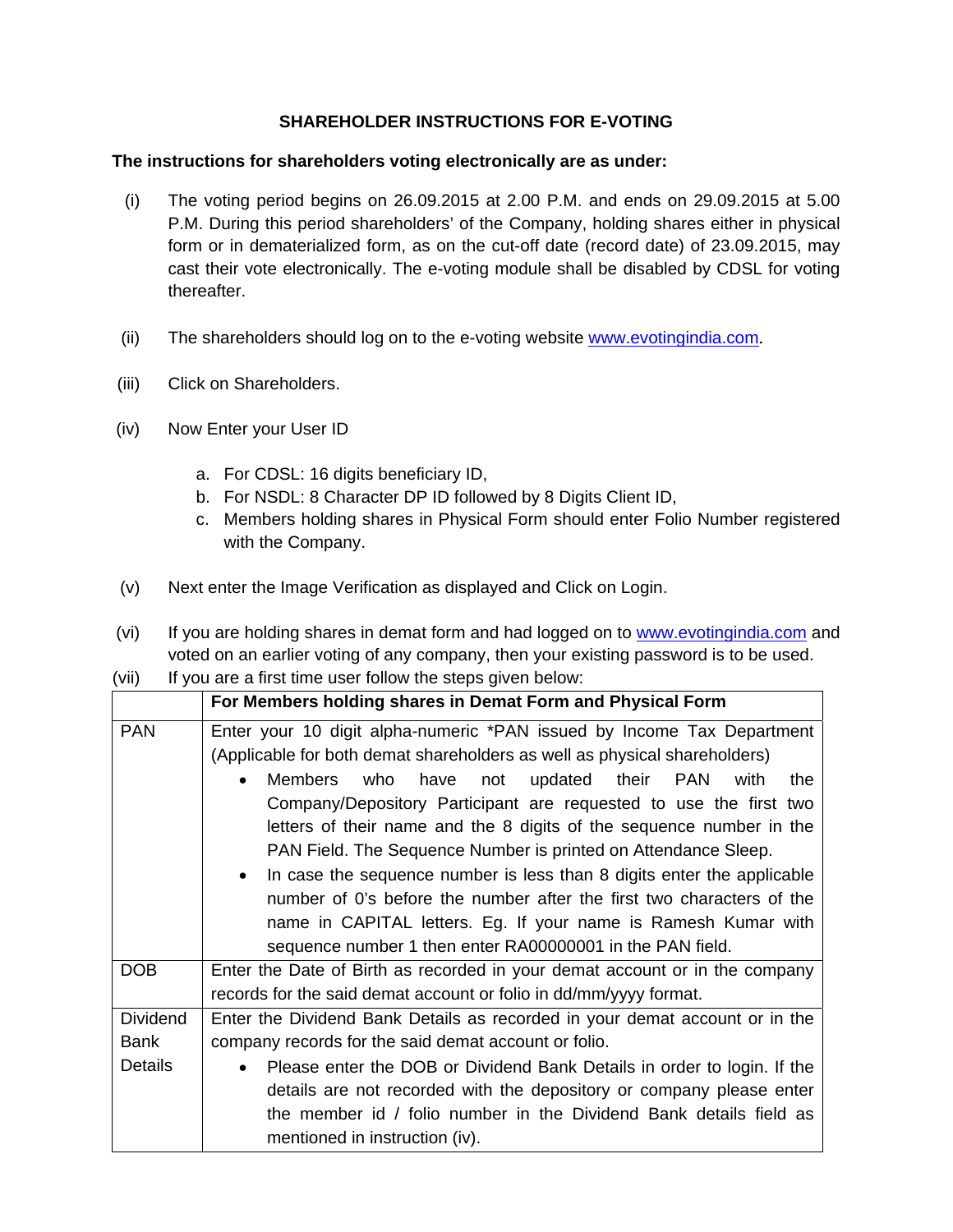- (viii) After entering these details appropriately, click on "SUBMIT" tab.
- (ix) Members holding shares in physical form will then directly reach the Company selection screen. However, members holding shares in demat form will now reach 'Password Creation' menu wherein they are required to mandatorily enter their login password in the new password field. Kindly note that this password is to be also used by the demat holders for voting for resolutions of any other company on which they are eligible to vote, provided that company opts for e-voting through CDSL platform. It is strongly recommended not to share your password with any other person and take utmost care to keep your password confidential.
- (x) For Members holding shares in physical form, the details can be used only for e-voting on the resolutions contained in this Notice.
- (xi) Click on the EVSN for the relevant **SEQUEL E-ROUTERS LIMITED** on which you choose to vote.
- (xii) On the voting page, you will see "RESOLUTION DESCRIPTION" and against the same the option "YES/NO" for voting. Select the option YES or NO as desired. The option YES implies that you assent to the Resolution and option NO implies that you dissent to the Resolution.
- (xiii) Click on the "RESOLUTIONS FILE LINK" if you wish to view the entire Resolution details.
- (xiv) After selecting the resolution you have decided to vote on, click on "SUBMIT". A confirmation box will be displayed. If you wish to confirm your vote, click on "OK", else to change your vote, click on "CANCEL" and accordingly modify your vote.
- (xv) Once you "CONFIRM" your vote on the resolution, you will not be allowed to modify your vote.
- (xvi) You can also take out print of the voting done by you by clicking on "Click here to print" option on the Voting page.
- (xvii) If Demat account holder has forgotten the same password then enter the User ID and the image verification code and click on Forgot Password & enter the details as prompted by the system.
- (xviii) Note for Non Individual Shareholders and Custodians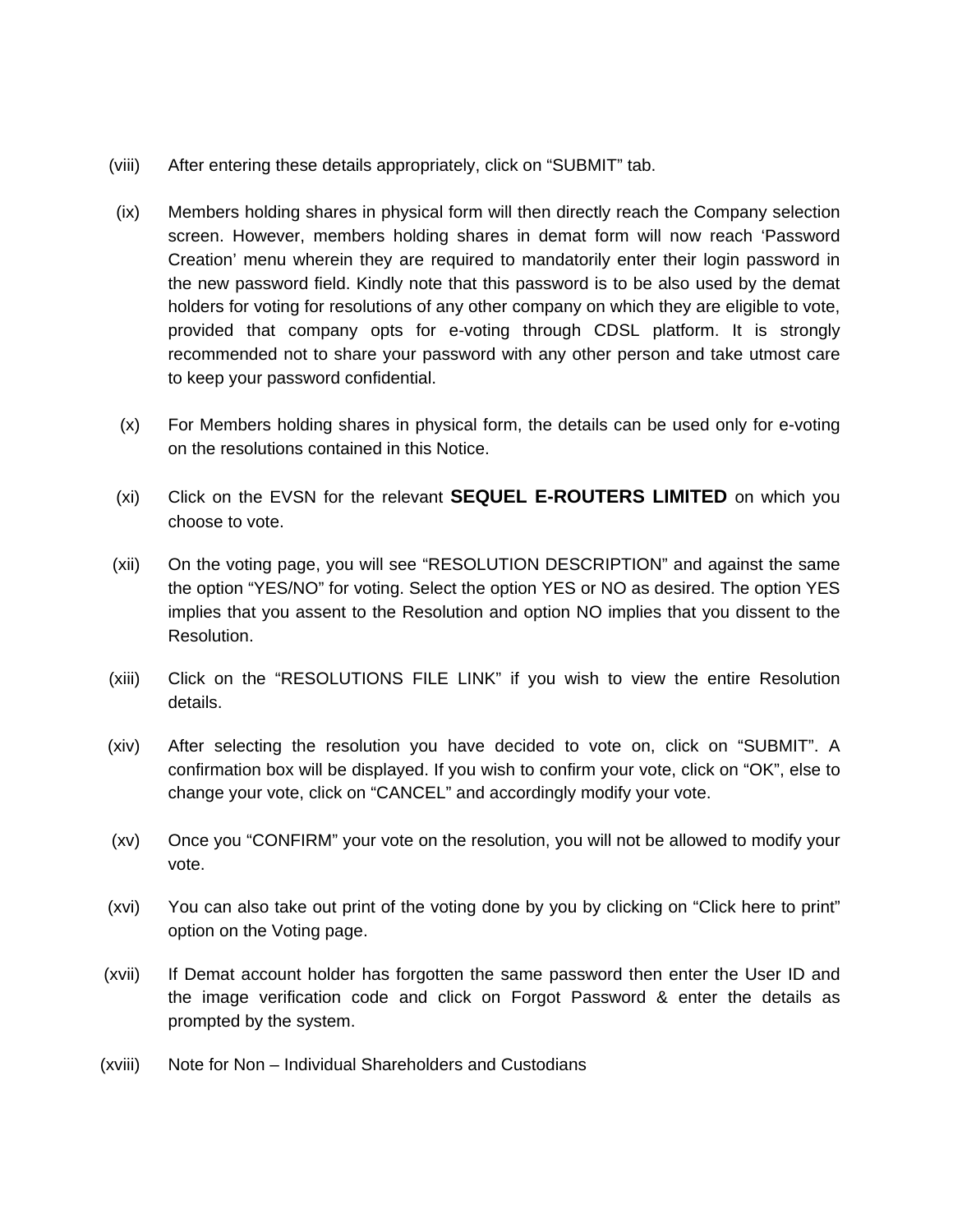- Non-Individual shareholders (i.e. other than Individuals, HUF, NRI etc.) and Custodian are required to log on to www.evotingindia.com and register themselves as Corporates.
- A scanned copy of the Registration Form bearing the stamp and sign of the entity should be emailed to helpdesk.evoting@cdslindia.com.
- After receiving the login details a compliance user should be created using the admin login and password. The Compliance user would be able to link the account(s) for which they wish to vote on.
- The list of accounts should be mailed to helpdesk.evoting@cdslindia.com and on approval of the accounts they would be able to cast their vote.
- A scanned copy of the Board Resolution and Power of Attorney (POA) which they have issued in favour of the Custodian, if any, should be uploaded in PDF format in the system for the scrutinizer to verify the same.
- (xix) In case you have any queries or issues regarding e-voting, you may refer the Frequently Asked Questions ("FAQs") and e-voting manual available at www.evotingindia.com, under help section or write an email to helpdesk.evoting@cdslindia.com.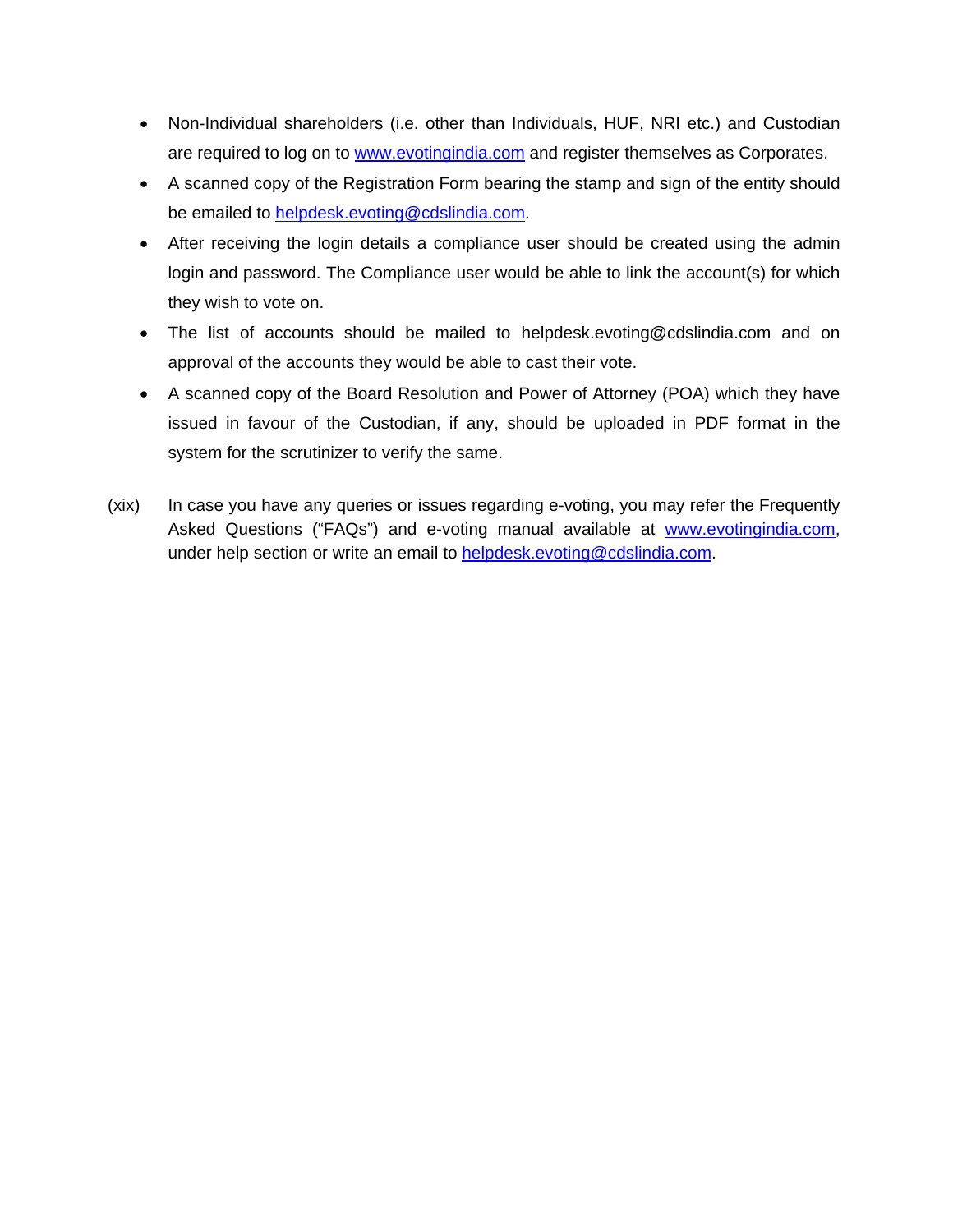# **Board's Report**

To, The Members of M/s. Sequel E-Routers Limited

Your Directors have pleasure in presenting the Board's Report of your Company together with the Audited Statement of Accounts and the Auditors' Report of your company for the financial year ended, 31st March, 2015.

#### **FINANCIAL HIGHLIGHTS**

| (Rs. In Lacs)                                     |           |                   |  |
|---------------------------------------------------|-----------|-------------------|--|
| <b>Particulars</b>                                |           | <b>Standalone</b> |  |
| <b>Particulars</b>                                | 2014-2015 | 2013-14           |  |
| Gross Income                                      | 25.57     | 13.78             |  |
| Profit Before Interest and Depreciation           | 0.75      | (1.10)            |  |
| <b>Finance Charges</b>                            | 0.00      | 0.00              |  |
| <b>Gross Profit</b>                               | 0.75      | (1.10)            |  |
| Provision for Depreciation                        | 0.00      | 0.00              |  |
| Net Profit Before Tax                             | 0.75      | (1.10)            |  |
| Provision for Tax                                 | 0.23      | 0.00              |  |
| Net Profit After Tax                              | 0.52      | (1.10)            |  |
| <b>Balance Carried to Profit and Loss Account</b> | 0.52      | (1.10)            |  |

#### **DIVIDEND**

However with the view to conserve the resources of company the directors are not recommending any dividend.

#### **AMOUNTS TRANSFERRED TO RESERVES**

The Board of the company has decided to carry the current year profit to its reserves.

#### **INFORMATION ABOUT SUBSIDIARY/ JV/ ASSOCIATE COMPANY**

Company does not have any Subsidiary, Joint venture or Associate Company.

#### **CHANGES IN SHARE CAPITAL, IF ANY**

During the Financial Year 2014-15, the face value of the company has been consolidated from Rs. 1/- to Rs. 10/- each.

#### **TRANSFER OF UNCLAIMED DIVIDEND TO INVESTOR EDUCTION AND PROTECTION FUND**

The provisions of Section 125(2) of the Companies Act, 2013 do not apply as there was no dividend declared and paid last year.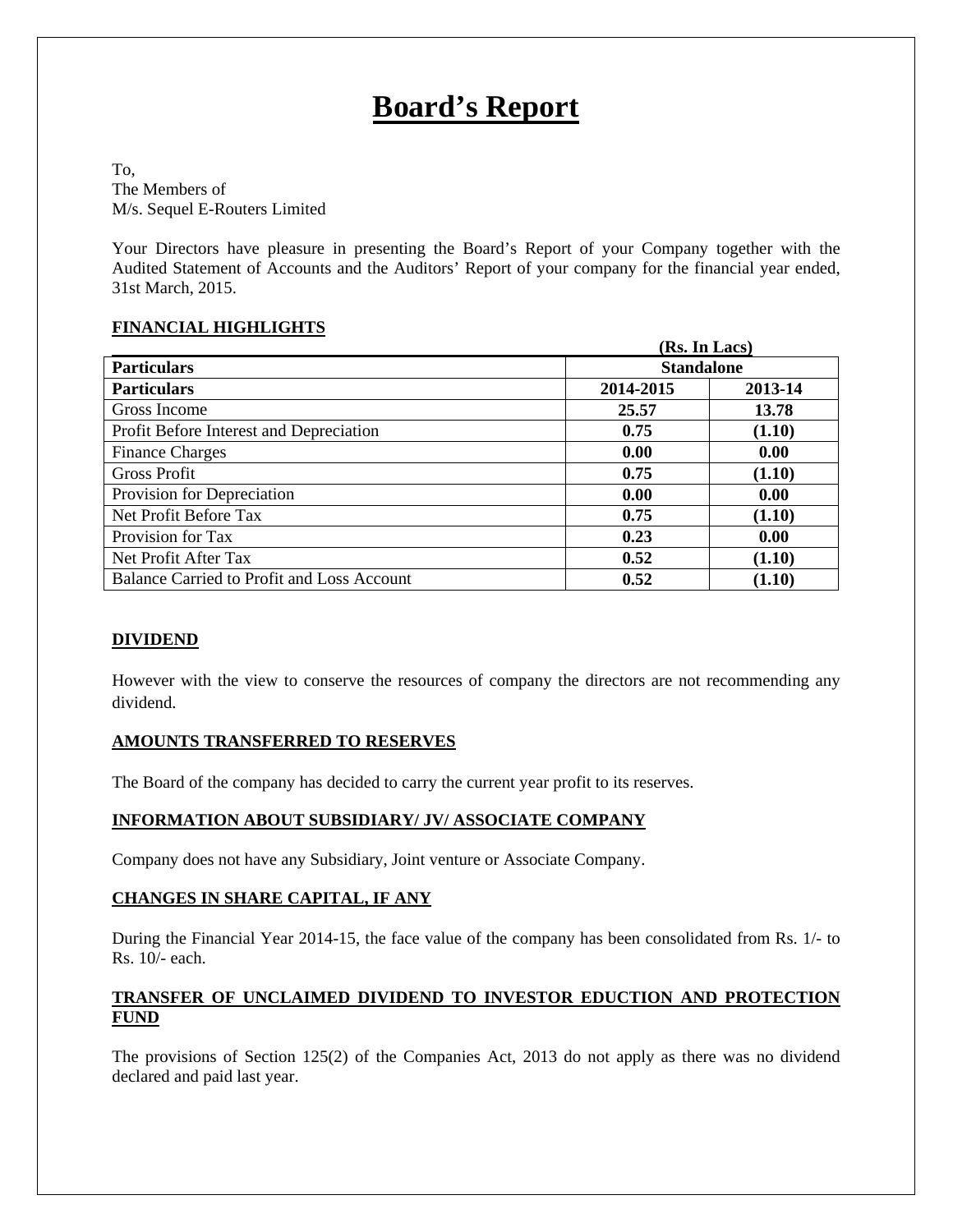## **MATERIAL CHANGES AND COMMITMENTS**

No material changes and commitments affecting the financial position of the Company occurred between the end of the financial year to which this financial statements relate on the date of this report

## **EXTRACT OF ANNUAL RETURN**

The Extract of Annual Return as required under section 92(3) of the Companies Act, 2013 and rule 12(1) of the Companies (Management and Administration) Rules, 2014, in Form MGT-9 is annexed herewith for your kind perusal and information.

#### **MEETINGS OF THE BOARD OF DIRECTORS**

During the Financial Year 2014-15, the Company held eight board meetings of the Board of Directors as per Section 173 of Companies Act, 2013 which is summarized below. The provisions of Companies Act, 2013 and listing agreement were adhered to while considering the time gap between two meetings.

| S No. | Date of Meeting | <b>Board Strength</b> | <b>No. of Directors Present</b> |
|-------|-----------------|-----------------------|---------------------------------|
|       | 10.04.2014      |                       |                                 |
|       | 30.05.2014      |                       |                                 |
|       | 14.08.2014      |                       |                                 |
|       | 04.09.2014      |                       |                                 |
|       | 14.11.2014      |                       |                                 |
|       | 31.12.2014      |                       |                                 |
|       | 14.02.2015      |                       |                                 |
|       | 31.03.2015      |                       |                                 |

#### **DIRECTORS' RESPONSIBILITY STATEMENT**

Pursuant to Section 134(5) of the Companies Act, 2013 the Board of Directors of the Company confirms that-

- (a) In the preparation of the annual accounts, the applicable accounting standards had been followed along with proper explanation relating to material departures;
- (b) The directors had selected such accounting policies and applied them consistently and made judgments and estimates that are reasonable and prudent so as to give a true and fair view of the state of affairs of the company at the end of the financial year and of the profit and loss of the company for that period;
- (c) The directors had taken proper and sufficient care for the maintenance of adequate accounting records in accordance with the provisions of this Act for safeguarding the assets of the company and for preventing and detecting fraud and other irregularities;
- (d) The directors had prepared the annual accounts on a going concern basis; and
- (e) The directors, in the case of a listed company, had laid down internal financial controls to be followed by the company and that such internal financial controls are adequate and were operating effectively.
- (f) The directors had devised proper systems to ensure compliance with the provisions of all applicable laws and that such systems were adequate and operating effectively.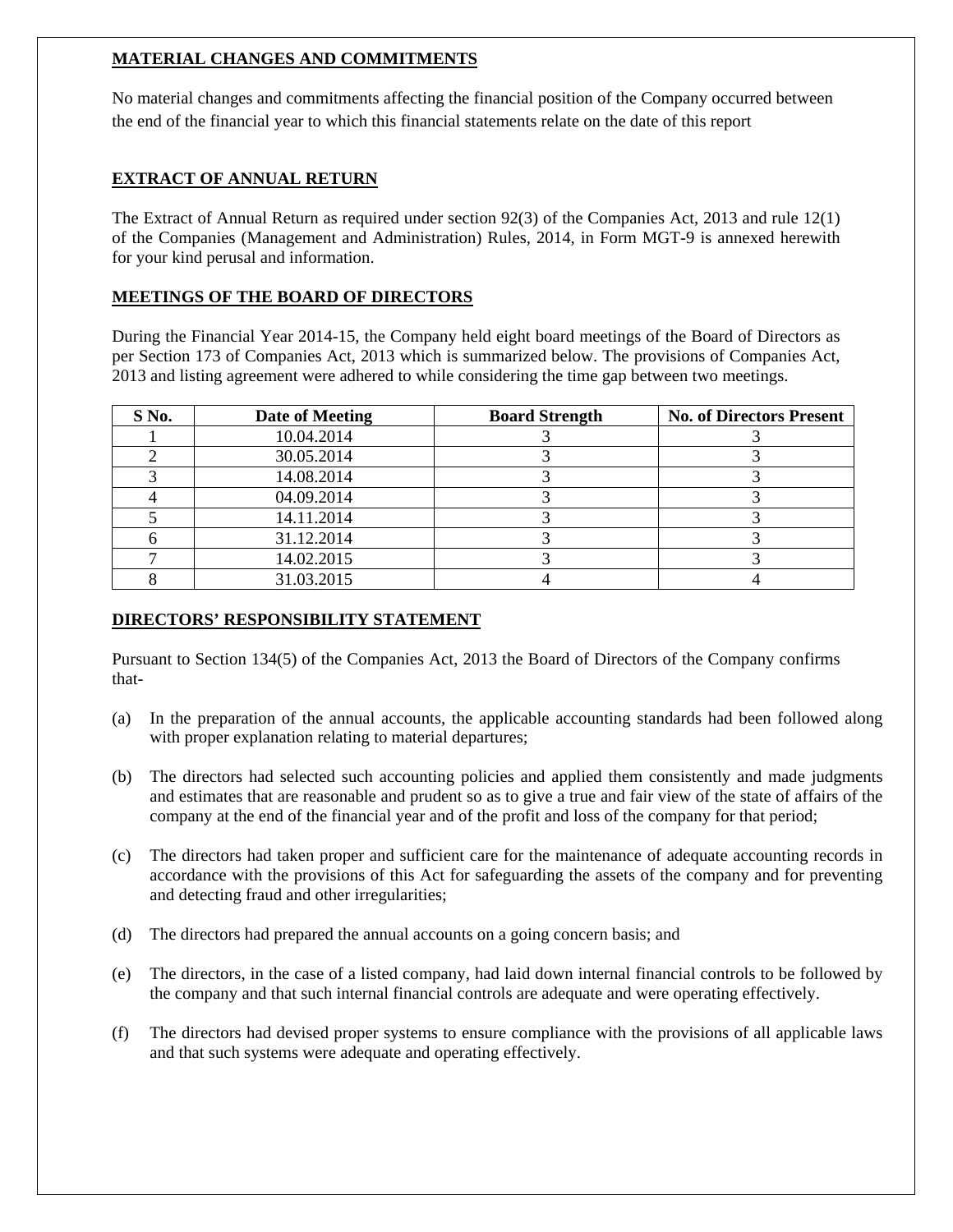#### **AUDITORS and REPORT thereon**

The Auditors, M/s. Gaurang Vora & Associates, Chartered Accountants, retire at the ensuing Annual General Meeting and, being eligible, offer themselves for reappointment.

Their continuance of appointment and payment of remuneration are to be confirmed and approved in the ensuing Annual General Meeting. .

There are no qualifications or adverse remarks in the Auditors' Report which require any clarification/ explanation. The Notes on financial statements are self-explanatory, and needs no further explanation.

Further the Auditors' Report for the financial year ended, 31st March, 2015 is annexed herewith for your kind perusal and information

#### **LOANS, GUARANTEES AND INVESTMENTS**

The Company has given Loans and advances and also made an investment during the year.

#### **RELATED PARTY TRANSACTIONS**

All related party transactions that were entered into during the financial year were on an arm's length basis and were in the ordinary course of business. There are no materially significant related party transactions made by the Company with Promoters, Directors, Key Managerial Personnel or other designated persons which may have a potential conflict with the interest of the

## **CONSERVATION OF ENERGY, TECHNOLOGY ABSORPTION AND FOREIGN EXCHANGE OUTGO:**

#### (A) **Conservation of energy and Technology absorption**

The particulars as required under the provisions of Section 134(3) (m) of the Companies Act, 2013 in respect of conservation of energy and technology absorption have not been furnished considering the nature of activities undertaken by the company during the year under review.

#### (B) **Foreign exchange earnings and Outgo**

There were no foreign exchange earnings and outgo during the year under review.

#### **RISK MANAGEMENT**

The Company does not have any Risk Management Policy as the element of risk threatening the Company's existence is very minimal.

#### **DIRECTORS and KMP**

There has been no Change in the constitution of Board during the year.

| S.No | <b>Name</b>       | <b>Designation</b> | Date of<br>appointment | Date of<br>cessation     | <b>Mode of</b><br><b>Cessation</b> |
|------|-------------------|--------------------|------------------------|--------------------------|------------------------------------|
|      | Ms. Ashaben Darji | Director           | 31.03.2015             | $\overline{\phantom{m}}$ | ۰                                  |

#### **DEPOSITS**

The company has not accepted any deposits during the year.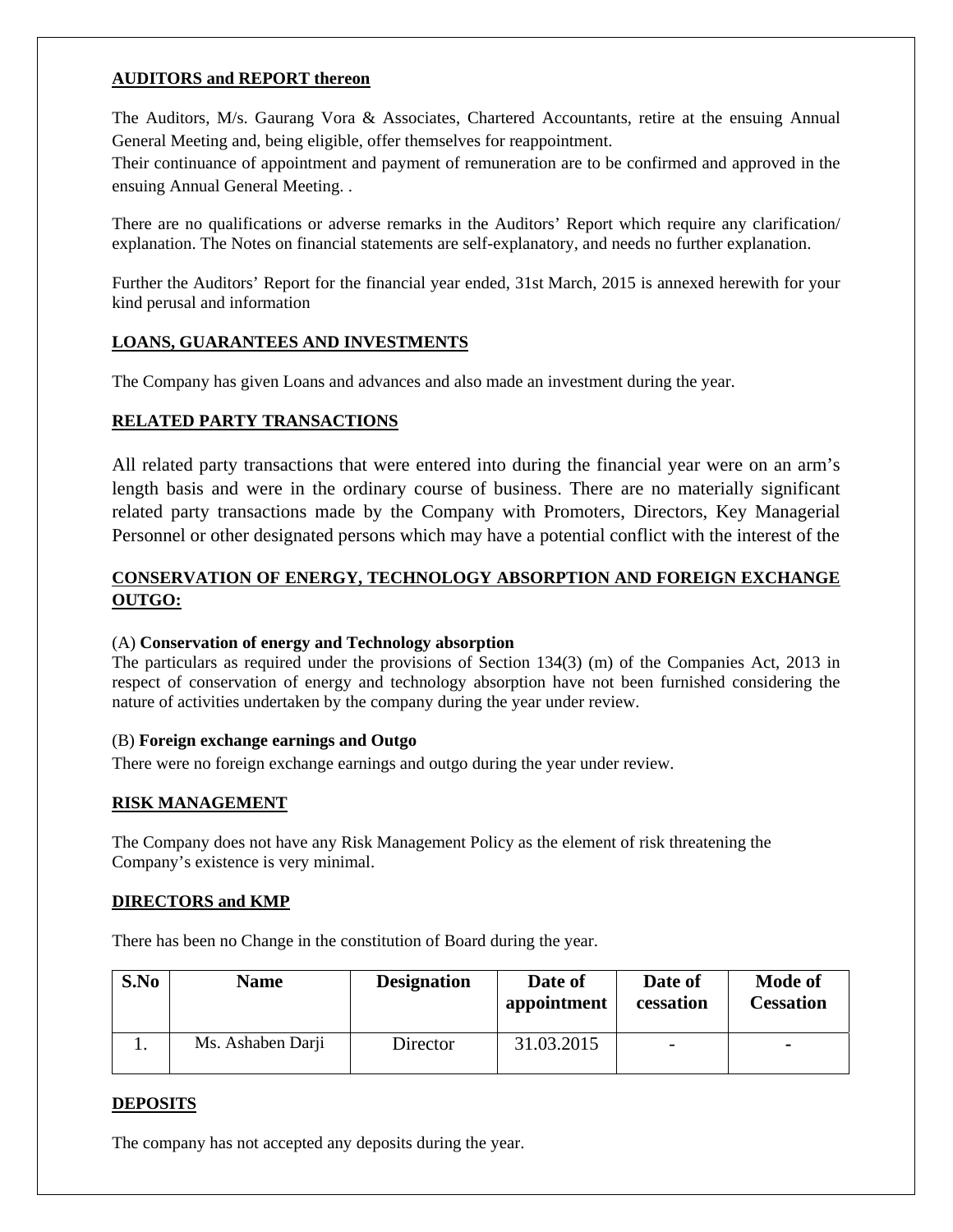#### **CORPORATE SOCIAL RESPONSIBILITY**

The company does not meet the criteria of Section 135 of Companies Act, 2013 read with the Companies (Corporate Social Responsibility Policy) Rules, 2014 so there is no requirement to constitute Corporate Social Responsibility Committee.

#### **RATIO OF REMUNERATION TO EACH DIRECTOR**

The Company is not paying any remuneration to the directors.

#### **ANNUAL EVALUATION**

Pursuant to the provisions of the Companies Act, 2013, the Board has carried out an annual performance evaluation of its own performance, the directors individually as well as the evaluation of the working of its Audit, Nomination & Remuneration and Compliance Committees.

A structured questionnaire was prepared after taking into consideration inputs received from the Directors, covering various aspects of the Board's functioning such as adequacy of the composition of the Board and its Committees, Board culture, execution and performance of specific duties, obligations and governance.

#### **CORPORATE GOVERNANCE**

Report on Corporate Governance along with the Certificate of the Auditors, M/s. Gaurang Vora & Associates, and confirming compliance of conditions of Corporate Governance as stipulated in the Listing Agreement with the Stock Exchanges forms part of the Board Report.

#### **INDEPENDENT DIRECTORS and DECLARATION**

The Board of Directors of the Company hereby confirms that all the Independent directors duly appointed by the Company have given the declaration and they meet the criteria of independence as provided under section 149(6) of the Companies Act, 2013.

#### **NOMINATION AND REMUNERATION COMMITTEE**

As per the section 178(1) of the Companies Act, 2013 the Company's Nomination and Remuneration Committee comprises of three Non-executive Directors. The table sets out the composition of the Committee:

| <b>Name of the Director</b> | <b>Position held in the Committee</b> | <b>Category of the Director</b> |
|-----------------------------|---------------------------------------|---------------------------------|
| Mr. Chandubhai Vaghela      | Chairman                              | Non Executive Independent       |
|                             |                                       | Director                        |
| Mr. Rajubhai Desai          | Member                                | Non Executive Independent       |
|                             |                                       | Director                        |
| Ms. Ashaben S. Darji        | Member                                | Non Executive Independent       |
|                             |                                       | Director                        |

#### **Terms of Reference**

The Terms of Reference of the Nomination and Remuneration Committee are as under:

1. To identify persons who are qualified to become Directors and who may be appointed in senior management in accordance with the criteria laid down, recommend to the Board their appointment and removal and shall carry out evaluation of every Director's performance.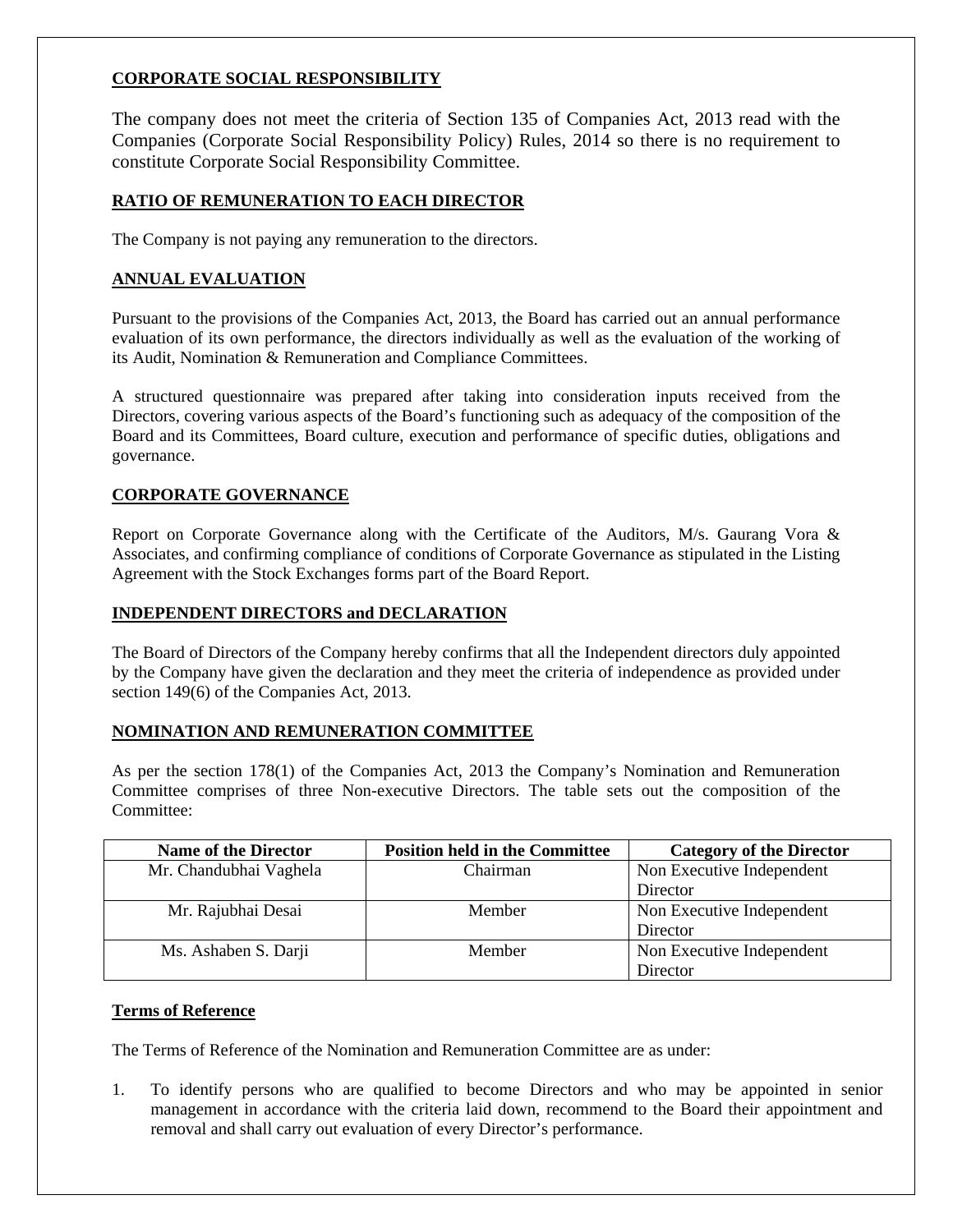- 2. To formulate the criteria for determining qualifications, positive attributes and independence of a Director and recommend to the Board a policy, relating to the remuneration for the Directors, Key Managerial Personnel and other employees.
- 3. The Nomination and Remuneration Committee shall, while formulating the policy ensure that:
	- a. the level and composition of remuneration is reasonable and sufficient to attract, retain and motivate Directors of the quality required to run the Company successfully;
	- b. relationship of remuneration to performance is clear and meets appropriate performance benchmarks; and
	- c. remuneration to Directors, Key Managerial Personnel and senior management involves a balance between fixed and incentive pay reflecting short and long-term performance objectives appropriate to the working of the company and its goals:
- 4. Regularly review the Human Resource function of the Company
- 5. Discharge such other function(s) or exercise such power(s) as may be delegated to the Committee by the Board from time to time.
- 6. Make reports to the Board as appropriate.
- 7. Review and reassess the adequacy of this charter periodically and recommend any proposed changes to the Board for approval from time to time.
- 8. Any other work and policy, related and incidental to the objectives of the committee as per provisions of the Act and rules made there under.

#### **REMUNERATION POLICY**

#### **Remuneration to Executive Directors:**

The remuneration paid to Executive Directors is recommended by the Nomination and Remuneration Committee and approved by Board in Board meeting, subject to the subsequent approval of the shareholders at the General Meeting and such other authorities, as may be required. The remuneration is decided after considering various factors such as qualification, experience, performance, responsibilities shouldered, industry standards as well as financial position of the Company.

#### **Remuneration to Non Executive Directors:**

The Non Executive Directors are paid remuneration by way of Sitting Fees and Commission. The Non Executive Directors are paid sitting fees for each meeting of the Board and Committee of Directors attended by them.

#### **AUDIT COMMITTEE**

According to Section 177 of the Companies Act, 2013 the company*'*s Audit Committee comprised of three directors. The board has accepted the recommendations of the Audit Committee. The table sets out the composition of the Committee:

| <b>Name of the Director</b> | <b>Position held in the Committee</b> | <b>Category of the Director</b> |
|-----------------------------|---------------------------------------|---------------------------------|
| Mr. Rajubhai Desai          | Chairman                              | Non Executive Independent       |
|                             |                                       | Director                        |
| Mr. Chandubhai Vaghela      | Member                                | Non Executive Independent       |
|                             |                                       | Director                        |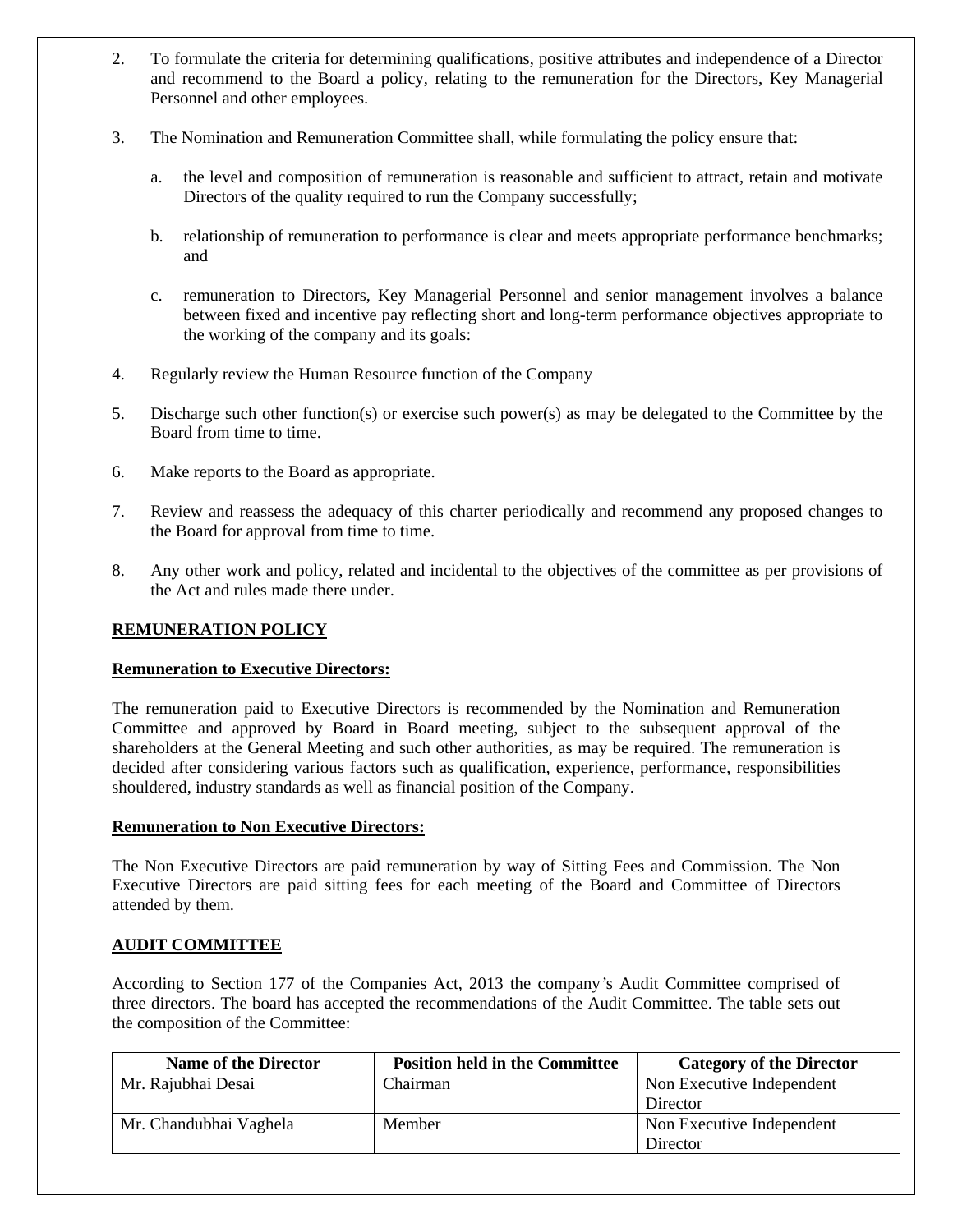| $\cdot$ .<br>Nrr<br>$\alpha$ and $\alpha$<br>mber<br>$\mathbf{a}$ t $\mathbf{a}$<br>----<br><b>NIC</b><br>11 r.e<br>шва<br>по<br>.<br>11 UU 101<br>,,,,<br>,,,,<br>. |  |
|----------------------------------------------------------------------------------------------------------------------------------------------------------------------|--|
|----------------------------------------------------------------------------------------------------------------------------------------------------------------------|--|

#### **SECRETARIAL AUDIT REPORT**

There are no qualifications or adverse remarks in the Secretarial Audit Report which require any clarification/ explanation.

Further the Secretarial Audit Report **as provided by M/s. Khushbu Trivedi & Associates, Practicing Company Secretary** for the financial year ended, 31st March, 2015

#### **COST AUDIT**

Cost Audit is not applicable to the company.

#### **VIGIL MECHANISM**

As per Section 177(9) and (10) of the Companies Act, 2013, and as per the Clause 49 of the Listing Agreement, the company has established Vigil Mechanism for directors and employees to report genuine concerns and made provisions for direct access to the chairperson of the Audit Committee. Company has formulated the present policy for establishing the vigil mechanism/ Whistle Blower Policy to safeguard the interest of its stakeholders, Directors and employees, to freely communicate and address to the Company their genuine concerns in relation to any illegal or unethical practice being carried out in the Company.

#### **DISCLOSURE UNDER THE SEXUAL HARASSMENT OF WOMEN AT WORKPLACE (PREVENTION, PROHIBITION AND REDRESSEL) ACT, 2013:**

The Company has in place an Anti Sexual Harassment Policy in line with the requirements of The Sexual Harassment of Women at the Workplace (Prevention, Prohibition Prohibition & Redressal Redressal) Act, 2013. Internal Complaints Committee (ICC) has been set up to redress complaints received regarding sexual harassment. All employees (Permanent, contractual, temporary, trainees) are covered under this policy.

#### **ACKNOWLEDGEMENT**

Your Directors wish to express their grateful appreciation to the continued co-operation received from the Banks, Government Authorities, Customers, Vendors and Shareholders during the year under review. Your Directors also wish to place on record their deep sense of appreciation for the committed service of the Executives, staff and Workers of the Company.

#### **FOR & ON BEHALF OF THE BOARD OF DIRECTORS**

**Date: 04.09.2015 Place: Ahmedabad** 

 **Sd/- (SUNILKUMAR GANDHI) DIN : 05235246** 

 **Sd/- (RAJUBHAI DESAI) DIN : 03148402**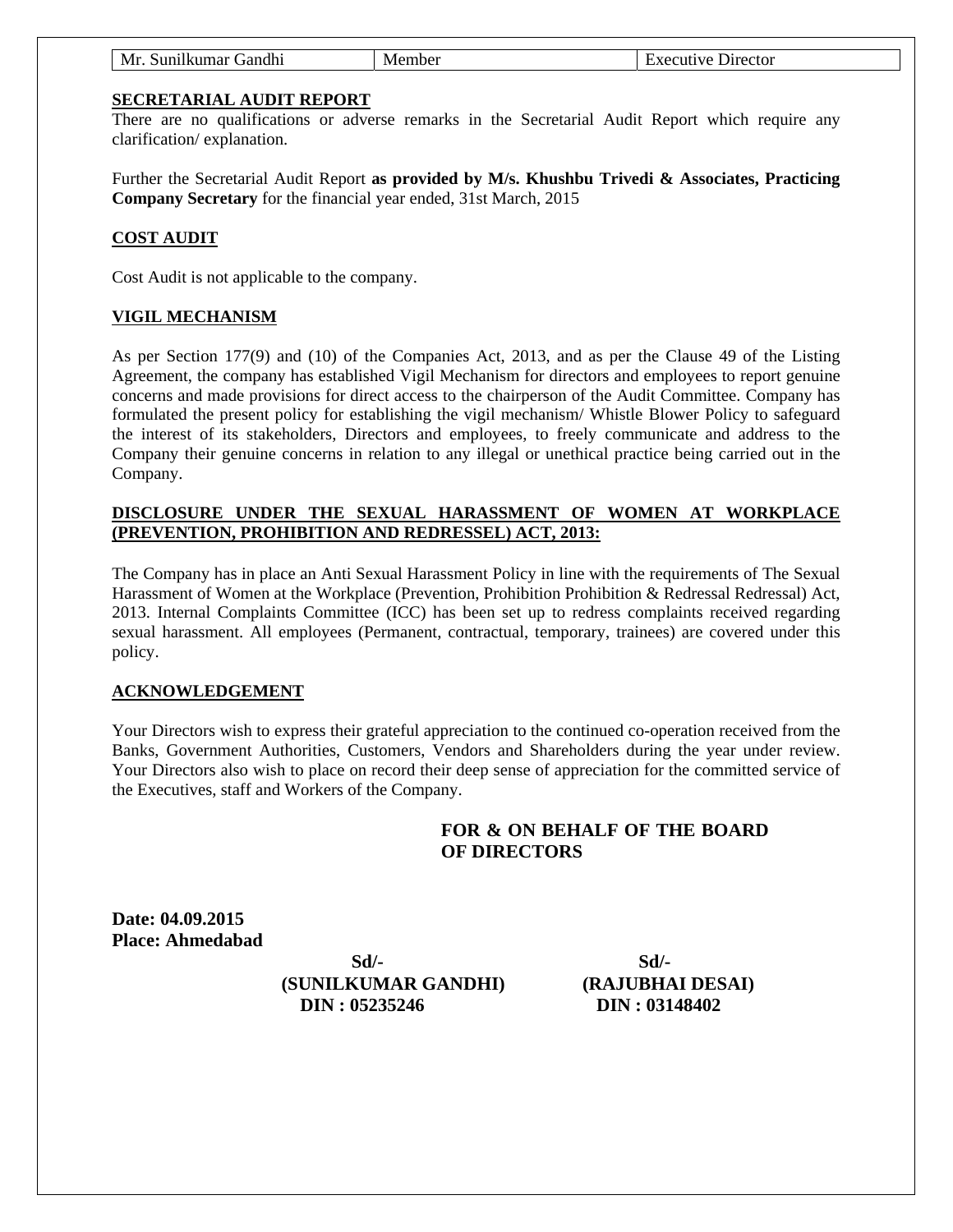# FormNo.MGT-9

# EXTRACTOFANNUALRETURNASONTHEFINANCIALYEARENDEDON31.03.2015

*[Pursuanttosection92(3)oftheCompaniesAct,2013 andrule12(1)ofthe Companies(ManagementandAdministration)Rules, 2014]*

# **I. REGISTRATION AND OTHER DETAILS**:

| i.   | <b>CIN</b>                                                                 | L17110GJ1992PLC017815                                                                                                                                                                                                                                  |
|------|----------------------------------------------------------------------------|--------------------------------------------------------------------------------------------------------------------------------------------------------------------------------------------------------------------------------------------------------|
| ii.  | <b>Registration Date</b>                                                   | 15/06/1992                                                                                                                                                                                                                                             |
| iii. | Name of the Company                                                        | <b>SEQUEL E-ROUTERS LIMITED</b>                                                                                                                                                                                                                        |
| iv.  | Category/Sub-Category of the Company                                       | <b>COMPANY LIMITED BY SHARES</b><br><b>INDIAN NON- GOVERNMENT COMPANY</b>                                                                                                                                                                              |
| v.   | Address of the Registered office and contact<br>details                    | 1, ANKUR COMPLEX, 2 <sup>ND</sup> FLOOR,<br><b>B/H. TOWN HALL, OPP. HASUBHAI</b><br><b>CHAMBERS, ELLISBRIDGE,</b><br>AHMEDABAD-380006<br>EMAIL:-sequelerou@gmail.com<br>CONTAT NO.:- (M) 9925659333                                                    |
| vi.  | Whether listed company                                                     | Yes/No                                                                                                                                                                                                                                                 |
| vii. | Name, Address and Contact details of<br>Registrar and TransferAgent, ifany | PURVA SHAREGISRTY INDIA PVT. LTD.<br>UNIT NO.9, SHIV SHAKTI IND. ESTT.,<br>J.R. BORICHA MARG,<br>OPP. KASTURBA HOSPITAL LANE,<br><b>LOWER PAREL (EAST),</b><br><b>MUMBAI-400011</b><br>EAMIL:-busicomp@vsnl.com<br>CONTACT NO.; - 022-2301 6761 / 8261 |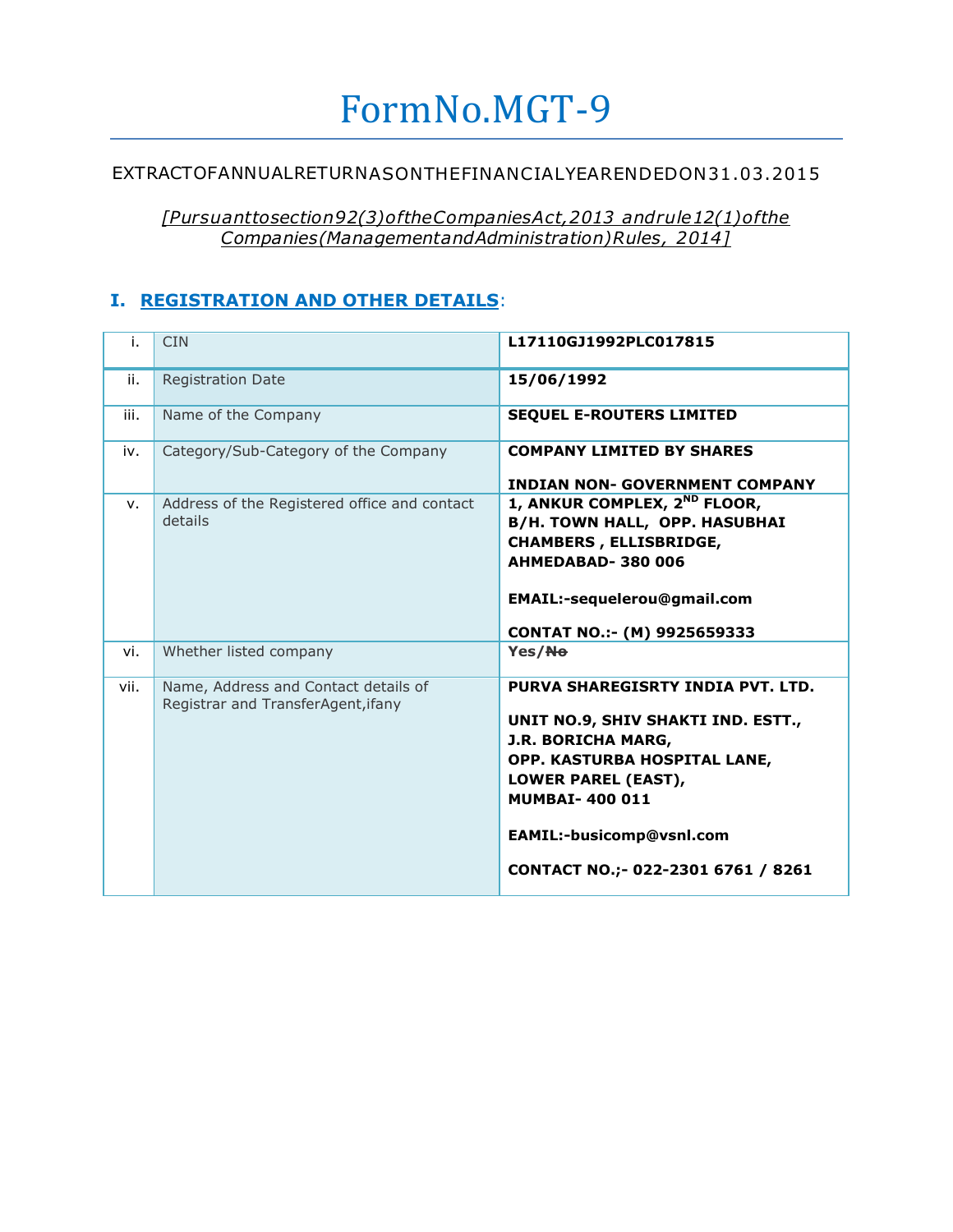# **II. PRINCIPAL BUSINESS ACTIVITIES OF THE COMPANY**

All the business activities contributing 10% or more of the total turnover of the company shall be stated:-

|                           | <b>Sr.N</b> Nameand Description of | <b>NIC Code of</b> | $\%$ to total turnover of |
|---------------------------|------------------------------------|--------------------|---------------------------|
| $\overline{\mathbf{o}}$ . | mainproducts/ services             | the Product/       | the company               |
|                           |                                    | <b>service</b>     |                           |
|                           | <b>COMPUTER RELATED</b>            |                    | 100.00                    |

# **III. PARTICULARS OF HOLDING, SUBSIDIARY AND ASSOCIATE COMPANIES**

| Sr.<br>No. | <b>NameAnd AddressOf</b><br><b>The Company</b> | <b>CIN/GLN</b> | Holding/<br><b>Subsidiary</b><br>/Associate | $\%$ of<br>shares<br>held | <b>Applicable</b><br><b>Section</b> |
|------------|------------------------------------------------|----------------|---------------------------------------------|---------------------------|-------------------------------------|
|            | N.A.                                           | $\equiv$       |                                             | $\equiv$                  | $\sim$                              |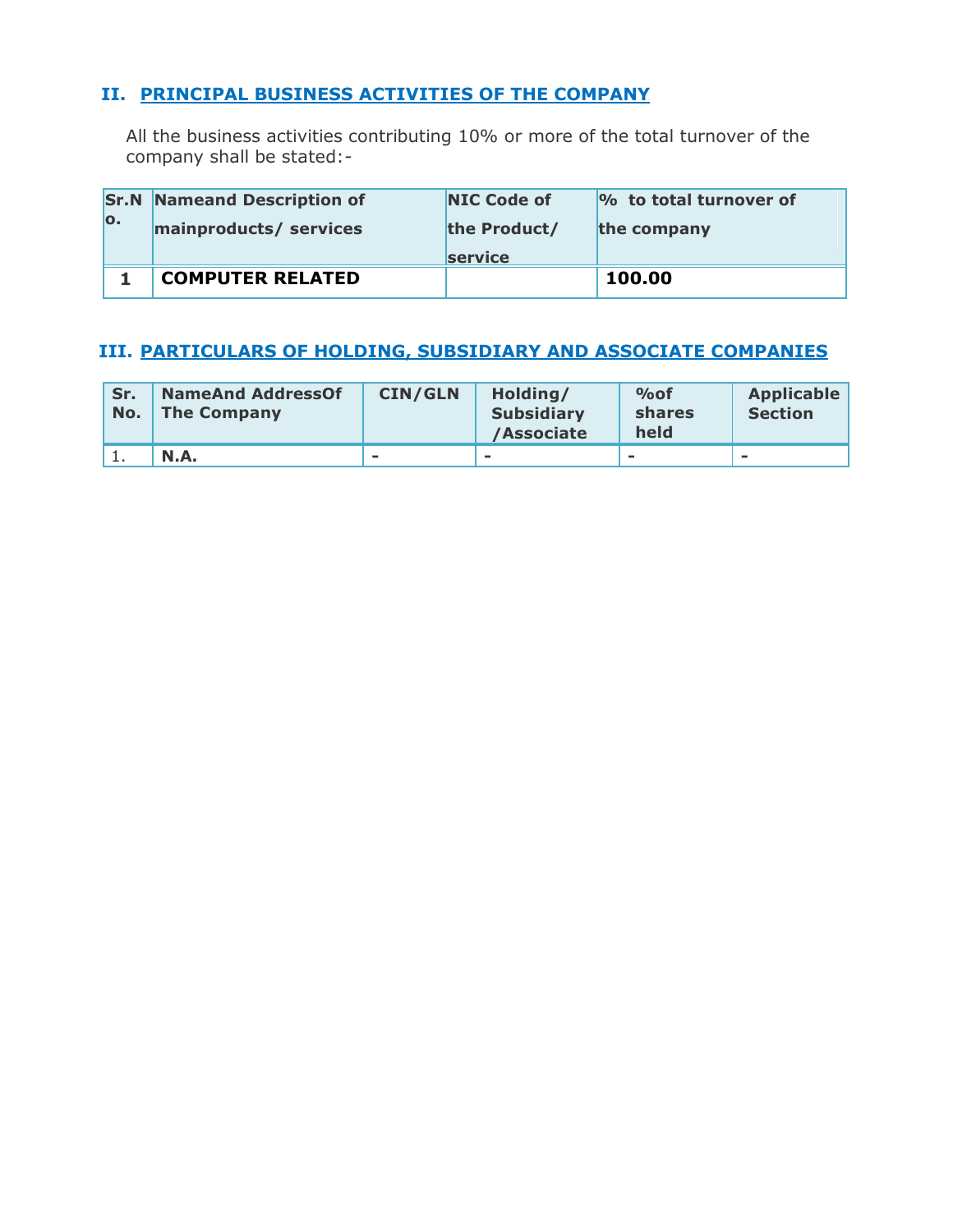| A. Category-wise Shareholding                                       |              |                                                     |                 |                      |             |                                                        |                |                             |                  |  |
|---------------------------------------------------------------------|--------------|-----------------------------------------------------|-----------------|----------------------|-------------|--------------------------------------------------------|----------------|-----------------------------|------------------|--|
| <b>Category of Shareholders</b>                                     |              | No. of Shares held at the beginning of<br>3/31/2014 |                 |                      |             | No. of Shares held at the end of the year<br>3/31/2015 |                |                             | $%$ of<br>Change |  |
|                                                                     | <b>Demat</b> | Physical                                            | Total           | % of<br><b>Total</b> | Demat       | Physical                                               | Total          | % of Total<br><b>TOTSHR</b> |                  |  |
| A. Promoters                                                        |              |                                                     |                 |                      |             |                                                        |                |                             |                  |  |
| $(1)$ Indian                                                        |              |                                                     |                 |                      |             |                                                        |                |                             |                  |  |
| (g) Individuals/HUF                                                 | $\mathbf 0$  | 938600                                              | 938600          | 16.77                | $\mathbf 0$ | 93860                                                  | 93860          | 16.77                       | 0.00             |  |
| (h) Central Govt                                                    | $\mathbf 0$  | 0                                                   | $\mathbf 0$     | 0.00                 | $\mathbf 0$ | $\mathbf 0$                                            | 0              | 0.00                        | 0.00             |  |
| (i) State Govt(s)                                                   | $\mathbf 0$  | $\mathbf 0$                                         | $\mathbf 0$     | 0.00                 | 0           | $\mathbf 0$                                            | 0              | 0.00                        | 0.00             |  |
| (j) Bodies Corp.                                                    | $\pmb{0}$    | $\mathbf 0$                                         | $\mathbf 0$     | 0.00                 | 0           | $\pmb{0}$                                              | 0              | 0.00                        | 0.00             |  |
| (k) Banks / FI                                                      | $\mathbf 0$  | $\mathbf 0$                                         | $\mathbf 0$     | 0.00                 | 0           | $\mathbf 0$                                            | $\overline{0}$ | 0.00                        | 0.00             |  |
| (I) Any Other                                                       |              |                                                     |                 |                      |             |                                                        |                |                             |                  |  |
| * DIRECTORS                                                         | $\mathbf 0$  | 0                                                   | $\mathbf 0$     | 0.00                 | 0           | 0                                                      | 0              | 0.00                        | 0.00             |  |
| * DIRECTORS RELATIVES                                               | $\mathbf 0$  | 0                                                   | $\mathbf 0$     | 0.00                 | 0           | $\mathbf 0$                                            | 0              | 0.00                        | 0.00             |  |
| * PERSON ACTING IN CONCERN                                          | $\mathbf 0$  | $\mathbf 0$                                         | $\mathbf 0$     | 0.00                 | $\mathbf 0$ | $\mathbf 0$                                            | $\mathbf 0$    | 0.00                        | 0.00             |  |
| Sub Total (A)(1):-                                                  | $\mathbf 0$  | 938600                                              | 938600          | 16.77                | 0           | 93860                                                  | 93860          | 16.77                       | 0.00             |  |
| (2) Foreign                                                         | $\mathbf 0$  | $\mathbf 0$                                         | $\mathbf 0$     | 0.00                 | 0           | $\mathbf 0$                                            | $\mathbf 0$    |                             | 0.00             |  |
| (a) NRI Individuals<br>(b) Other Individuals                        |              |                                                     |                 |                      |             |                                                        |                | 0.00                        |                  |  |
|                                                                     | $\mathbf 0$  | $\mathbf 0$                                         | $\mathbf 0$     | 0.00                 | 0           | $\mathbf 0$                                            | 0              | 0.00                        | 0.00             |  |
| (c) Bodies Corp.                                                    | $\mathbf 0$  | $\mathbf 0$                                         | $\mathbf 0$     | 0.00                 | $\mathbf 0$ | $\mathbf 0$                                            | $\overline{0}$ | 0.00                        | 0.00             |  |
| (d) Banks / FI                                                      |              |                                                     |                 |                      |             |                                                        |                |                             |                  |  |
| (e) Any Other                                                       | $\mathbf 0$  | 0                                                   | 0               | 0.00                 | $\mathbf 0$ | $\mathbf 0$                                            | 0              | 0.00                        | 0.00             |  |
| Sub Total (A)(2):-<br>Total shareholding of Promoter $(A) = (A)(1)$ | $\mathbf 0$  | 938600                                              | 938600          | 16.77                | $\mathbf 0$ | 93860                                                  | 93860          | 16.77                       | 0.00             |  |
| <b>B. Public Shareholding</b>                                       |              |                                                     |                 |                      |             |                                                        |                |                             |                  |  |
| (1) Institutions                                                    |              |                                                     |                 |                      |             |                                                        |                |                             |                  |  |
| (a) Mutual Funds                                                    | $\mathbf 0$  | $\mathbf 0$                                         | 0               | 0.00                 | 0           | 0                                                      | 0              | 0.00                        | 0.00             |  |
| (b) Banks FI                                                        | $\mathbf 0$  | $\mathbf 0$                                         | $\mathbf 0$     | 0.00                 | $\mathbf 0$ | $\mathbf 0$                                            | 0              | 0.00                        | 0.00             |  |
| (c) Central Govt                                                    | $\mathbf 0$  | $\mathbf 0$                                         | $\mathbf 0$     | 0.00                 | 0           | $\mathbf 0$                                            | 0              | 0.00                        | 0.00             |  |
| (d) State Govet(s)                                                  | $\mathbf 0$  | $\mathbf 0$                                         | 0               | 0.00                 | $\mathbf 0$ | 0                                                      | $\mathbf 0$    | 0.00                        | 0.00             |  |
| (e) Venture Capital Funds                                           | $\pmb{0}$    | $\mathbf 0$                                         | 0               | 0.00                 | 0           | 0                                                      | 0              | 0.00                        | 0.00             |  |
| (f) Insurance Companies                                             | $\mathbf 0$  | $\mathbf 0$                                         | $\mathbf 0$     | 0.00                 | $\mathbf 0$ | $\overline{\mathbf{0}}$                                | $\mathbf 0$    | 0.00                        | 0.00             |  |
| $(g)$ FIIs                                                          | $\mathbf 0$  | $\mathbf 0$                                         | $\mathbf 0$     | 0.00                 | $\mathbf 0$ | $\mathbf 0$                                            | $\mathbf 0$    | 0.00                        | 0.00             |  |
| (h) Foreign Venture Capital Funds                                   | $\mathbf 0$  | $\mathbf 0$                                         | $\mathbf 0$     | 0.00                 | 0           | $\mathbf 0$                                            | $\Omega$       | 0.00                        | 0.00             |  |
| (i) Others (specify)                                                |              |                                                     |                 |                      |             |                                                        |                |                             |                  |  |
| U.T.I.                                                              | $\mathbf 0$  | $\mathbf 0$                                         | $\mathbf 0$     | 0.00                 | 0           | 0                                                      | 0              | 0.00                        | 0.00             |  |
| <b>FINANCIAL INSTITUTIONS</b>                                       | $\mathbf 0$  | $\mathbf 0$                                         | $\mathbf 0$     | 0.00                 | $\mathbf 0$ | $\mathbf 0$                                            | $\mathbf 0$    | 0.00                        | 0.00             |  |
| * I.D.B.I.                                                          | $\mathbf 0$  | $\mathbf 0$                                         | $\mathbf 0$     | 0.00                 | 0           | $\pmb{0}$                                              | 0              | 0.00                        | 0.00             |  |
| * I.C.I.C.I.                                                        | $\mathbf 0$  | $\mathbf 0$                                         | 0               | 0.00                 | 0           | $\mathbf 0$                                            | 0              | 0.00                        | 0.00             |  |
| <b>GOVERMENT COMPANIES</b>                                          | $\pmb{0}$    | $\mathbf 0$                                         | 0               | 0.00                 | 0           | $\mathbf 0$                                            | $\mathbf 0$    | 0.00                        | 0.00             |  |
| STATE FINANCIAL CORPORATION                                         | $\mathbf 0$  | $\mathbf 0$                                         | $\mathbf 0$     | 0.00                 | 0           | $\mathbf 0$                                            | $\mathbf 0$    | 0.00                        | 0.00             |  |
| <b>QUALIFIED FOREIGN INVESTOR</b>                                   | $\mathbf 0$  | $\mathbf 0$                                         | 0               | 0.00                 | 0           | $\mathbf 0$                                            | 0              | 0.00                        | 0.00             |  |
| * ANY OTHER                                                         | $\mathbf 0$  | $\mathbf 0$                                         | $\mathbf 0$     | 0.00                 | $\mathbf 0$ | $\mathbf 0$                                            | $\mathbf 0$    | 0.00                        | 0.00             |  |
| OTC DEALERS (BODIES CORPORATE)                                      | $\mathbf 0$  | $\mathbf 0$                                         | 0               | 0.00                 | 0           | 0                                                      | 0              | 0.00                        | 0.00             |  |
| PRIVATE SECTOR BANKS                                                | $\mathbf 0$  | $\mathbf 0$                                         | $\mathbf 0$     | 0.00                 | 0           | $\mathbf 0$                                            | $\mathbf 0$    | 0.00                        | 0.00             |  |
| Sub-total (B)(1):-                                                  | $\mathbf 0$  | $\mathbf 0$                                         | $\mathbf 0$     | 0.00                 | 0           | 0                                                      | $\overline{0}$ | 0.00                        | 0.00             |  |
| (2) Non-Institutions                                                |              |                                                     |                 |                      |             |                                                        |                |                             |                  |  |
| (a) Bodies Corp.                                                    |              |                                                     |                 |                      |             |                                                        |                |                             |                  |  |
| (i) Indian                                                          | 98173        | $\mathbf 0$                                         | 98173           | 1.75                 | 13021       | $\mathbf 0$                                            | 13021          | 2.33                        | 0.57             |  |
| (ii) Overseas                                                       | $\mathbf{0}$ | $\overline{0}$                                      | $\mathbf 0$     | 0.00                 | 0           | $\mathbf 0$                                            | 0              | 0.00                        | 0.00             |  |
| (b) Individuals                                                     |              |                                                     |                 |                      |             |                                                        |                |                             |                  |  |
| (i) Individual shareholders holding nominal                         | 905558       | 812275                                              | 1717833         | 30.70                | 183046      | 144537                                                 | 327583         | 58.54                       | 27.84            |  |
| (ii) Individual shareholders holding                                |              |                                                     |                 |                      |             |                                                        |                |                             |                  |  |
| nominal share capital in excess of Rs 1 lakh                        | 1652790      |                                                     | 1131200 2783990 | 49.75                | 66308       | 48870                                                  | 115178         | 20.58                       | $-29.17$         |  |
| (c) Others (specify)                                                |              |                                                     |                 |                      |             |                                                        |                |                             |                  |  |
| * N.R.I. (NON-REPAT)                                                | 100          | $\mathbf 0$                                         | 100             | 0.00                 | 10          | $\mathbf 0$                                            | 10             | 0.00                        | 0.00             |  |
| * N.R.I. (REPAT)                                                    | 10405        | $\overline{0}$                                      | 10405           | 0.19                 | 1000        | $\mathbf 0$                                            | 1000           | 0.18                        | $-0.01$          |  |
| * FOREIGN CORPORATE BODIES                                          | 1000         | $\mathbf 0$                                         | 1000            | 0.02                 | 0           | $\mathbf 0$                                            | 0              | 0.00                        | $-0.02$          |  |
| * TRUST                                                             | 0            | $\overline{0}$                                      | $\mathbf{0}$    | 0.00                 | 0           | $\mathbf 0$                                            | 0              | 0.00                        | 0.00             |  |
| * HINDU UNDIVIDED FAMILY                                            | 45798        | $\mathbf 0$                                         | 45798           | 0.82                 | 8948        | $\pmb{0}$                                              | 8948           | 1.60                        | 0.78             |  |
| <b>EMPLOYEE</b>                                                     | $\mathbf 0$  | $\mathbf 0$                                         | 0               | 0.00                 | 0           | $\pmb{0}$                                              | 0              | 0.00                        | 0.00             |  |
| <b>CLEARING MEMBERS</b>                                             | 101          | $\mathbf 0$                                         | 101             | 0.00                 | $\mathbf 0$ | $\pmb{0}$                                              | 0              | 0.00                        | 0.00             |  |
| * DEPOSITORY RECEIPTS                                               | 0            | $\mathbf 0$                                         | 0               | 0.00                 | 0           | 0                                                      | 0              | 0.00                        | 0.00             |  |
| Sub-total (B)(2):-                                                  | 2713925      | 1943475                                             | 4657400         | 83.23                | 272333      | 193407                                                 | 465740         | 83.23                       | 0.00             |  |
| Total Public Shareholding (B) =                                     | 2713925      | 1943475                                             | 4657400         | 83.23                | 272333      | 193407                                                 | 465740         | 83.23                       | 0.00             |  |
| C. TOTSHR held by Custodian for GDRs &                              | $\mathbf 0$  | $\mathbf{0}$                                        | $\mathbf 0$     | 0.00                 | 0           | $\mathbf{0}$                                           | 0              | 0.00                        | 0.00             |  |
| $GrandTotal(A + B + C)$                                             | 2713925      | 2882075                                             | 5596000         | 100.00               | 272333      | 287267                                                 | 559600         | 100.00                      | 0.00             |  |
| Other                                                               | $\mathbf 0$  | 0                                                   | 0               | 0.00                 | 0           | $\mathbf 0$                                            | 0              | 0.00                        | 0.00             |  |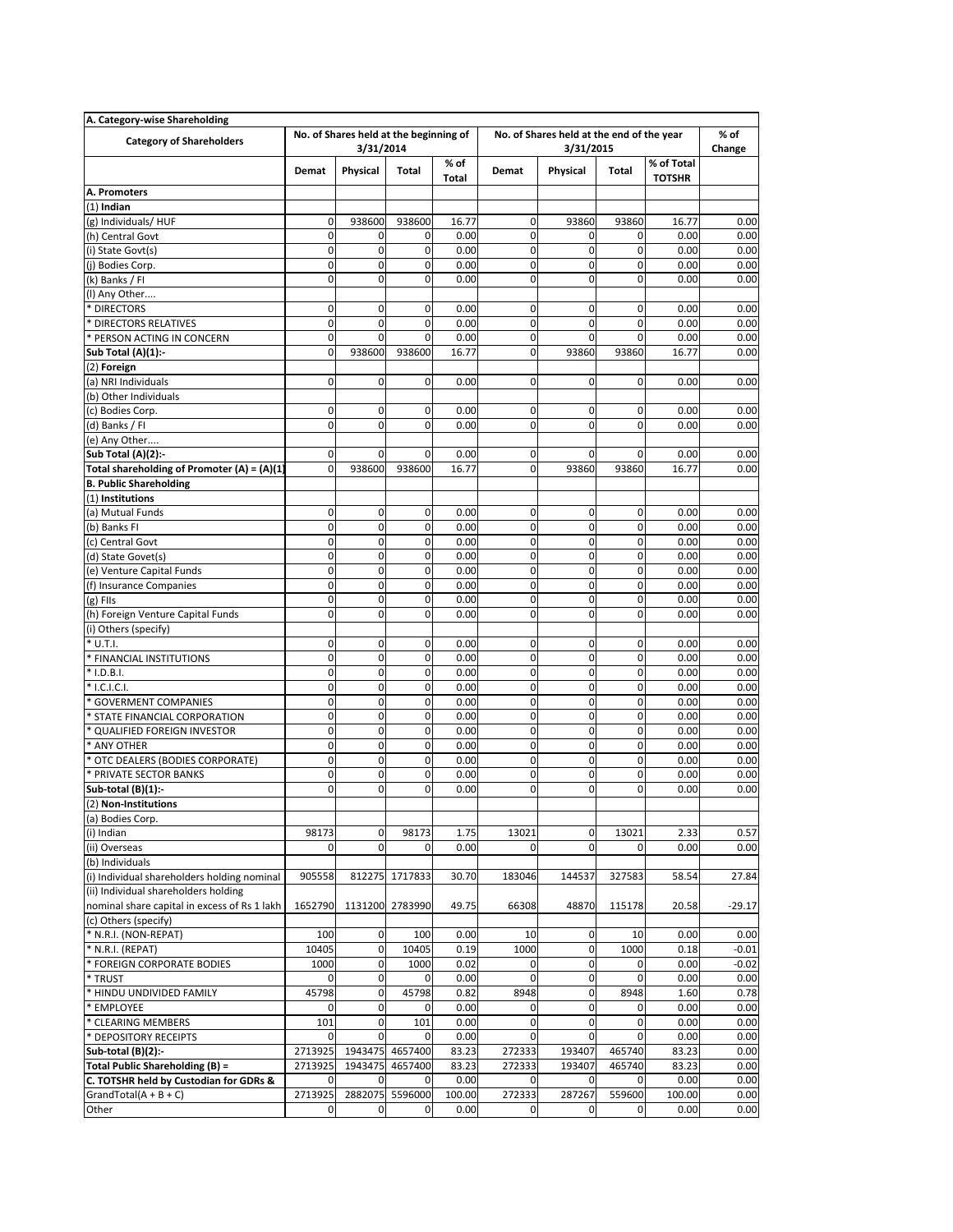| ShareHolding at the beginning<br>Shareholding at the end of the<br>SI No.<br><b>ShareHolder's Name</b><br>3/31/2014<br>3/31/2015<br>% of<br>% of Total<br>$%$ of<br><b>Total</b><br><b>Shares</b><br>No. of<br>Shares of<br>Pledged /<br>No. of<br>Pledged<br><b>Encumbere</b><br><b>Shares</b><br><b>Shares of</b><br><b>Shares</b><br>the<br>d to total<br>the<br>company<br>9.74<br>54500<br><b>1 PARITOSH PATEL</b><br>545000<br>$\Omega$<br>9.74<br>5.59<br>31260<br>312600<br>5.59<br>2 DHARMENDRA JANI<br>0<br>60000<br>1.07<br>6000<br>1.07<br><b>3 VIRENDRA JANI</b><br>0<br><b>4 KAMLESH DAVE</b><br>12500<br>0.22<br>0<br>1250<br>0.22<br>8500<br>0.15<br>$\Omega$<br>850<br>0.15<br><b>5 SUNIL KUMAR SHARMA</b><br>ShareHolding at the<br><b>Cumulative</b><br>SI No.<br>3/31/2014<br>3/31/2015<br>$%$ of<br>%<br>No. of<br>No. of<br>Total<br>change<br><b>Type</b> | $\mathbf 0$<br>0<br>0<br>0<br>$\mathbf 0$ | % of Shares % change<br>in share<br>holding<br>during<br>$\mathbf 0$<br>$\mathbf 0$<br>$\mathbf 0$<br>$\mathbf 0$<br>$\Omega$ |
|----------------------------------------------------------------------------------------------------------------------------------------------------------------------------------------------------------------------------------------------------------------------------------------------------------------------------------------------------------------------------------------------------------------------------------------------------------------------------------------------------------------------------------------------------------------------------------------------------------------------------------------------------------------------------------------------------------------------------------------------------------------------------------------------------------------------------------------------------------------------------------|-------------------------------------------|-------------------------------------------------------------------------------------------------------------------------------|
| C. Change in Promoter's Shareholding:                                                                                                                                                                                                                                                                                                                                                                                                                                                                                                                                                                                                                                                                                                                                                                                                                                            |                                           |                                                                                                                               |
|                                                                                                                                                                                                                                                                                                                                                                                                                                                                                                                                                                                                                                                                                                                                                                                                                                                                                  |                                           |                                                                                                                               |
|                                                                                                                                                                                                                                                                                                                                                                                                                                                                                                                                                                                                                                                                                                                                                                                                                                                                                  |                                           |                                                                                                                               |
|                                                                                                                                                                                                                                                                                                                                                                                                                                                                                                                                                                                                                                                                                                                                                                                                                                                                                  |                                           |                                                                                                                               |
|                                                                                                                                                                                                                                                                                                                                                                                                                                                                                                                                                                                                                                                                                                                                                                                                                                                                                  |                                           |                                                                                                                               |
|                                                                                                                                                                                                                                                                                                                                                                                                                                                                                                                                                                                                                                                                                                                                                                                                                                                                                  |                                           |                                                                                                                               |
|                                                                                                                                                                                                                                                                                                                                                                                                                                                                                                                                                                                                                                                                                                                                                                                                                                                                                  |                                           |                                                                                                                               |
|                                                                                                                                                                                                                                                                                                                                                                                                                                                                                                                                                                                                                                                                                                                                                                                                                                                                                  |                                           |                                                                                                                               |
|                                                                                                                                                                                                                                                                                                                                                                                                                                                                                                                                                                                                                                                                                                                                                                                                                                                                                  |                                           |                                                                                                                               |
|                                                                                                                                                                                                                                                                                                                                                                                                                                                                                                                                                                                                                                                                                                                                                                                                                                                                                  |                                           |                                                                                                                               |
|                                                                                                                                                                                                                                                                                                                                                                                                                                                                                                                                                                                                                                                                                                                                                                                                                                                                                  |                                           |                                                                                                                               |
|                                                                                                                                                                                                                                                                                                                                                                                                                                                                                                                                                                                                                                                                                                                                                                                                                                                                                  |                                           |                                                                                                                               |
|                                                                                                                                                                                                                                                                                                                                                                                                                                                                                                                                                                                                                                                                                                                                                                                                                                                                                  |                                           |                                                                                                                               |
|                                                                                                                                                                                                                                                                                                                                                                                                                                                                                                                                                                                                                                                                                                                                                                                                                                                                                  |                                           |                                                                                                                               |
|                                                                                                                                                                                                                                                                                                                                                                                                                                                                                                                                                                                                                                                                                                                                                                                                                                                                                  |                                           |                                                                                                                               |
|                                                                                                                                                                                                                                                                                                                                                                                                                                                                                                                                                                                                                                                                                                                                                                                                                                                                                  |                                           |                                                                                                                               |
| <b>Shares</b><br><b>Shares</b><br>in share<br><b>Shares of</b>                                                                                                                                                                                                                                                                                                                                                                                                                                                                                                                                                                                                                                                                                                                                                                                                                   |                                           |                                                                                                                               |
| 545000<br>9.74<br><b>1 PARITOSH PATEL</b>                                                                                                                                                                                                                                                                                                                                                                                                                                                                                                                                                                                                                                                                                                                                                                                                                                        |                                           |                                                                                                                               |
| 54500<br>9.74<br>31/03/2015                                                                                                                                                                                                                                                                                                                                                                                                                                                                                                                                                                                                                                                                                                                                                                                                                                                      |                                           |                                                                                                                               |
| 312600<br>5.59<br>2 DHARMENDRA JANI                                                                                                                                                                                                                                                                                                                                                                                                                                                                                                                                                                                                                                                                                                                                                                                                                                              |                                           |                                                                                                                               |
| 31260<br>5.59<br>31/03/2015                                                                                                                                                                                                                                                                                                                                                                                                                                                                                                                                                                                                                                                                                                                                                                                                                                                      |                                           |                                                                                                                               |
| 60000<br>1.07<br><b>3 VIRENDRA JANI</b>                                                                                                                                                                                                                                                                                                                                                                                                                                                                                                                                                                                                                                                                                                                                                                                                                                          |                                           |                                                                                                                               |
| 6000<br>1.07<br>31/03/2015                                                                                                                                                                                                                                                                                                                                                                                                                                                                                                                                                                                                                                                                                                                                                                                                                                                       |                                           |                                                                                                                               |
| 12500<br>0.22<br><b>4 KAMLESH DAVE</b>                                                                                                                                                                                                                                                                                                                                                                                                                                                                                                                                                                                                                                                                                                                                                                                                                                           |                                           |                                                                                                                               |
| 1250<br>0.22<br>31/03/2015                                                                                                                                                                                                                                                                                                                                                                                                                                                                                                                                                                                                                                                                                                                                                                                                                                                       |                                           |                                                                                                                               |
| <b>5 SUNIL KUMAR SHARMA</b><br>8500<br>0.15                                                                                                                                                                                                                                                                                                                                                                                                                                                                                                                                                                                                                                                                                                                                                                                                                                      |                                           |                                                                                                                               |
|                                                                                                                                                                                                                                                                                                                                                                                                                                                                                                                                                                                                                                                                                                                                                                                                                                                                                  |                                           |                                                                                                                               |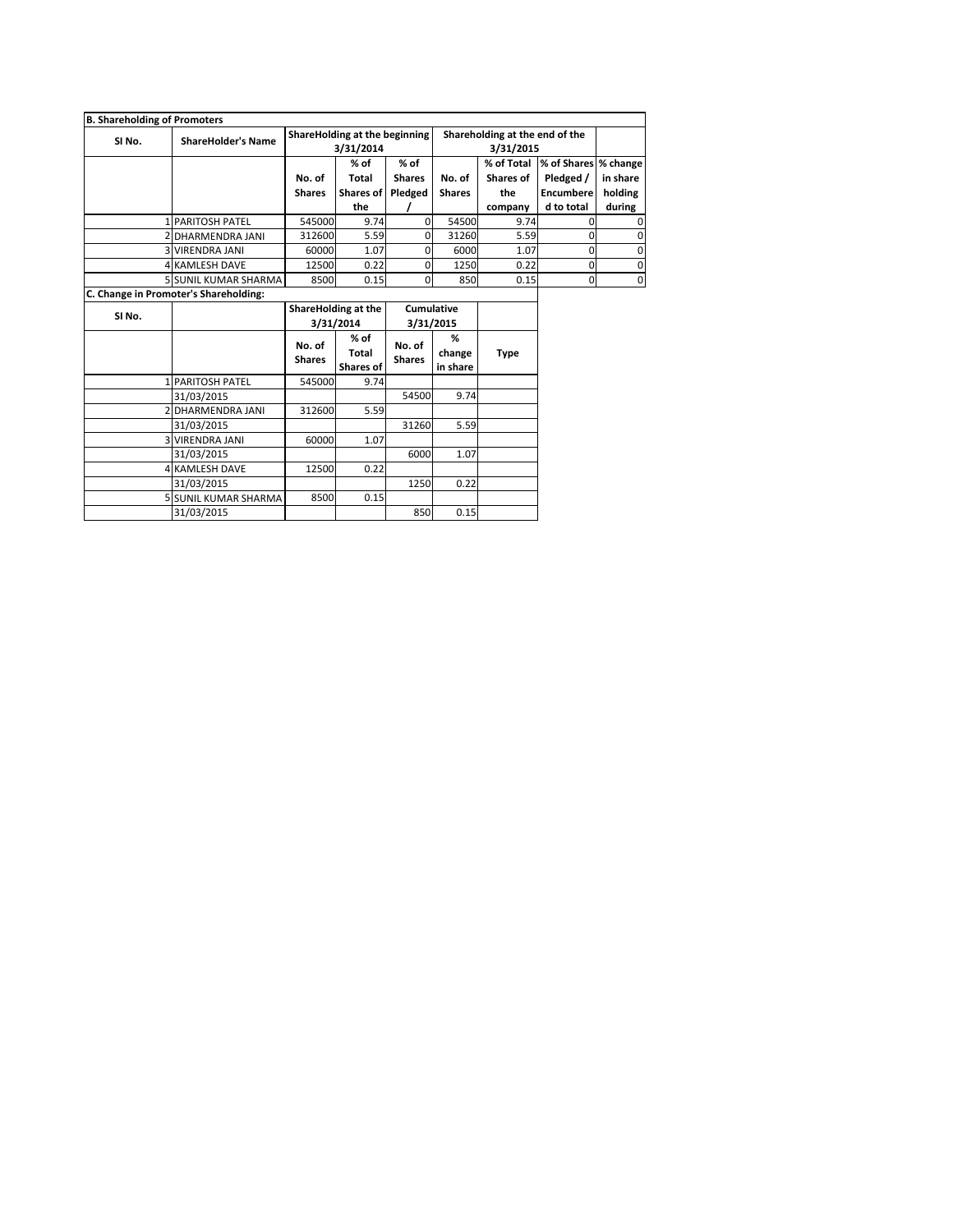|                   |                                                             |                         | ShareHolding at the        | Cumulative              |                         |             |
|-------------------|-------------------------------------------------------------|-------------------------|----------------------------|-------------------------|-------------------------|-------------|
| SI No.            |                                                             |                         | 3/31/2014                  |                         | 3/31/2015               |             |
|                   |                                                             | No. of<br><b>Shares</b> | % of<br>Total<br>Shares of | No. of<br><b>Shares</b> | %<br>change<br>in share | <b>Type</b> |
|                   | 1 VIPUL                                                     | 690000                  | 12.33                      |                         |                         |             |
|                   | 24/10/2014                                                  | $-634000$               | $-11.33$                   | 56000                   | 1.00 Sell               |             |
|                   | 31/03/2015                                                  |                         |                            | 56000                   | 10.01                   |             |
|                   | 2 KALYANI B. SHAH                                           | 163200                  | 2.92                       |                         |                         |             |
|                   | 31/03/2015                                                  |                         |                            | 16320                   | 2.92                    |             |
|                   | 3 JAYESHA A. SANTOKI                                        | 114300                  | 2.04                       |                         |                         |             |
|                   | 31/03/2015                                                  |                         |                            | 11090                   | 1.98                    |             |
|                   | 4 KINNARI M. SHAH                                           | 110300                  | 1.97                       |                         |                         |             |
|                   | 31/03/2015                                                  |                         |                            | 11030                   | 1.97                    |             |
|                   | 5 ARUNABEN V.                                               | 104300                  | 1.86                       |                         |                         |             |
|                   | 31/03/2015                                                  |                         |                            | 10430                   | 1.86                    |             |
|                   | <b>6 CHRISTINE S CHANG</b>                                  | 103089                  | 1.84                       |                         |                         |             |
|                   | 24/10/2014                                                  | $-92781$                | $-1.66$                    | 10308                   | $0.18$ Sell             |             |
|                   | 31/03/2015                                                  |                         |                            | 10308                   | 1.84                    |             |
|                   | 7 YATIN BHUPENDRA                                           | 100000                  | 1.79                       |                         |                         |             |
|                   | 24/10/2014                                                  | $-90000$                | $-1.61$                    | 10000                   | $0.18$ Sell             |             |
|                   | 31/03/2015                                                  |                         |                            | 10000                   | 1.79                    |             |
|                   | <b>8 SAROJ RAMESH</b>                                       | 95292                   | 1.70                       |                         |                         |             |
|                   | 24/10/2014                                                  | $-85763$                | $-1.53$                    | 9529                    | $0.17$ Sell             |             |
|                   | 31/03/2015                                                  |                         |                            | 9529                    | 1.70                    |             |
|                   | 9 SEVANTILAL B. SHAH                                        | 93100                   | 1.66                       |                         |                         |             |
|                   | 31/03/2015                                                  |                         |                            | 9310                    | 1.66                    |             |
|                   | 10 HEMAL S. SHAH                                            | 85000                   | 1.52                       |                         |                         |             |
|                   | 31/03/2015                                                  |                         |                            | 8500                    | 1.52                    |             |
|                   | E. Sharedholding of Directors and Key Managerial Personnel: |                         |                            |                         |                         |             |
| SI <sub>No.</sub> |                                                             |                         | ShareHolding at the        | Cumulative              |                         |             |
|                   |                                                             |                         | 3/31/2014                  |                         | 3/31/2015               |             |
|                   |                                                             | No. of<br><b>Shares</b> | % of<br>Total<br>Shares of | No. of<br><b>Shares</b> | %<br>change<br>in share | <b>Type</b> |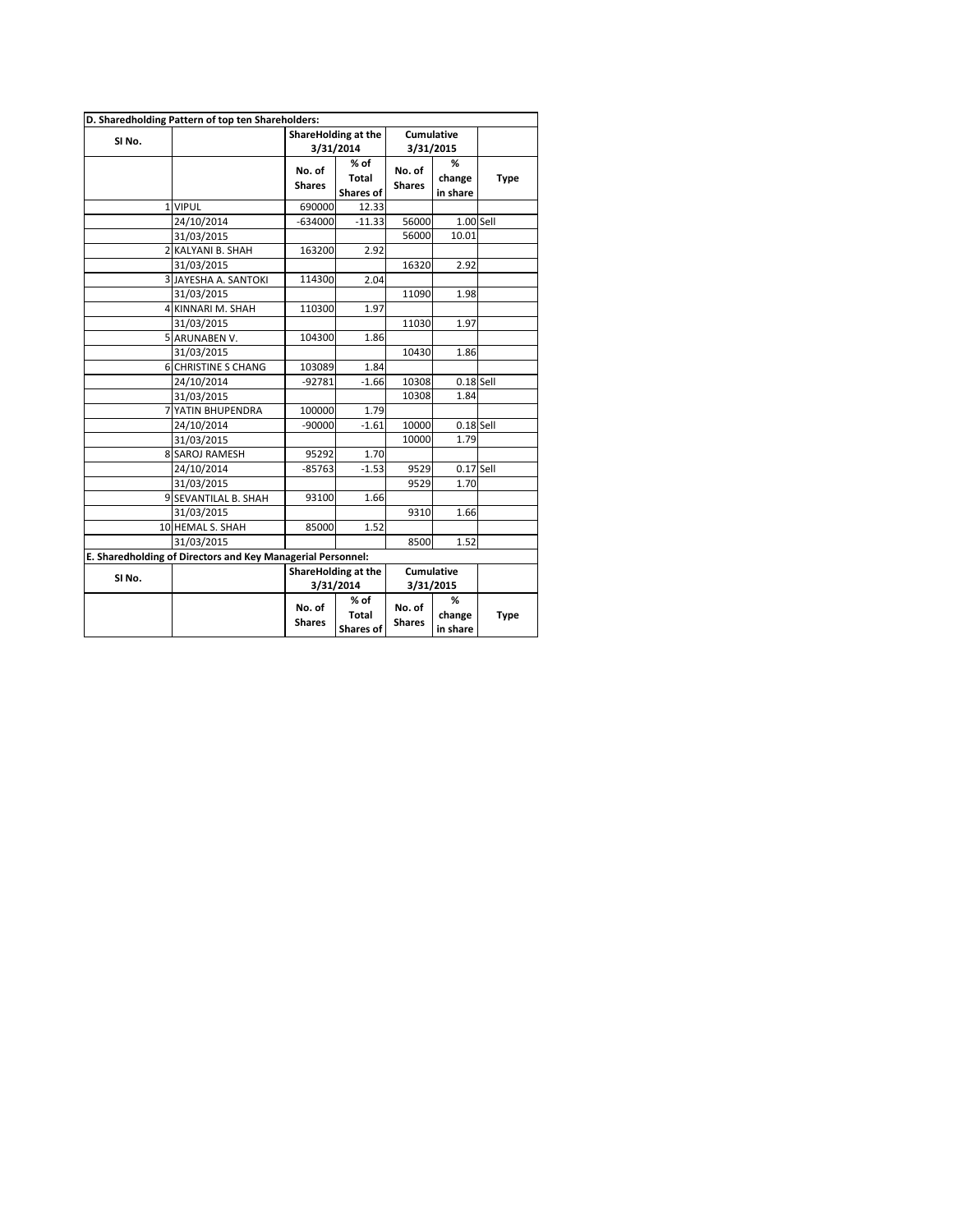# **V. INDEBTEDNESS**

Indebtedness oftheCompany including interestoutstanding/accrued butnotdueforpayment

|                                                                                             | <b>SecuredLoans</b><br>excluding<br>deposits | <b>Unsecured</b><br><b>Loans</b> | <b>Deposits</b> | <b>Total</b><br><b>Indebtedness</b> |
|---------------------------------------------------------------------------------------------|----------------------------------------------|----------------------------------|-----------------|-------------------------------------|
| Indebtednessatthe<br>beginning of the financial<br>year                                     |                                              |                                  |                 |                                     |
| i) Principal Amount<br>ii) Interest due but not<br>paid                                     |                                              |                                  |                 |                                     |
| iii) Interest accrued but<br>not                                                            |                                              |                                  |                 |                                     |
| Total(i+ii+iii)                                                                             |                                              |                                  |                 |                                     |
| Change in Indebtedness<br>during the financial year<br>- Addition<br>- Reduction            |                                              | 28000                            |                 |                                     |
| Net Change                                                                                  |                                              | 28000                            |                 | -                                   |
| Indebtedness at the<br>end of the financial year                                            |                                              |                                  |                 |                                     |
| i) Principal Amount<br>ii) Interest due but<br>notpaid iii) Interest<br>accrued but not due |                                              | 28000                            |                 |                                     |
| Total (i+ii+iii)                                                                            |                                              | 28000                            |                 |                                     |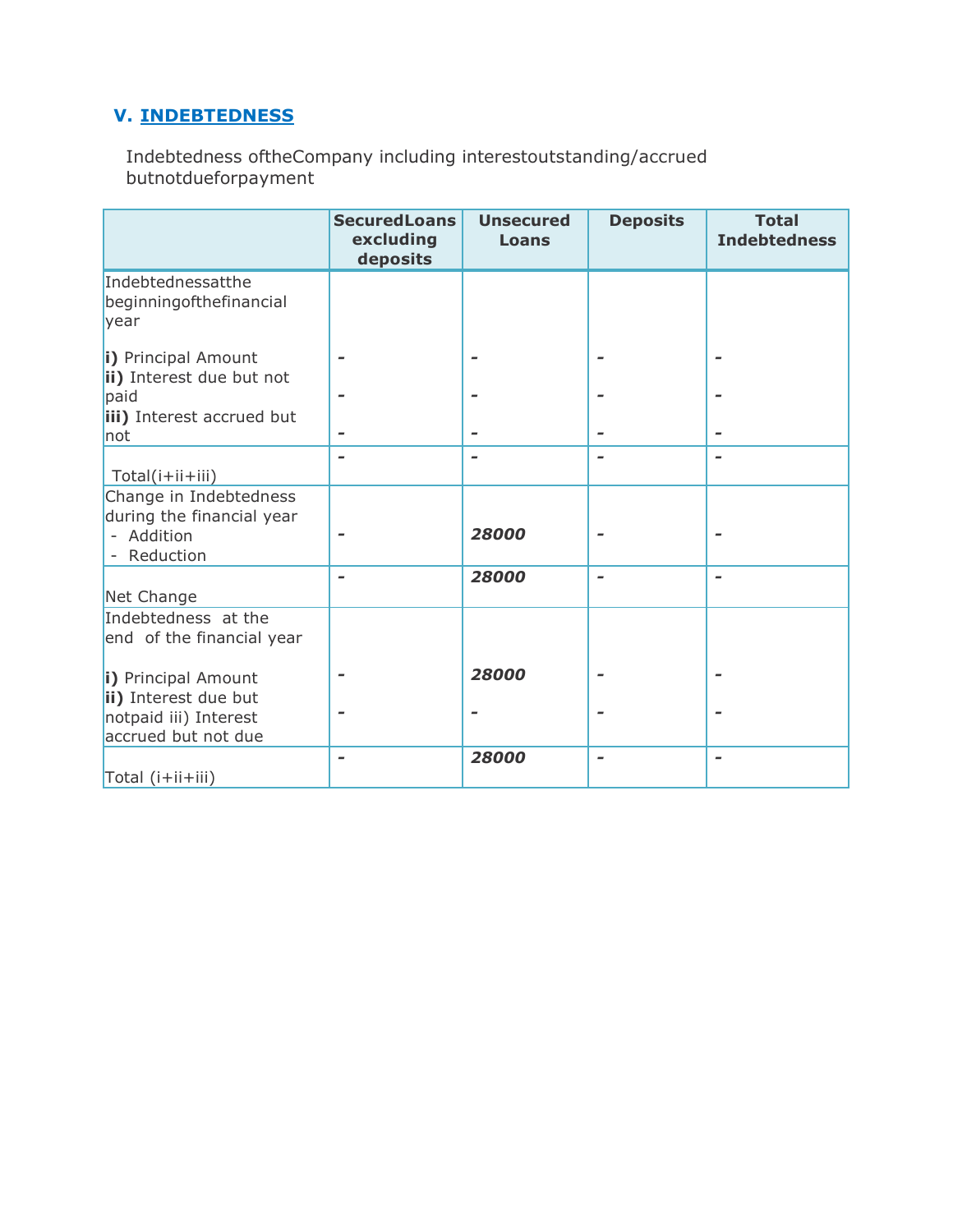# **VI. REMUNERATIONOFDIRECTORSANDKEYMANAGERIAL PERSONNEL**

# **A. RemunerationtoManagingDirector,Whole-timeDirectorsand/orManager**

| SI.<br>No.       | <b>ParticularsofRemuneration</b>                                                   |                          | NameofMD/WTD/<br><b>Manager</b> |                          |                          | <b>Total</b><br><b>Amount</b> |
|------------------|------------------------------------------------------------------------------------|--------------------------|---------------------------------|--------------------------|--------------------------|-------------------------------|
| 1.               | Grosssalary                                                                        |                          |                                 |                          |                          |                               |
|                  | (a)Salaryasperprovisions<br>containedinsection17(1)<br>oftheIncome-taxAct,<br>1961 |                          |                                 |                          | ۰                        |                               |
|                  | (b)Valueofperquisitesu/s<br>17(2) Income-taxAct,<br>1961                           |                          |                                 |                          |                          |                               |
|                  | (c)Profitsinlieuofsalary<br>undersection17(3)Income-<br>taxAct, 1961               |                          | $\qquad \qquad \blacksquare$    | $\overline{a}$           | $\overline{\phantom{m}}$ | ۰                             |
| $\overline{2}$ . | StockOption                                                                        | L.                       | $\overline{\phantom{0}}$        | $\overline{\phantom{0}}$ | $\overline{a}$           | $\overline{\phantom{a}}$      |
| 3.               | SweatEquity                                                                        | $\overline{a}$           | $\qquad \qquad -$               | $\overline{\phantom{a}}$ | $\overline{\phantom{a}}$ | $\overline{\phantom{a}}$      |
| 4.               | Commission<br>- as%ofprofit<br>- others, specify                                   |                          | L.                              | L,                       | L,                       | $\overline{\phantom{a}}$      |
| 5.               | Others, pleasespecify                                                              | $\overline{a}$           | $\overline{a}$                  | $\overline{\phantom{0}}$ | ÷,                       | $\overline{a}$                |
| 6.               | Total(A)                                                                           | $\overline{\phantom{a}}$ | $\overline{\phantom{0}}$        | $\overline{\phantom{a}}$ | $\overline{\phantom{a}}$ | $\overline{\phantom{a}}$      |
|                  | CeilingaspertheAct                                                                 | $\overline{\phantom{0}}$ | $\overline{a}$                  | $\qquad \qquad -$        | $\overline{\phantom{m}}$ | $\overline{\phantom{a}}$      |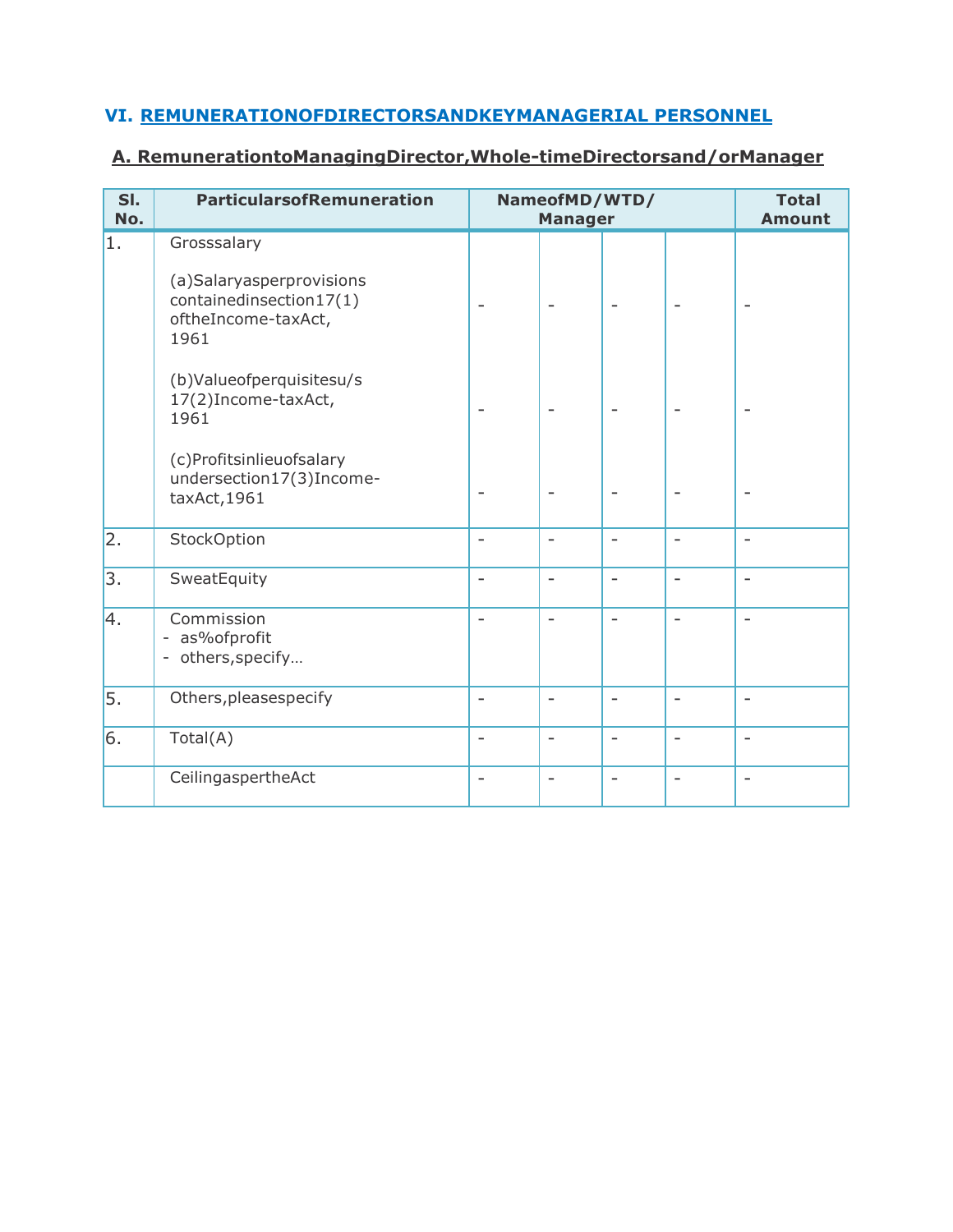# *B.Remunerationtootherdirectors:*

| SI.<br>No. | <b>ParticularsofRemuneration</b>                                                                                   | NameofMD/WTD/<br><b>Manager</b> |                          |                          |   | <b>Total</b><br><b>Amount</b> |
|------------|--------------------------------------------------------------------------------------------------------------------|---------------------------------|--------------------------|--------------------------|---|-------------------------------|
|            | IndependentDirectors<br>·Feeforattendingboard<br>committeemeetings<br>.Commission<br>.Others, pleasespecify        |                                 |                          |                          |   |                               |
|            | Total(1)                                                                                                           |                                 |                          |                          | ۳ | $\qquad \qquad -$             |
|            | OtherNon-ExecutiveDirectors<br>·Feeforattendingboard<br>committeemeetings<br>.Commission<br>.Others, pleasespecify |                                 |                          |                          |   |                               |
|            | Total(2)                                                                                                           |                                 | $\overline{\phantom{0}}$ | $\overline{\phantom{0}}$ | ۳ | $\overline{\phantom{0}}$      |
|            | $Total(B) = (1 + 2)$                                                                                               |                                 | $\overline{\phantom{0}}$ | $\overline{\phantom{0}}$ | ۳ | $\qquad \qquad$               |
|            | TotalManagerialRemuneration                                                                                        |                                 | $\overline{\phantom{0}}$ |                          | ۰ | $\overline{\phantom{a}}$      |
|            | OverallCeilingaspertheAct                                                                                          |                                 |                          |                          | ۰ | $\overline{\phantom{0}}$      |

# *C***.RemunerationtoKeyManagerialPersonnelOtherThan MD/Manager/WTD**

| SI. | <b>Particularsof</b>                                                                                 |                          | <b>KeyManagerialPersonnel</b> |            |                          |
|-----|------------------------------------------------------------------------------------------------------|--------------------------|-------------------------------|------------|--------------------------|
| no. | <b>Remuneration</b>                                                                                  |                          |                               |            |                          |
|     |                                                                                                      | <b>CEO</b>               | Company<br>Secretary          | <b>CFO</b> | <b>Total</b>             |
| 1.  | Grosssalary<br>(a)Salaryasper<br>provisions containedin<br>section17(1)of<br>theIncome-tax Act, 1961 |                          |                               |            |                          |
|     | (b)Valueof<br>perquisitesu/s<br>17(2)Income-tax<br>Act, 1961                                         |                          |                               |            |                          |
|     | (c)Profitsinlieuof<br>salaryundersection<br>17(3)Income-tax<br>Act, 1961                             |                          |                               |            |                          |
| 2.  | StockOption                                                                                          |                          | -                             | ۰          | $\blacksquare$           |
| 3.  | SweatEquity                                                                                          |                          | $\equiv$                      | -          | $\blacksquare$           |
| 4.  | Commission<br>- as% of profit<br>-others, specify                                                    |                          |                               |            |                          |
| 5.  | Others, please specify                                                                               | $\overline{\phantom{a}}$ | $\overline{\phantom{a}}$      | -          | $\overline{\phantom{a}}$ |
| 6.  | Total                                                                                                |                          |                               |            |                          |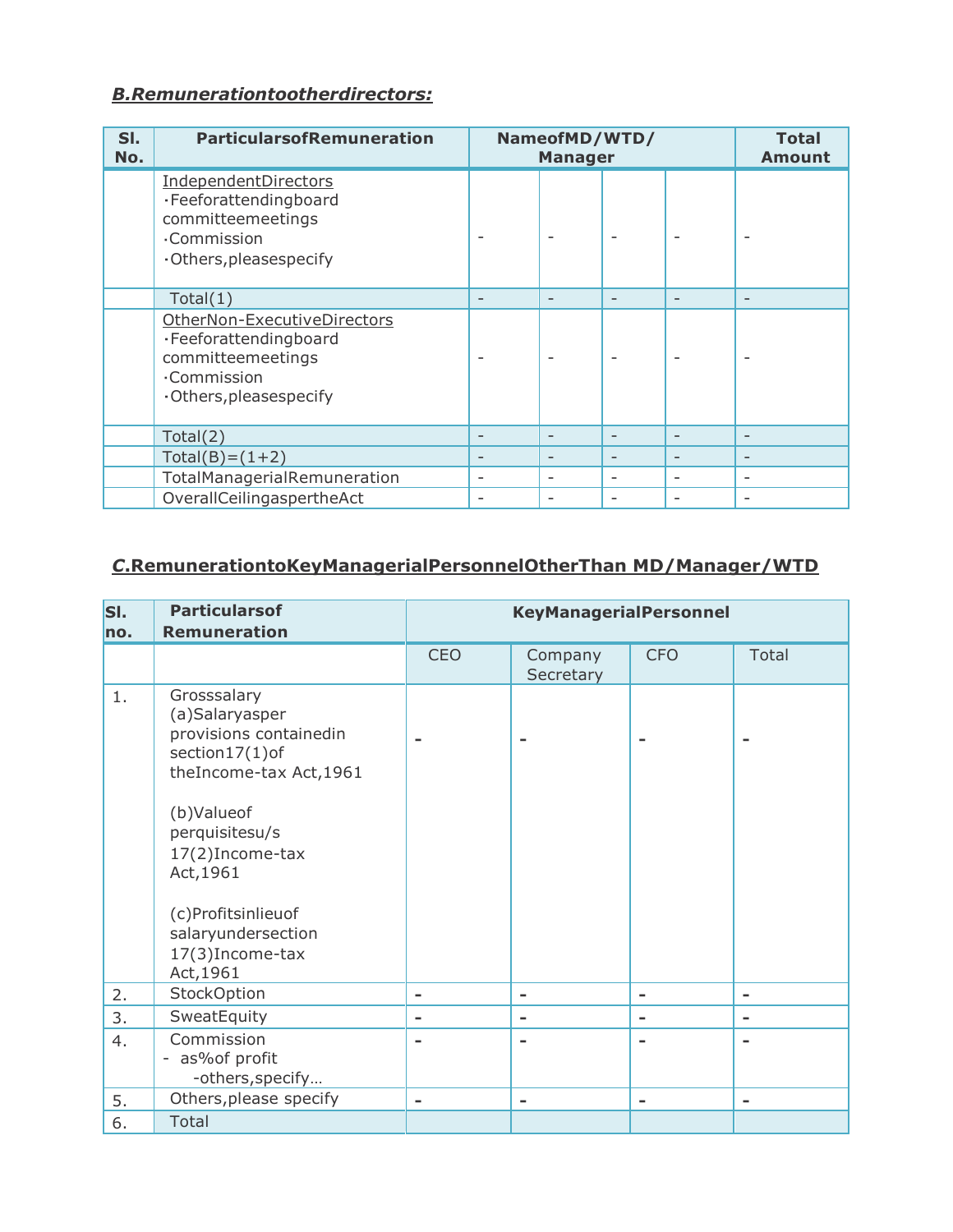# **VII. PENALTIES/PUNISHMENT/COMPOUNDINGOFOFFENCES:- N.A.**

| <b>Type</b>                     | <b>Section</b><br>of the<br>compani<br>es Act | <b>Brief</b><br>descripti<br>on | <b>Details of Penalty/</b><br><b>Punishment/Compou</b><br>nding fees imposed | <b>Authority[R</b><br>D<br>/NCLT/Cou<br>rt] | <b>Appeal</b><br>made.<br><b>If</b><br>any(gi<br>ve<br>details |
|---------------------------------|-----------------------------------------------|---------------------------------|------------------------------------------------------------------------------|---------------------------------------------|----------------------------------------------------------------|
| <b>A.Company</b>                |                                               |                                 |                                                                              |                                             |                                                                |
| Penalty                         | $\overline{\phantom{a}}$                      | ۰                               | $\blacksquare$                                                               | $\overline{\phantom{0}}$                    | $\overline{\phantom{a}}$                                       |
| Punishmen<br>t                  | $\overline{\phantom{a}}$                      | ۰                               | $\overline{\phantom{a}}$                                                     |                                             |                                                                |
| Compoundi<br>ng                 | $\blacksquare$                                | $\overline{a}$                  | $\overline{\phantom{a}}$                                                     | Ē,                                          | $\overline{\phantom{a}}$                                       |
| <b>B.Directors</b>              |                                               |                                 |                                                                              |                                             |                                                                |
| Penalty                         | $\blacksquare$                                | $\overline{\phantom{a}}$        | $\overline{\phantom{a}}$                                                     | $\overline{\phantom{a}}$                    | $\overline{\phantom{a}}$                                       |
| Punishmen<br>t                  | $\qquad \qquad \blacksquare$                  | L.                              | $\qquad \qquad \blacksquare$                                                 |                                             |                                                                |
| Compoundi<br>ng                 | $\overline{\phantom{a}}$                      | ۰                               | $\overline{\phantom{a}}$                                                     | L.                                          | $\overline{\phantom{a}}$                                       |
| <b>C.OtherOfficersInDefault</b> |                                               |                                 |                                                                              |                                             |                                                                |
| Penalty                         | $\blacksquare$                                |                                 | $\overline{\phantom{a}}$                                                     | $\overline{\phantom{a}}$                    | $\overline{\phantom{a}}$                                       |
| Punishmen                       | $\overline{\phantom{a}}$                      | ۰                               | $\qquad \qquad \blacksquare$                                                 |                                             |                                                                |
| Compoundi<br>ng                 | $\overline{\phantom{0}}$                      | ۰                               | $\overline{\phantom{a}}$                                                     | ۰                                           | $\overline{\phantom{a}}$                                       |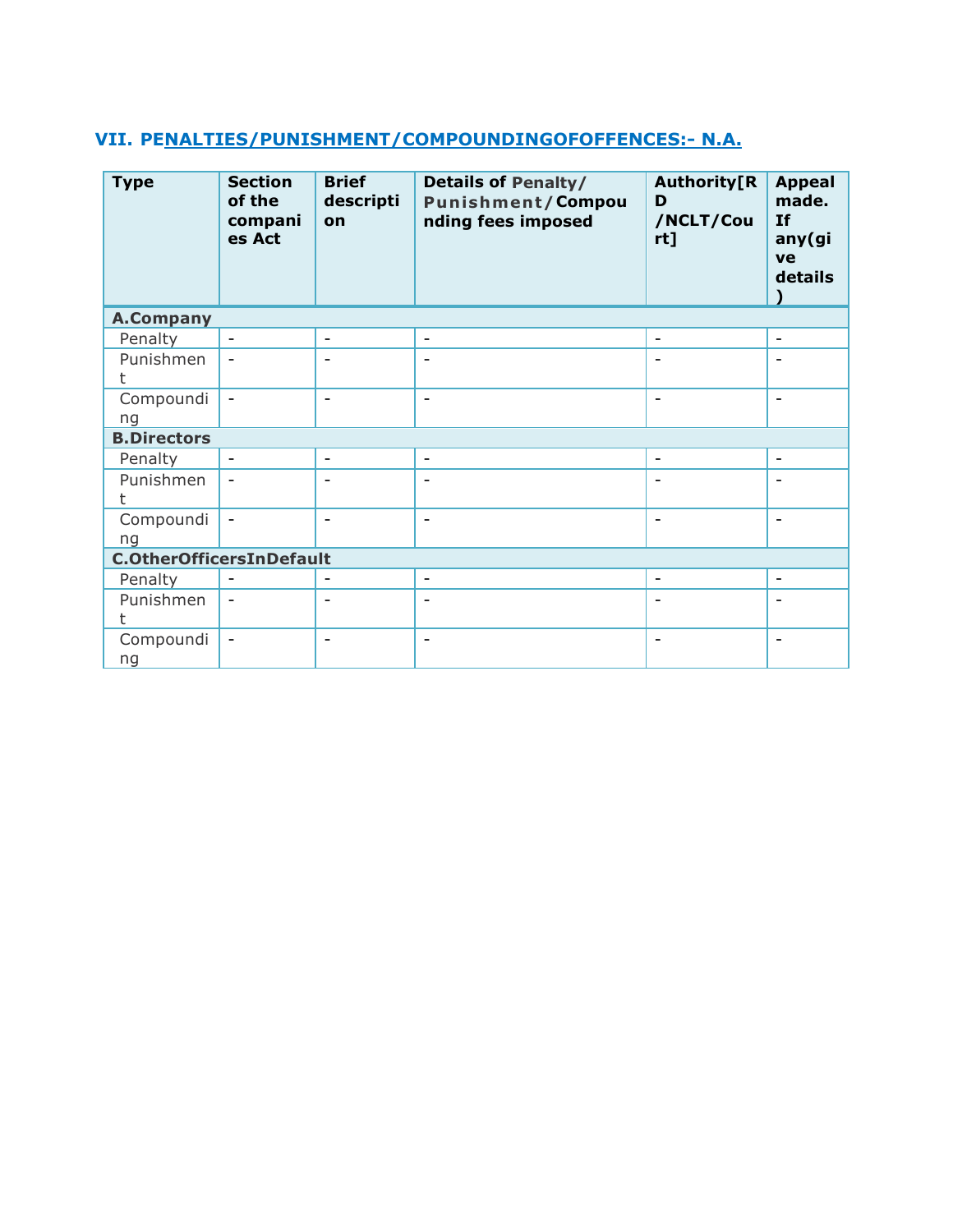#### **Form No. MR‐3**

# [Pursuant to section 204(1) of the Companies Act, 2013 and rule No.9 of the Companies (Appointment and Remuneration Personnel) Rules, 2014] **SECRETARIAL AUDIT REPORT**

FOR THE FINANCIAL YEAR ENDED 31<sup>st</sup> MARCH, 2015

To,

The Members, M/s. Sequel E- Routers Limited

I have conducted the secretarial audit of the compliance of applicable statutory provisions and the adherence to good corporate practices by M/s. Sequel E-Routers Limited (Hereinafter called the company). Secretarial Audit was conducted in a manner that provided me/us a reasonable basis for evaluating the corporate conducts/statutory compliances and expressing my opinion thereon.

Based on my/our verification of the books, papers, minute books, forms and returns filed and other records maintained by the company and also the information provided by the Company, its officers, agents and authorized representatives during the conduct of secretarial audit, I hereby report that in my opinion, the company has, during the audit period covering the financial year ended on 31<sup>st</sup> March, 2015 complied with the statutory provisions listed hereunder and also that the Company has proper Board-processes and compliancemechanism in place to the extent, in the manner and subject to the reporting made hereinafter:

I have examined the books, papers, minute books, forms and returns filed and other records maintained by the company for the financial year ended on  $31<sup>st</sup>$  March, 2015 according to the provisions of:

(i) The Companies Act, 2013 (the Act) and the rules made there under;

(ii) The Securities Contracts (Regulation) Act, 1956 ('SCRA') and the rules made there under;

(iii) The Depositories Act, 1996 and the Regulations and Bye-laws framed there under;

(iv) Foreign Exchange Management Act, 1999 and the rules and regulations made there under to the extent of Foreign Direct Investment, Overseas Direct Investment and External Commercial Borrowings;- **Not Application** 

(v) The following Regulations and Guidelines prescribed under the Securities and Exchange Board of India Act, 1992 ('SEBI Act'):-

- (a) The Securities and Exchange Board of India (Substantial Acquisition of Shares and Takeovers) Regulations, 2011;
- (b) The Securities and Exchange Board of India (Prohibition of Insider Trading) Regulations, 1992;
- (c) The Securities and Exchange Board of India (Issue of Capital and Disclosure Requirements) Regulations, 2009;
- (d) The Securities and Exchange Board of India (Employee Stock Option Scheme and Employee Stock Purchase Scheme) Guidelines, 1999;- Not Applicable.
- (e) The Securities and Exchange Board of India (Issue and Listing of Debt Securities) Regulations, 2008; Not Applicable.
- (f) The Securities and Exchange Board of India (Registrars to an Issue and Share Transfer Agents) Regulations, 1993 regarding the Companies Act and dealing with client;- Not applicable as company is not registered as a registrar and transfer agent.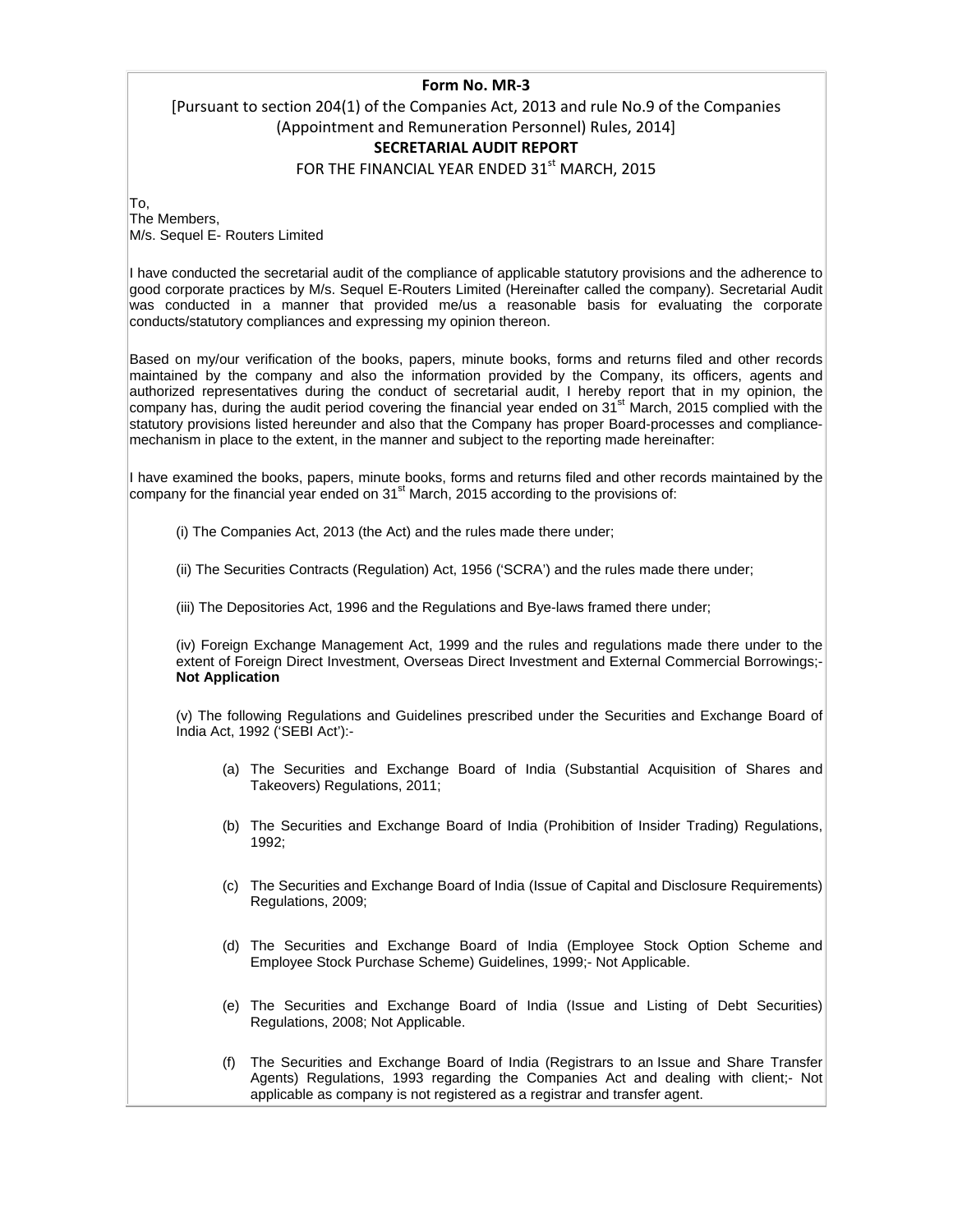- (g) The Securities and Exchange Board of India (Delisting of Equity Shares) Regulations, 2009;- Not applicable. and -
- (h) The Securities and Exchange Board of India (Buyback of Securities) Regulations, 1998; Not applicable

I have also examined compliance with the applicable clauses of the following:

- (i) Secretarial Standards issued by The Institute of Company Secretaries of India.
- (ii) The Listing Agreements entered into by the Company with Bombay, Ahmedabad Stock Exchange(s).

During the period under review the Company has complied with the provisions of the Act, Rules, Regulations, Guidelines, Standards, etc. mentioned above subject to the following observations:

Company had not appointed CFO and Company Secretary.

#### **I further report that**

The Board of Directors of the Company is duly constituted with proper balance of Executive Directors, Non-Executive Directors and Independent Directors. The changes in the composition of the Board of Directors that took place during the period under review were carried out in compliance with the provisions of the Act.

Adequate notice is given to all directors to schedule the Board Meetings, agenda and detailed notes on agenda were sent at least seven days in advance, and a system exists for seeking and obtaining further information and clarifications on the agenda items before the meeting and for meaningful participation at the meeting.

Majority decision is carried through while the dissenting members' views are captured and recorded as part of the minutes.

**I further report that** there are adequate systems and processes in the company commensurate with the size and operations of the company to monitor and ensure compliance with applicable laws, rules, regulations and guidelines.

**I further report that** during the audit period the company has consolidated equity shares from Rs. 1 to Rs. 10 each.

Place: Ahmedabad Signature: Signature: Signature: Signature: Signature: Signature: Signature: Signature: Signature: Signature: Signature: Signature: Signature: Signature: Signature: Signature: Signature: Signature: Signatu Date : 04/09/2015 Name of Company Secretary in practice / Firm: Khushbu Trivedi & Associates ACS No. 25518 C P No.:9115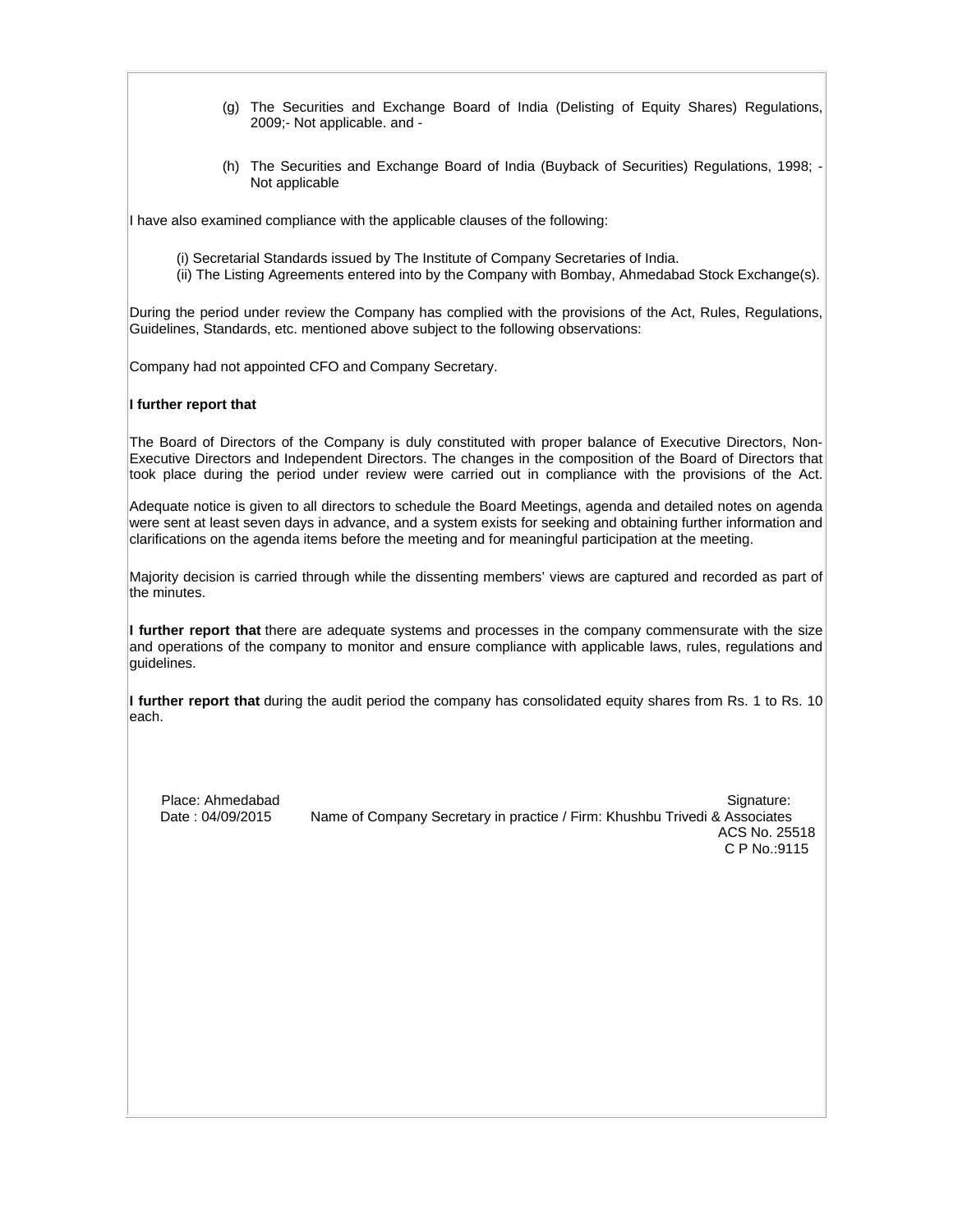#### APPENDIX ‐ A

To, The Members Sequel E routers Limited

Our report of even date is to be read along with this letter.

1. Maintenance of Secretarial record is the responsibility of the management of the Company. Our responsibility is to express an opinion on these secretarial records based on our audit.

2. We have followed the audit practices and process as were appropriate to obtain reasonable assurance about the correctness of the contents of the Secretarial records. The verification was done on test basis to ensure that correct facts are reflected in Secretarial records. We believe that the process and practices, we followed provide a reasonable basis for our opinion.

3. We have not verified the correctness and appropriateness of financial records and Books of Accounts of the Company.

4. Wherever required, we have obtained the Management representation about the Compliance of laws, rules and regulations and happening of events etc.

5. The Compliance of the provisions of Corporate and other applicable laws, rules, regulations, standards is the responsibility of the management. Our examination was limited to the verification of procedure on test basis.

6. The Secretarial Audit report is neither an assurance as to the future viability of the Company nor of the efficacy or effectiveness with which the management has conducted the affairs of the Company.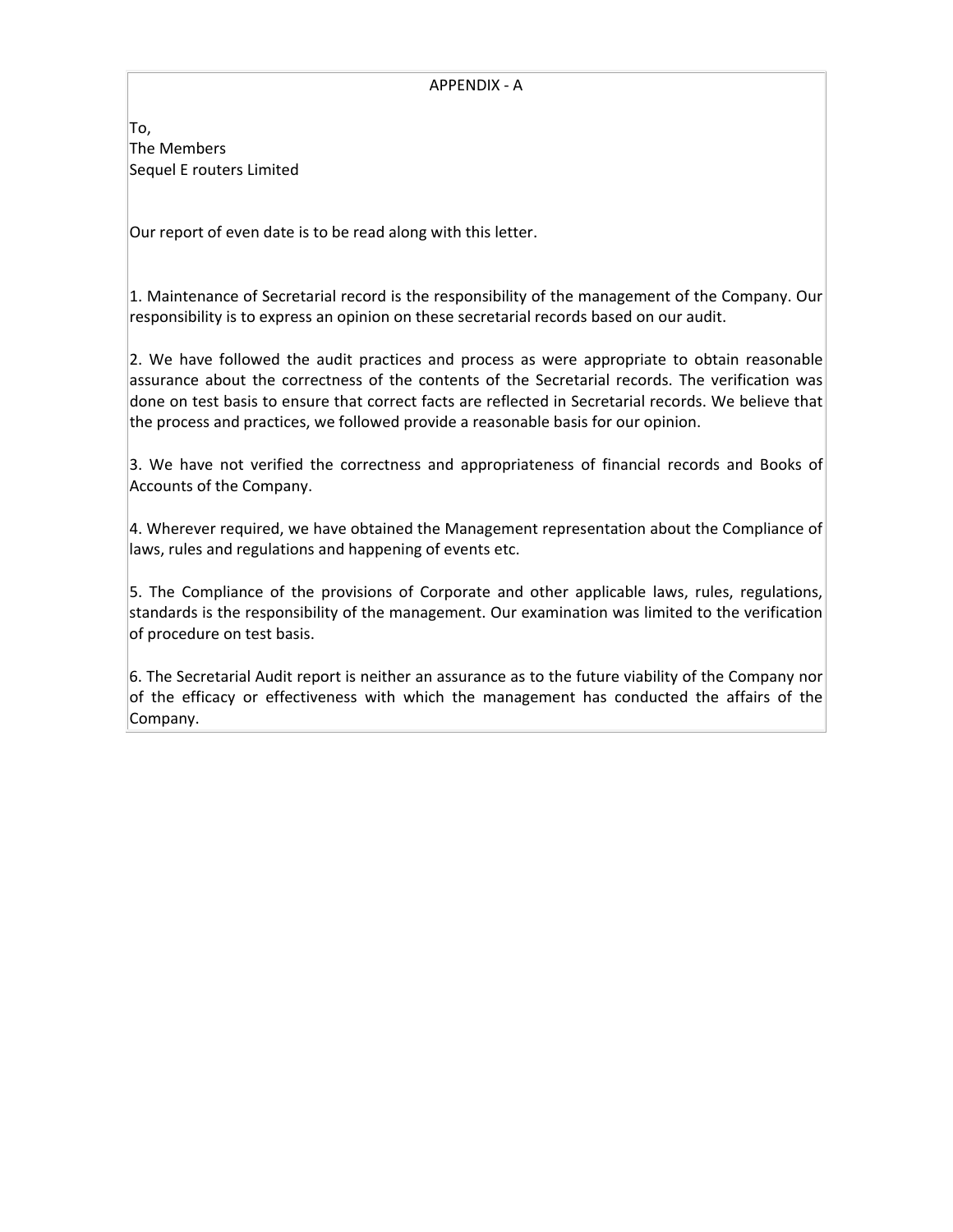# **SEQUEL E-ROUTERS LIMITED**

## **MANAGEMENT DISCUSSION AND ANALYSIS REPORT**

#### **1. Overall Review**

The Growth rate has been on the upward trend as compared to the previous year with favorable market conditions which reflect the positive market.

#### **2. Financial Review**

During the year the company has continue its business activities and earned the profit of Rs. 0.52 Lacs.

#### **3. Risk and Concern**

High Demand of technology effect the profit of the company and day to day changes in technology may bring requirement of investment.

#### **4. Internal Control System and their adequacy**

The internal control system is looked after by Directors themselves, who also looked after the day to day affairs to ensure compliance of guide lines and policies, adhere to the management instructions and policies to ensure improvements in the system. The Internal Audit reports are regularly reviewed by the management.

#### **5. Environmental Issues**

As the company is not in the field of manufacture, the matter relating to produce any harmful gases and the liquid effluents are not applicable.

#### **6. Financial Performance with Respect to Operation Performance**

The Company has all the plans for tight budgetary control on key operational performance indication with judicious deployment of funds without resorting to any kind borrowing where ever possible.

#### **7. Cautionary Statement**

Statement in this report on Management Discussion and Analysis may be forward looking statements within the meaning of applicable security laws or regulations. These statements are based on certain assumptions and expectations of future events. Actual results could however, differ materially, from those expressed or implied. Important factors that could make a difference to the company's operations include global and domestic demand supply conditions, finished goods prices, raw material cost and availability and changes in government regulation and tax structure, economic development within India and the countries with which the company has business contacts and other factors such as litigation and industrial relations.

The Company assumes no responsibility in respect of forward - looking statements, which may be amended or modified in future on the basis of subsequent developments, information or events.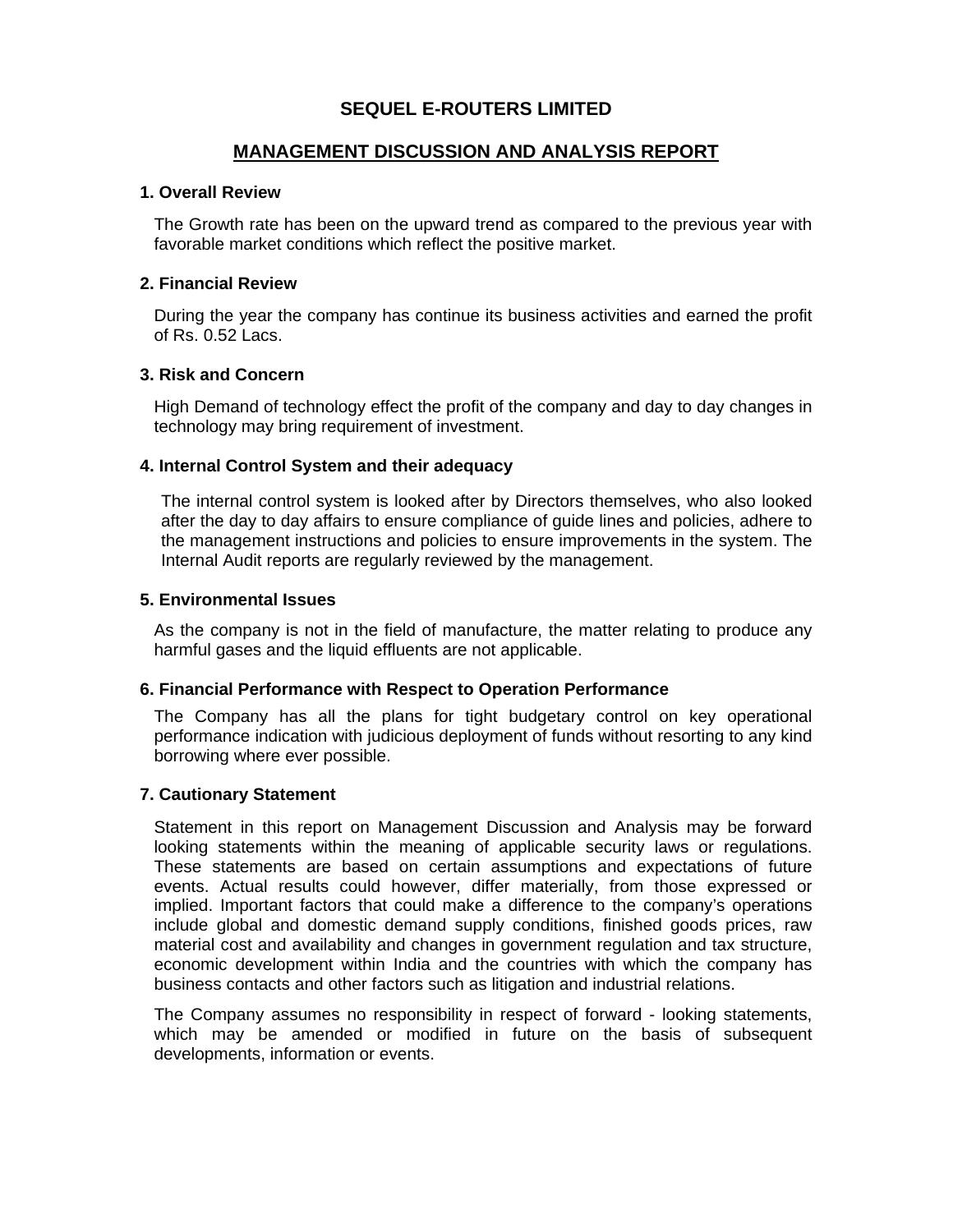# *REPORT ON CORPORATE GOVERNANCE*

The company pursuant to the code on Corporate Governance introduced by the Securities and Exchange Board of India (SEBI) furnishes its report as under:

#### **Company's Philosophy on Code of Governance**

The Company's philosophy on corporate governance envisages the attainment of the highest level of transparency, accountability and equity, in all facets of its operations, and in all its interactions with its stakeholders, including shareholders, employees, the government and lenders.

## **BOARD OF DIRECTORS**

#### **a) Size and Composition of the Board:**

The Company has a proper blend of Executive and Independent Directors to maintain the independence of the Board. As of the year ended  $31<sup>st</sup>$  March, 2015, the Board of Directors had four members comprising of 1 Executive Directors and 3 Non-Executive Directors. All the Non – Executive directors are Independent director.

The details in regard to the attendance of Directors at Board Meetings/Shareholders Meetings held during the year as also the number of Directorship/s held by them in other Companies and the position of membership of Committee/s are given below:

| Name of Director  | Category    | No. of       | Attendance     | Directorships in  | <b>Other Mandatory</b> |            |
|-------------------|-------------|--------------|----------------|-------------------|------------------------|------------|
|                   | of Director | <b>Board</b> | at the last    | other Indian      | Committee** membership |            |
|                   |             | Meetings     | AGM            | Public            | as at                  |            |
|                   |             | attended     |                | Companies* as at  | $31st$ March 2015      |            |
|                   |             |              |                | $31st$ March 2015 | Chairman               | Member     |
| Sunilkumar<br>Mr. | Executive   | 8            | <b>Yes</b>     | <b>NIL</b>        | <b>NIL</b>             | <b>NIL</b> |
| M. Gandhi         | Director    |              |                |                   |                        |            |
| Mr. Chandubhai    | Non-        | 8            | Yes            | <b>NIL</b>        | <b>NIL</b>             | <b>NIL</b> |
| D. Vaghela        | Executive   |              |                |                   |                        |            |
|                   | Director    |              |                |                   |                        |            |
| Mr. Rajubhai B.   | Non $-$     | 8            | Yes            | Yes               | Yes                    | Yes        |
| Desai             | Executive   |              |                |                   |                        |            |
|                   | Director    |              |                |                   |                        |            |
| Ashaben S.<br>Ms. | Non $-$     |              | N <sub>0</sub> | <b>NIL</b>        | <b>NIL</b>             | <b>NIL</b> |
| Darji#            | Executive   |              |                |                   |                        |            |
|                   | Director    |              |                |                   |                        |            |

#appointed w.e.f. 31.03.2015.

\*Excludes Directorships in private/foreign companies and companies incorporated under Section 25 of the Companies Act, 1956.

\*\*Represents Membership/Chairmanship of the Audit Committee, Shareholders/ Investors Grievance Committee and Remuneration Committee of other companies.

CMD-Chairman & Managing Director, WTD- Whole Time Director, NE- Non Executive.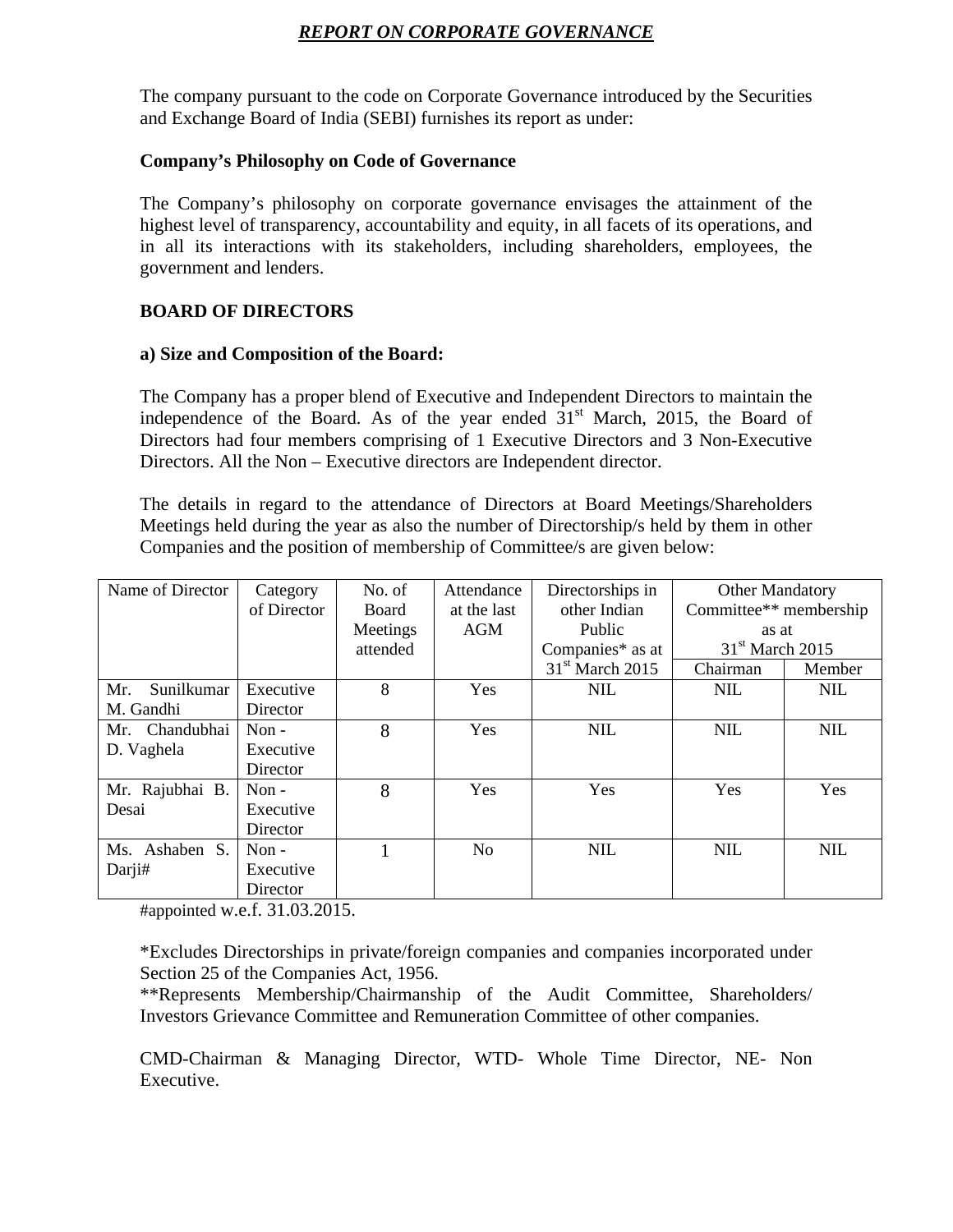# **b) Management & Function of the Board:**

The day-to-day management of the Company is conducted by the Chairman & Managing Director in consultation with four Whole Time Directors and subject to the supervision and control of the Board of Directors. The required information as enumerated in Annexure I to Clause 49 of the Listing Agreement is made available to the Board of Directors for discussions and consideration at Board Meetings. The Board also reviews the Board Minutes of its Subsidiary Company.

| c) Details of Board Meetings held during the Financial Year and the number of |  |  |  |  |  |  |
|-------------------------------------------------------------------------------|--|--|--|--|--|--|
| Directors present:                                                            |  |  |  |  |  |  |

| <b>Serial</b> | Dates on which the Board | <b>Total Strength of</b> | <b>No. of Directors</b> |
|---------------|--------------------------|--------------------------|-------------------------|
| No.           | <b>Meeting was held</b>  | the Board                | <b>Present</b>          |
|               | 10.04.2014               |                          |                         |
|               | 30.05.2014               |                          |                         |
|               | 14.08.2014               |                          |                         |
|               | 04.09.2014               |                          |                         |
|               | 14.11.2014               |                          |                         |
|               | 31.12.2014               |                          |                         |
|               | 14.02.2015               |                          |                         |
|               | 31.03.2015               |                          |                         |

# **d) Committees of the Board**

Currently the Board has three committees viz:

# **1) Audit Committee**

# **Composition:**

According to Section 177 of the Companies Act, 2013 the company*'*s Audit Committee comprised of three directors. The board has accepted the recommendations of the Audit Committee. The table sets out the composition of the Committee:

At present the Audit Committee comprises of three directors. Two directors are Non Executive & Independent. Details of the composition, number of meetings held during the year and attendance thereat are as under:

| <b>Name</b>           | <b>Position</b> |     | <b>Attendance at Audit Committee meeting held on</b> |                         |     |
|-----------------------|-----------------|-----|------------------------------------------------------|-------------------------|-----|
|                       | held            |     | 30.04.2014 31.07.2014                                | $30.10.2014$ 30.01.2015 |     |
| Mr. Rajubhai B. Desai | Chairman        | Yes | Yes                                                  | Yes                     | Yes |
| Mr.<br>Chandubhai     | D.   Member     | Yes | Yes                                                  | Yes                     | Yes |
| Vaghela               |                 |     |                                                      |                         |     |
| Mr. Sunilkumar Gandhi | Member          | Yes | Yes                                                  | Yes                     | Yes |

Minutes of meetings of the Audit Committee are circulated to members of the Committee and the Board is kept apprised.

Members of the Audit Committee have requisite financial and management expertise. The Statutory Auditors, Internal Auditor and the Chief Financial Officer are invited to attend and participate at meetings of the Committee.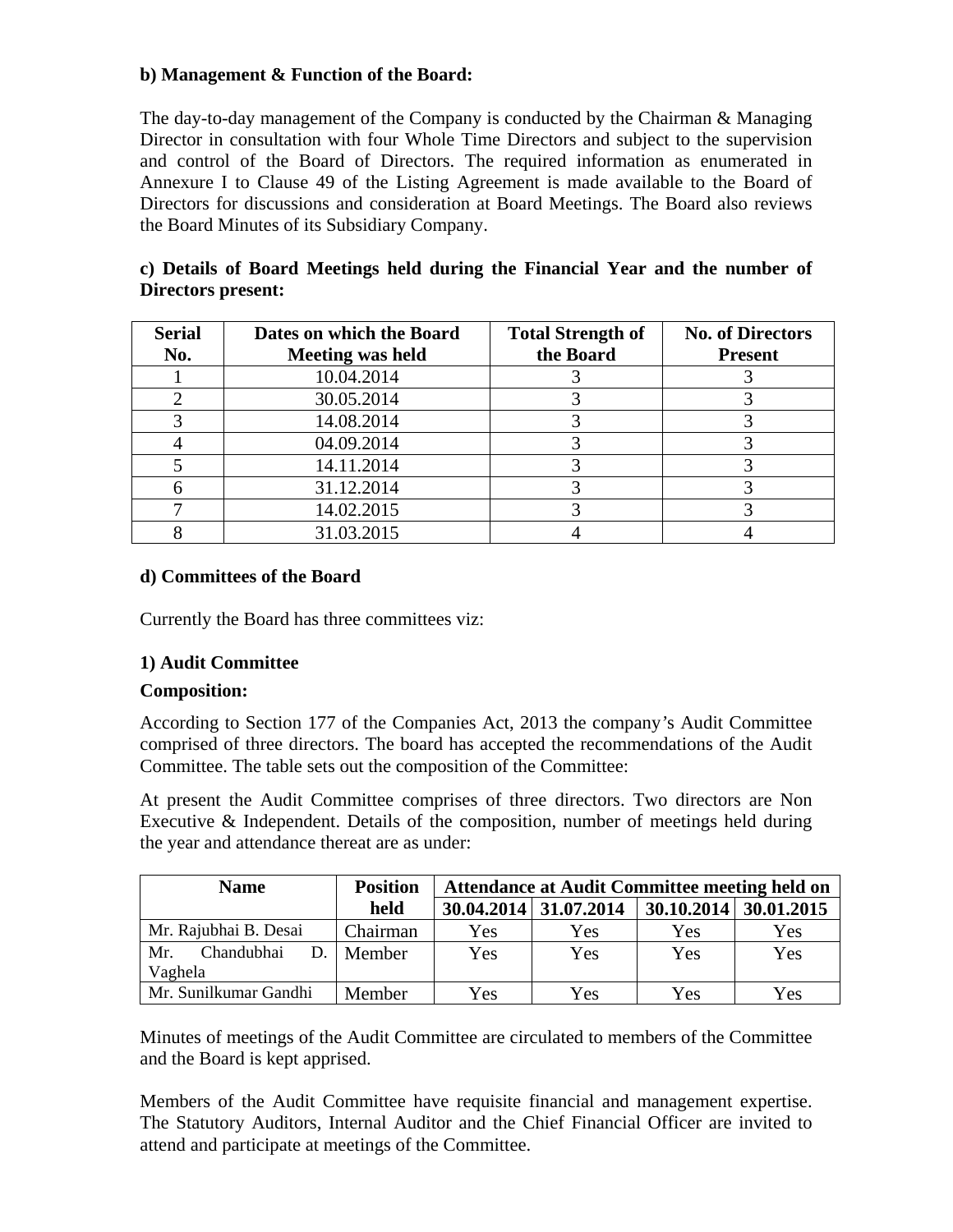Powers of the audit committee includes:

- To investigate any activity within its terms of reference.
- To seek information from any employee.
- To obtain outside legal or other professional advice.
- To secure attendance of outsiders with relevant expertise, if it considers necessary.

The terms of reference are broadly as under:

- a. Oversight of the company's financial reporting process and the disclosure of its financial Information to ensure that the financial statement is correct, sufficient and credible.
- b. Recommending the appointment and removal of external auditor, fixation of audit fee and also approval for payment for any other services.
- c. Reviewing with management the annual financial statements before submission to the Board, focusing primarily on;
- ¾ Matters required to be included in the Director's Report in terms of clause 2AA of Section 217 of the Companies Act, 1956
- $\triangleright$  Any changes in accounting policies and practices.
- $\triangleright$  Major accounting entries based on exercise of judgment by management.
- $\triangleright$  Qualifications in draft audit report.
- $\triangleright$  Significant adjustments arising out of audit.
- $\triangleright$  The going concern assumption.
- $\triangleright$  Compliance with accounting standards.
- $\triangleright$  Compliance with stock exchange and legal requirements concerning financial statements
- $\triangleright$  Any related party transactions i.e. transactions of the Company of material nature, with promoters or the management, their subsidiaries or relatives etc. that may have potential conflict with the interests of Company at large.
- d. Reviewing with the management, external and internal auditors, the adequacy of internal control systems.
- e. Reviewing the periodical financial statements with management before submission to the board for their approval.
- f. Reviewing the adequacy of internal audit function, including the structure of the internal audit department, staffing and seniority of the official heading the department, reporting structure coverage and frequency of internal audit.
- g. Discussion with internal auditors any significant findings and follow up there on.
- h. Reviewing the findings of any internal investigations by the internal auditors into matters where there is suspected fraud or irregularity or a failure of internal control systems of a material nature and reporting the matter to the Board.
- i. Discussion with external auditors before the audit commences nature and scope of audit as well as have post-audit discussion to ascertain any area of concern.
- j. Reviewing the Company's financial and risk management policies.
- k. To look into the reasons for substantial defaults in the payment to the depositors, debenture holders, shareholders (in case of non payment of declared dividends) and creditors.

# **2) Nomination and Remuneration Committee:**

The Company's Nomination and Remuneration Committee comprises of three Nonexecutive Directors. The table sets out the composition of the Committee: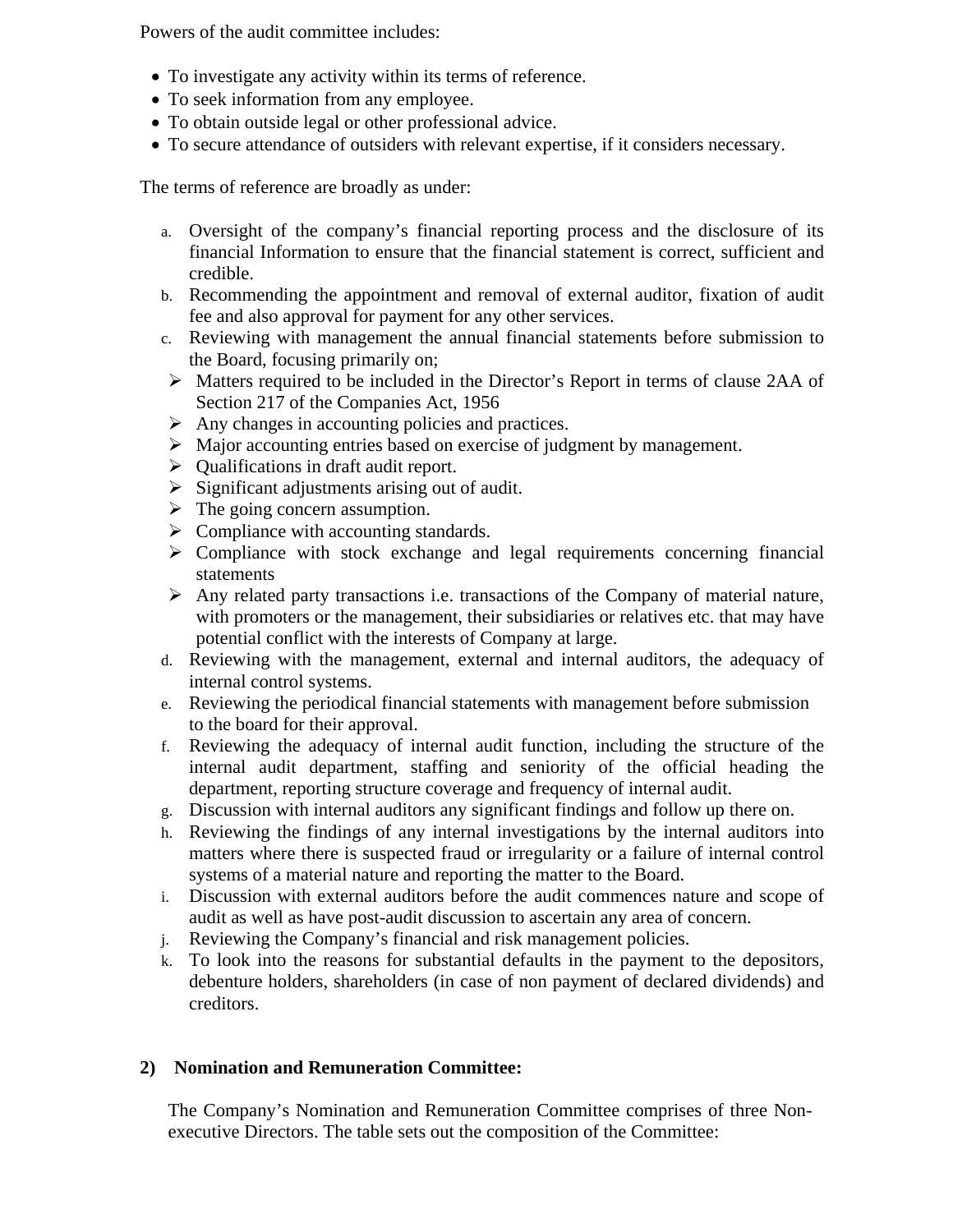| <b>Name of the Director</b> | <b>Position</b><br>held | in | the   Category of the Director         |  |  |
|-----------------------------|-------------------------|----|----------------------------------------|--|--|
|                             | <b>Committee</b>        |    |                                        |  |  |
| Mr. Chandubhai D. Vaghela   | Chairman                |    | Executive<br>Non<br>Independent        |  |  |
|                             |                         |    | Director                               |  |  |
| Mr. Rajubhai B. Desai       | Member                  |    | Independent<br>Executive<br>Non        |  |  |
|                             |                         |    | Director                               |  |  |
| Ms. Ashaben S. Darji        | Member                  |    | Independent<br>Executive<br><b>Non</b> |  |  |
|                             |                         |    | Director                               |  |  |

# **Terms of Reference**

The Terms of Reference of the Nomination and Remuneration Committee are as under:

- 1. To identify persons who are qualified to become Directors and who may be appointed in senior management in accordance with the criteria laid down, recommend to the Board their appointment and removal and shall carry out evaluation of every Director's performance.
- 2. To formulate the criteria for determining qualifications, positive attributes and independence of a Director and recommend to the Board a policy, relating to the remuneration for the Directors, Key Managerial Personnel and other employees.
- 3. The Nomination and Remuneration Committee shall, while formulating the policy ensure that:
	- a. the level and composition of remuneration is reasonable and sufficient to attract, retain and motivate Directors of the quality required to run the Company successfully;
	- b. relationship of remuneration to performance is clear and meets appropriate performance benchmarks; and
	- c. remuneration to Directors, Key Managerial Personnel and senior management involves a balance between fixed and incentive pay reflecting short and long-term performance objectives appropriate to the working of the company and its goals:
- 4. Regularly review the Human Resource function of the Company
- 5. Discharge such other function(s) or exercise such power(s) as may be delegated to the Committee by the Board from time to time.
- 6. Make reports to the Board as appropriate.
- 7. Review and reassess the adequacy of this charter periodically and recommend any proposed changes to the Board for approval from time to time.
- 8. Any other work and policy, related and incidental to the objectives of the committee as per provisions of the Act and rules made there under.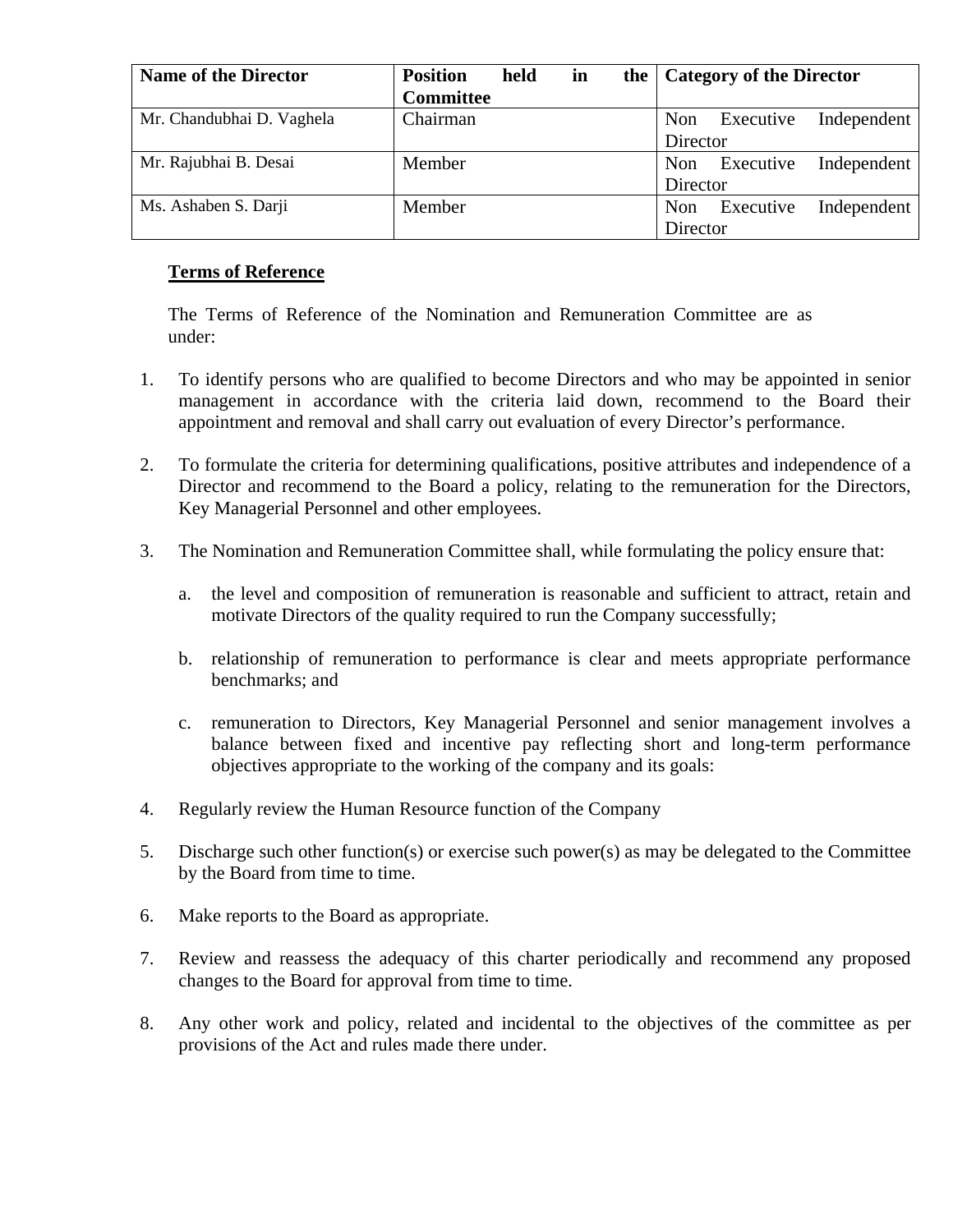# **REMUNERATION POLICY**

## **Remuneration to Executive Directors:**

The remuneration paid to Executive Directors is recommended by the Nomination and Remuneration Committee and approved by Board in Board meeting, subject to the subsequent approval of the shareholders at the General Meeting and such other authorities, as may be required. The remuneration is decided after considering various factors such as qualification, experience, performance, responsibilities shouldered, industry standards as well as financial position of the Company.

#### **Remuneration to Non Executive Directors:**

The Non Executive Directors are paid remuneration by way of Sitting Fees and Commission. The Non Executive Directors are paid sitting fees for each meeting of the Board and Committee of Directors attended by them.

## **3) Shareholders'/Investors' Relations Committee**

The Shareholders'/Investors' Grievance Committee of the Company comprises of three directors. Details of the composition, number of meetings held during the year and attendance thereat as under:

| <b>Name</b>     | Category of     | <b>Position</b> | Attendance at Shareholders' Committee meeting held on |            |            |            |            |  |
|-----------------|-----------------|-----------------|-------------------------------------------------------|------------|------------|------------|------------|--|
|                 | <b>Director</b> | held            | 30.04.2014                                            | 30.07.2014 | 30.09.2014 | 31.10.2014 | 31.01.2015 |  |
| Mr.             | Executive       | Chairman        | Yes                                                   | Yes        | Yes        | Yes        | Yes        |  |
| Sunilkumar M.   | Director        |                 |                                                       |            |            |            |            |  |
| Gandhi          |                 |                 |                                                       |            |            |            |            |  |
| Mr.             | Non $-$         | Member          | Yes                                                   | Yes        | Yes        | Yes        | Yes        |  |
| Chandubhai D.   | Executive       |                 |                                                       |            |            |            |            |  |
| Vaghela         | Director        |                 |                                                       |            |            |            |            |  |
| Rajubhai<br>Mr. | Non $-$         | Member          | Yes                                                   | Yes        | Yes        | Yes        | Yes        |  |
| B. Desai        | Executive       |                 |                                                       |            |            |            |            |  |
|                 | Director        |                 |                                                       |            |            |            |            |  |

The Company addresses all complaints, suggestions and grievances expeditiously and replies have been sent / issues resolved usually within 15 days except in case of dispute over facts or other legal constraints.

During the year complaints were received from SEBI or shareholders were resolved satisfactory.

No requests for share transfers are pending except those that are disputed or sub-judice.

Mr. Sunilkumar M. Gandhi, Director of the company is the Compliance Officer of the Company.

# **Code of Conduct for Senior Management**

The Company has adopted a Code of Conduct for Directors and Senior Management. It is the responsibility of all employees and Directors to familiarize themselves with the Code and comply with the same.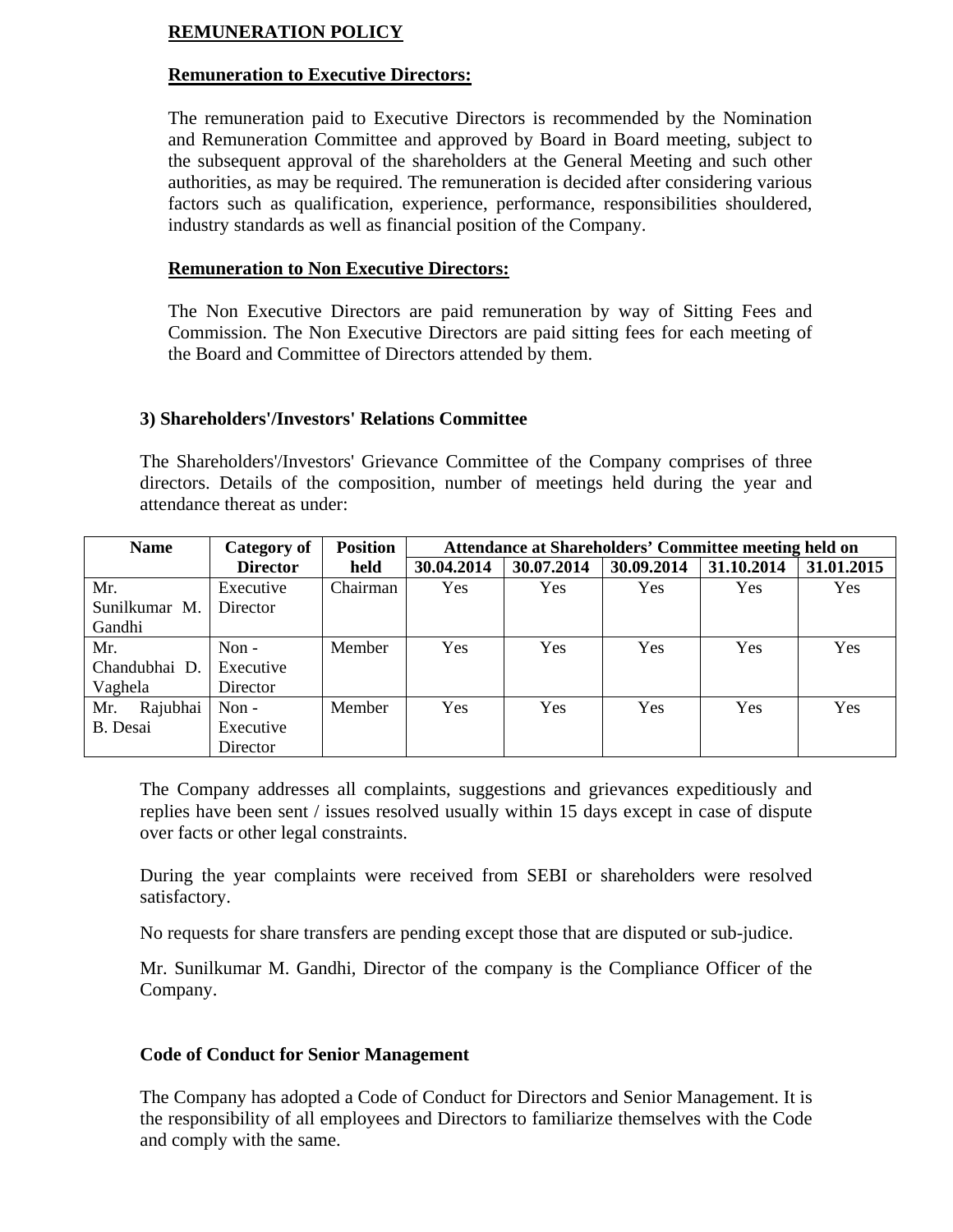The Code includes provisions where the employees of the Company can voice their concerns on violation and potential violation of this Code in a responsible and effective manner.

All Board members and senior management personnel have confirmed compliance with the code. A declaration signed by the Managing Director is attached and forms part of the Annual Report of the company.

## **CEO Certification**

**Book closure date** 

**Dividend payment date :** N.A.

Chief Executive Officer (CEO) certification on financial statements pursuant to the provisions of Clause 49 of the listing agreement is annexed and forms part of the Annual Report of the company.

## **SHAREHOLDERS INFORMATION:**

| For the                                                                       | Location                                                                                         | Date & Time                      | <b>Special Resolution</b> |  |  |  |
|-------------------------------------------------------------------------------|--------------------------------------------------------------------------------------------------|----------------------------------|---------------------------|--|--|--|
| Year                                                                          |                                                                                                  |                                  | passed                    |  |  |  |
|                                                                               |                                                                                                  |                                  | <b>Yes Or No</b>          |  |  |  |
| 2013-14                                                                       | 1, Ankur Complex, $2nd$                                                                          | 30 <sup>th</sup> September, 2014 | N <sub>o</sub>            |  |  |  |
|                                                                               | Floor, B/H. Town Hall, Opp.                                                                      | 3.00.P.M.                        |                           |  |  |  |
|                                                                               | Hasubhai Chambers,                                                                               |                                  |                           |  |  |  |
|                                                                               | Ellisbridge, Ahmedabad-                                                                          |                                  |                           |  |  |  |
|                                                                               | 380006                                                                                           |                                  |                           |  |  |  |
| 2012-13                                                                       | 1, Ankur Complex, $2^{nd}$                                                                       | $26th$ September, 2013           | N <sub>o</sub>            |  |  |  |
|                                                                               | Floor, B/H. Town Hall, Opp.                                                                      | 3.00.P.M                         |                           |  |  |  |
| Hasubhai Chambers,                                                            |                                                                                                  |                                  |                           |  |  |  |
| Ellisbridge, Ahmedabad-                                                       |                                                                                                  |                                  |                           |  |  |  |
|                                                                               | 380006                                                                                           |                                  |                           |  |  |  |
| $2011 - 12$                                                                   | 1, Ashiyana Bunglow, Opp.                                                                        | $25^{th}$ July, 2012             | N <sub>o</sub>            |  |  |  |
|                                                                               | <b>Judges Bunglow, Bodakdev,</b>                                                                 | 3.00.P.M.                        |                           |  |  |  |
|                                                                               | Ahmedabad-380015                                                                                 |                                  |                           |  |  |  |
| : $1^{st}$ April 2014 to 31 <sup>st</sup> March 2015<br><b>Financial year</b> |                                                                                                  |                                  |                           |  |  |  |
| Date                                                                          | $30th$ September, 2015 at 1.00 p.m.<br>of Annual :<br><b>Time</b><br>&<br><b>General Meeting</b> |                                  |                           |  |  |  |
| <b>Venue</b>                                                                  | 1, Ankur Complex, 2nd Floor, B/H. Town Hall,                                                     |                                  |                           |  |  |  |

Opp. Hasubhai Chambers, Ellisbridge,

September, 2015 to  $30<sup>th</sup>$  September, 2015 (both days inclusive) for Annual General

Ahmedabad-380006

#### **Location and time of Annual General Meetings held in last three years**

| Opp. Hasubhai Chambers, Ellisbridge,<br>Ahmedabad-380006 | <b>Registered office</b> | : 1, Ankur Complex, $2^{nd}$ Floor, B/H. Town Hall, |
|----------------------------------------------------------|--------------------------|-----------------------------------------------------|
|----------------------------------------------------------|--------------------------|-----------------------------------------------------|

Meeting.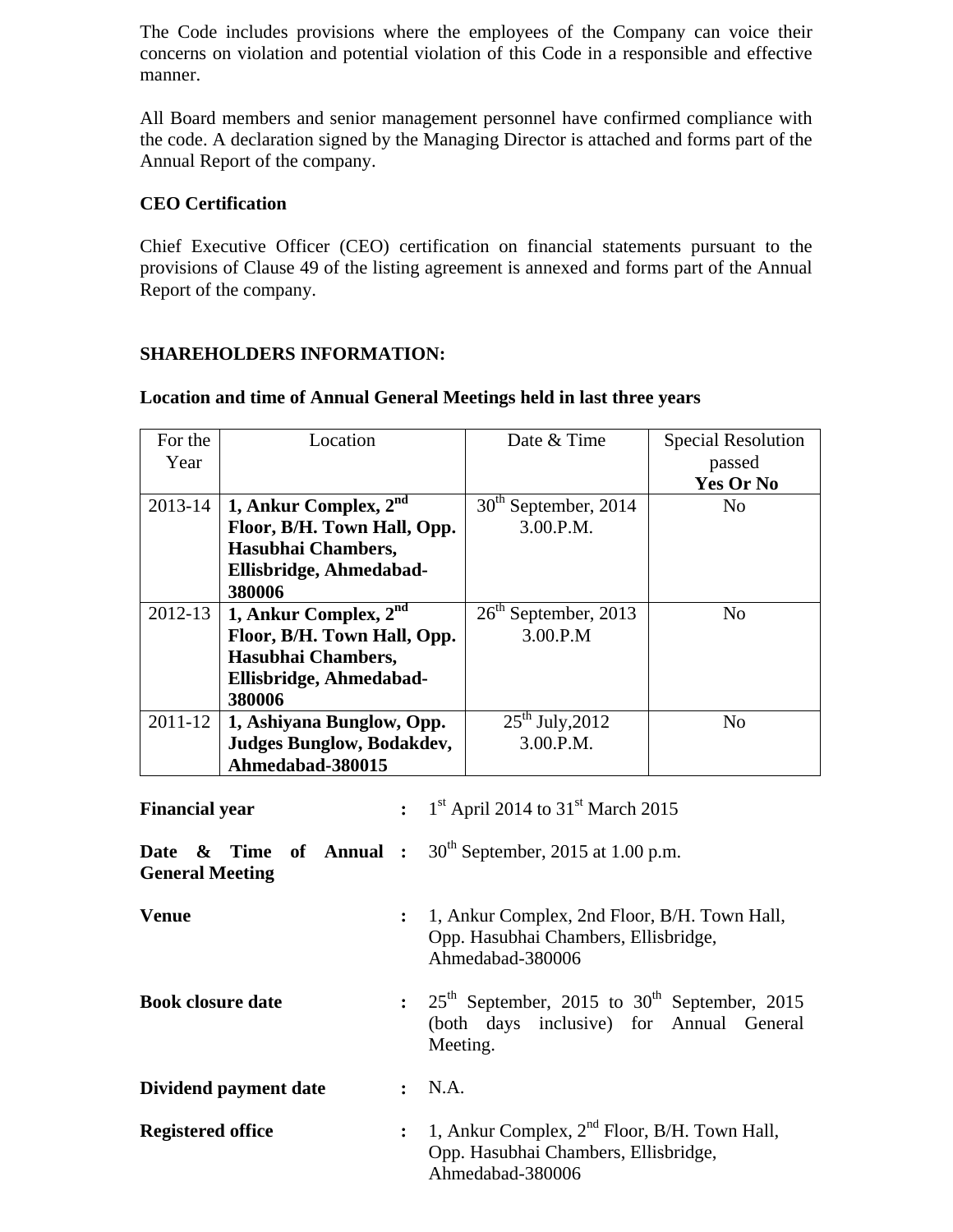| <b>Compliance officer</b> |  |
|---------------------------|--|
|---------------------------|--|

#### **Financial calendar**

The Company has announced/expects to announce the unaudited quarterly results for the year 2015-16 as per the following schedule:

| First quarter         | : on or before $31st$ July, 2015     |
|-----------------------|--------------------------------------|
| Second quarter        | : on or before $31st$ October, 2015  |
| Third quarter         | : on or before $31st$ January, 2016  |
| <b>Fourth Quarter</b> | : on or before $30^{th}$ April, 2016 |

#### **Means of communication**

The quarterly and half-yearly financial results are published in newspapers.

#### **Listing on Stock Exchange**

The shares of the Company are listed on Ahmedabad and Bombay Stock Exchange Limited. However the trading of the securities was suspended.

**Stock Code - BSE:** 521238  **ASE:** 43873

## **Dematerialization Information**

M/s. Purva Sharegistry (India) Pvt. Ltd. is a Registrar and Transfer Agent of the Company for handling the work shares for transfer/ demat/remat and any other specified work.

# **Categories of Shareholders as on March 31st, 2015**

|                | Category                                   | <b>No. of Shares</b> | $%$ of<br><b>Shares</b> |
|----------------|--------------------------------------------|----------------------|-------------------------|
| $\mathbf{A}$   | Promoter's Holding                         |                      |                         |
| $\mathbf{1}$   | <b>Indian Promoters</b>                    | 93860                | 16.77                   |
| $\overline{2}$ | <b>Foreign Promoters</b>                   |                      |                         |
|                | Sub total                                  | 93860                | 16.77                   |
|                |                                            |                      |                         |
| B              | Non-Promoters                              |                      |                         |
| 3              | <b>Institutional Investors</b>             |                      |                         |
|                | A Mutual Funds and UTI                     |                      |                         |
|                | B Banks, Financial Inst., Insurance Com.   | --                   |                         |
|                | (Central State Gov. Inst. /Non- Gov Inst.) |                      |                         |
|                | C FIIS                                     |                      |                         |
|                | Sub total                                  | --                   | --                      |
|                |                                            |                      |                         |
| $\overline{4}$ | Non – Institutional Investors              |                      |                         |
|                | A Private corporate Bodies                 | 13201                | 2.33                    |
|                | <b>B</b> Indian Public                     | 442761               | 79.12                   |
|                | C NRIs / Clearing Member/OCBs/HUF          | 9958                 | 1.78                    |
|                | Sub total                                  | 465740               | 83.23                   |
|                |                                            |                      |                         |
|                | <b>GRAND TOTAL</b>                         | 559600               | 100.00                  |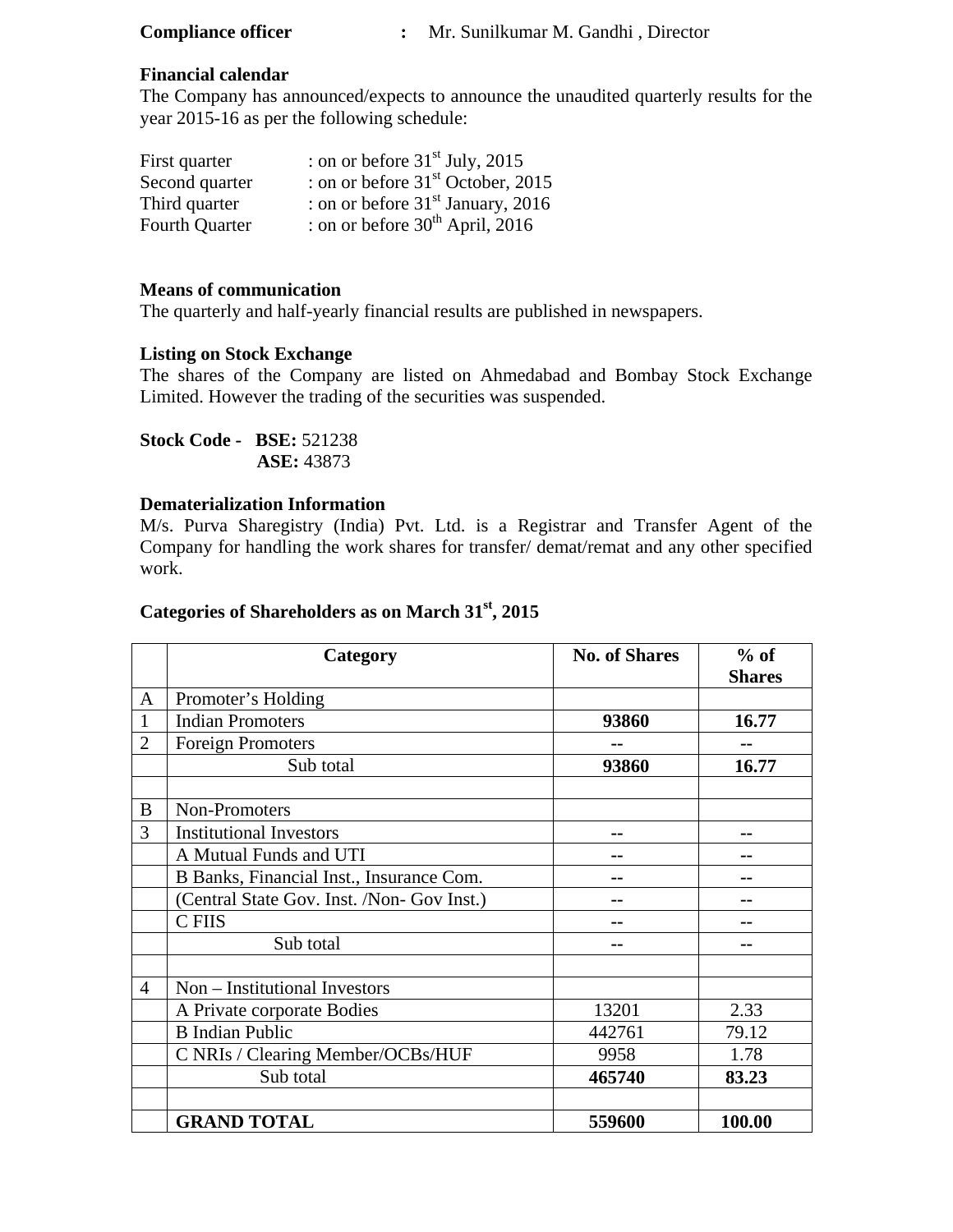#### **Distribution Schedule as on 31.03.2015**

| <b>SHARE OR DEBENTURE</b><br><b>HOLDING OF NOMINAL</b><br><b>VALUE OF</b> |                              | <b>SHARE/DEBENTURE</b><br><b>HOLDERS</b> |               | <b>SHARE/DEBENTURE</b><br><b>AMOUNT</b> |                |                          |
|---------------------------------------------------------------------------|------------------------------|------------------------------------------|---------------|-----------------------------------------|----------------|--------------------------|
|                                                                           |                              |                                          | Number        | % to Total                              | In Rs.         | % to Total               |
| Upto                                                                      |                              | 5,000                                    | 8929          | 98.85                                   | 1448260        | 25.88                    |
| 5,001                                                                     | $\overline{\phantom{a}}$     | 10,000                                   | 46            | 0.51                                    | 371220         | 6.63                     |
| 10,001                                                                    | $\overline{\phantom{a}}$     | 20,000                                   | 21            | 0.23                                    | 303800         | 5.43                     |
| 20,001                                                                    | $\blacksquare$               | 30,000                                   | 13            | 0.14                                    | 330920         | 5.91                     |
| 30,001                                                                    | $\qquad \qquad \blacksquare$ | 40,000                                   | $\frac{1}{2}$ | $\blacksquare$                          | $\blacksquare$ | $\overline{\phantom{a}}$ |
| 40,001                                                                    | -                            | 50,000                                   | $\mathbf{1}$  | 0.01                                    | 45800          | 0.82                     |
| 50,001                                                                    | $\blacksquare$               | 1,00,000                                 | 15            | 0.17                                    | 1086620        | 19.42                    |
|                                                                           |                              | 1,00,001 and above                       | 8             | 0.09                                    | 2009380        | 35.91                    |
| <b>TOTAL</b>                                                              |                              |                                          | 9033          | 100.00                                  | 5596000        | 100.00                   |

#### **Disclosures**

(1) There are no materially significant related party transactions of the Company with key managerial personnel which have potential conflict with the interest of the Company at large.

(2) Details of non-compliance by the Company, penalties, and strictures imposed on the Company by Stock Exchanges or SEBI or any statutory authority, on any matter related to capital markets, during the period from  $1<sup>st</sup>$  April 2014 to 31<sup>st</sup> March 2015: NIL.

#### **Unclaimed Dividends**

The Company will be required to transfer dividends which have remained unpaid/unclaimed for the period of 7 years to the Investor Education & Protection Fund established by the Government. However there is no such unclaimed/unpaid dividend for which Company has to transfer the same to the Investor Education & Protection Fund in this financial year.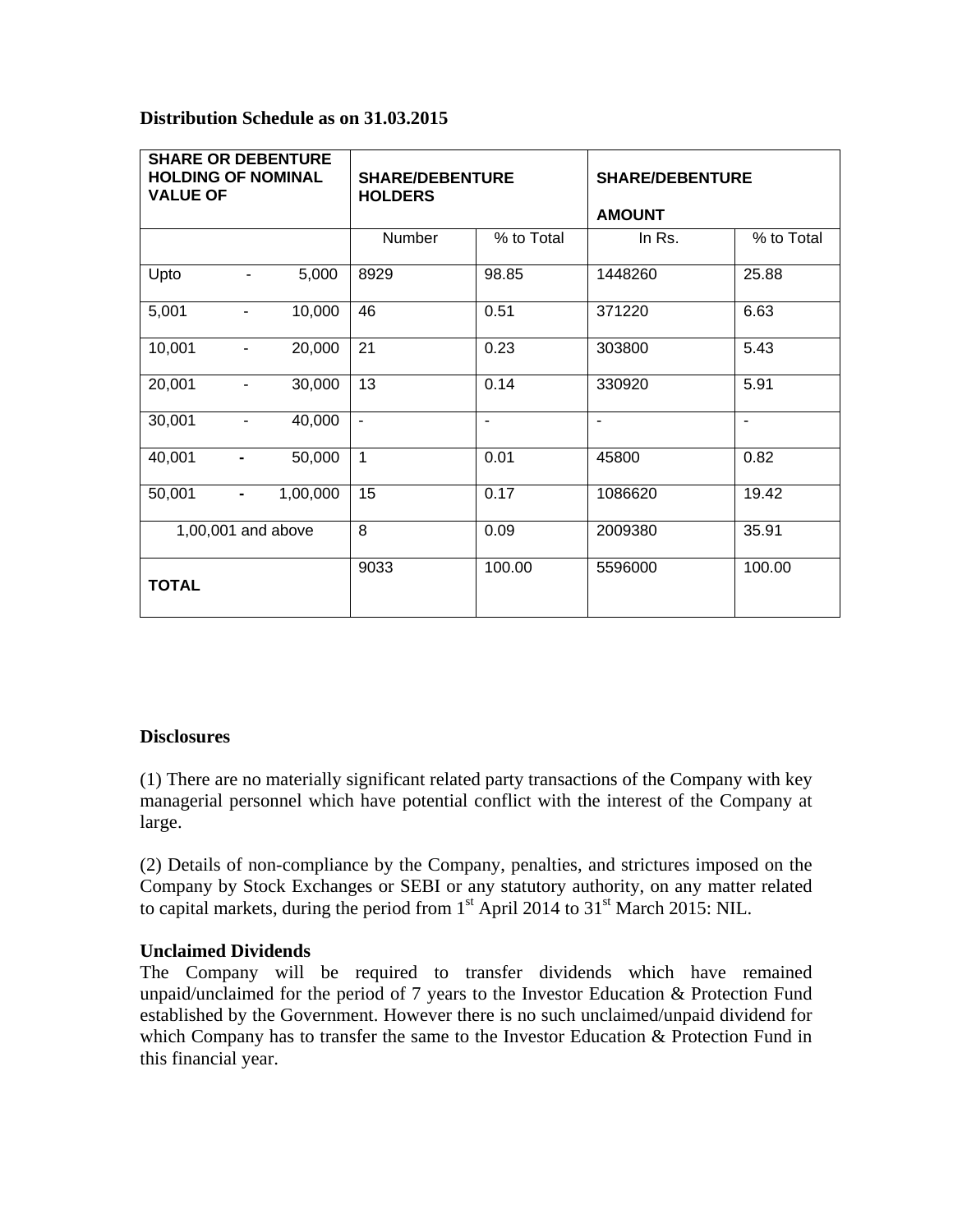**Address for Correspondence**  Shareholders can do the correspondence at: To, Compliance Officer **Sequel E-Routers Limited 1, Ankur Complex, 2nd Floor, B/H. Town Hall, Opp. Hasubhai Chambers, Ellisbridge, Ahmedabad-380006** 

#### **DECLARATION**

The Board has laid down a code of conduct for all Board Members and Senior Management of the Company. The Board members and Senior Management have affirmed compliance with the code of conduct.

**For, Sequel E-Routers Limited** 

**Sd/-** 

**DIRECTOR**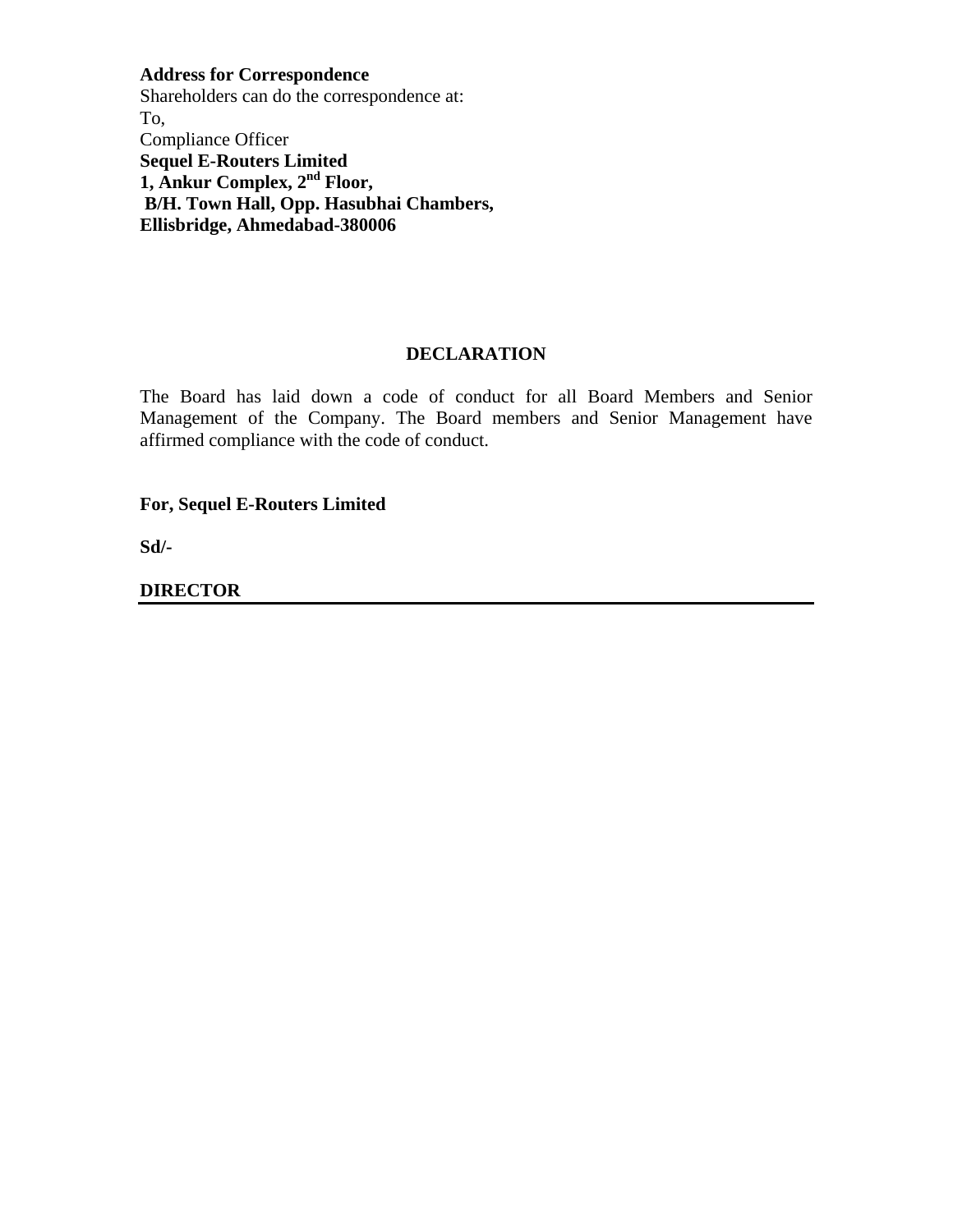## **CEO CERTIFICATION**

We, Mr. Sunilkumar M. Gandhi, Director certify to the Board that:

(a) We have reviewed financial statements and the cash flow statement for the year ended on 31.03.2015 and that to the best of their knowledge and belief:

(i) these statements do not contain any materially untrue statement or omit any material fact or contain statements that might be misleading;

(ii) these statements together present a true and fair view of the company's affairs and are in compliance with existing accounting standards, applicable laws and regulations.

(b) There are, to the best of our knowledge and belief, no transactions entered into by the company during the year which are fraudulent, illegal or violative of the company's code of conduct.

(c) We accept responsibility for establishing and maintaining internal controls and that we have evaluated the effectiveness of the internal control systems of the company and we have disclosed to the auditors and the Audit Committee, deficiencies in the design or operation of internal controls, if any, of which we are aware and the steps they have taken or propose to take to rectify these deficiencies.

(d) We have indicated to the auditors and the Audit committee

(i) significant changes in internal control during the year;

(ii) significant changes in accounting policies during the year and that the same have been disclosed in the notes to the financial statements; and

(iii) instances of significant fraud of which they have become aware and the involvement therein, if any, of the management or an employee having a significant role in the company's internal control system.

**For Sequel E-Routers Limited** 

**SD/-** 

**DIRECTOR** 

**\_\_\_\_\_\_\_\_\_\_\_\_\_\_\_\_**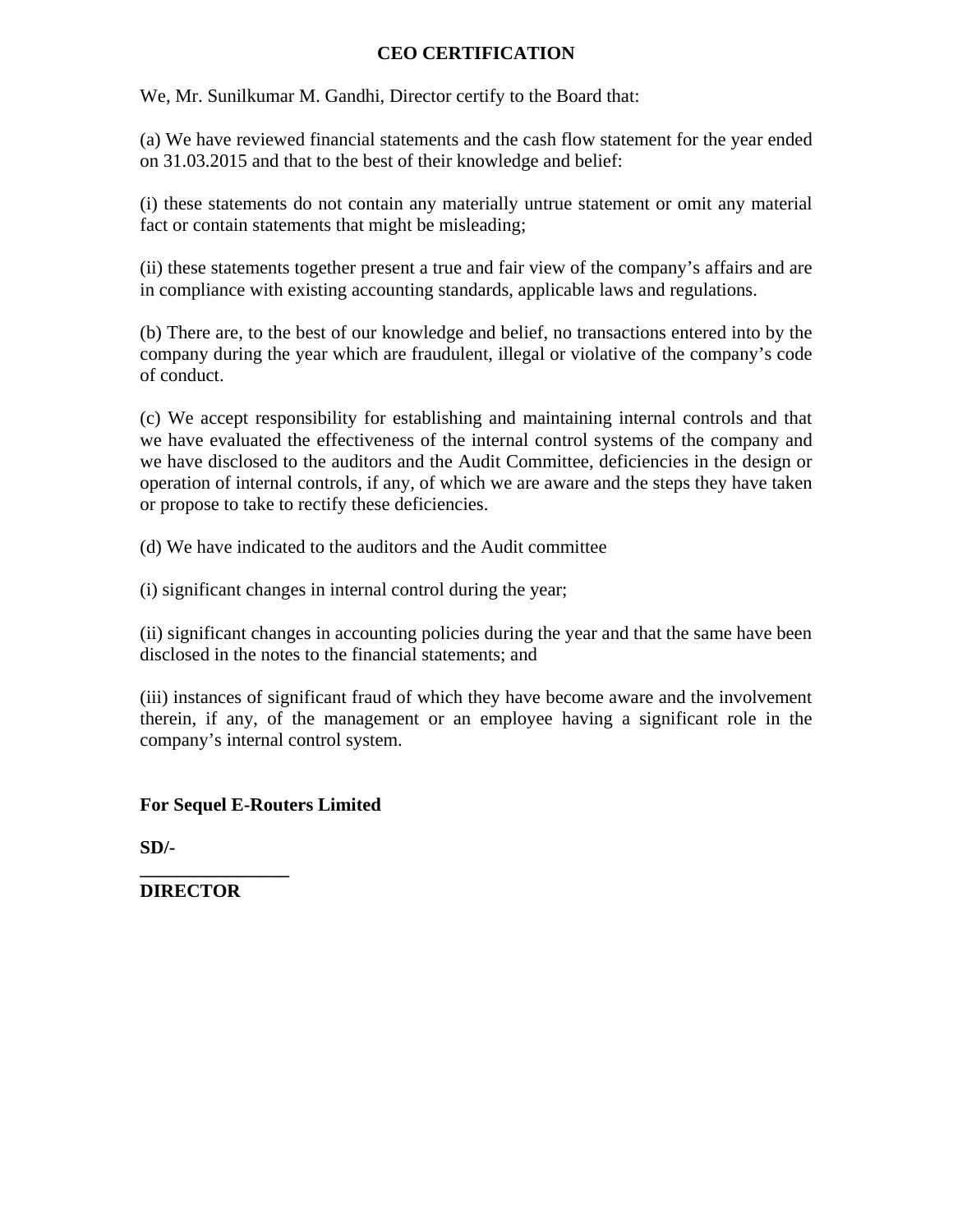# **CERTIFICATE ON COMPLIANCE WITH THE CONDITIONS OF CORPORATE GOVERNANCE UNDER CLAUSE 49 OF THE LISTING AGREEMENT(S)**

- 1. We have examined the Compliance of conditions of Corporate Governance by **SEQUEL E- ROUTERS LIMITED** for the period from during the year ended 1st April, 2014 to 31st March, 2015 as stipulated in Clause 49 of the Listing Agreement of the said Company with the stock exchange.
- 2. The compliance of conditions of corporate governance is the responsibility of the management .Our examination has been limited to a review of the procedures and implementation thereof, adopted by the Company for ensuring the compliance of the conditions of Corporate Governance. It is neither an audit nor an expression of opinion on the financial statements of the Company.
- 3. In our opinion and to the best of our information and according to the explanations given to us , and the representations made by the Directors and the Management, we certify that the Company has complied with the conditions of Corporate Governance as stipulated in the above mentioned Listing Agreement.
- 4. As required by the Guidance Note issued by the Institute of Chartered Accountant of India we have to state that based on the report given by the Registrar of the Company to the Investor's Grievance Committee, as on 31st March, 2015, there were no investor grievance matter against the Company remaining unattended /pending for more than 30 days.
- 5. We further state that such compliance is neither an assurance as to the future viability of the Company nor the efficiency or effectiveness with which the management has conducted the affairs of the Company.

#### **Place: Ahmedabad FOR, GAURANG VORA & ASSOCIATES**

**Date : 04.09.2015** Chartered Accountants Firm Reg. No. 103110W

**Sd/-**  $S$ d/- **(GAURANG VORA)** Proprietor Mem. No.39526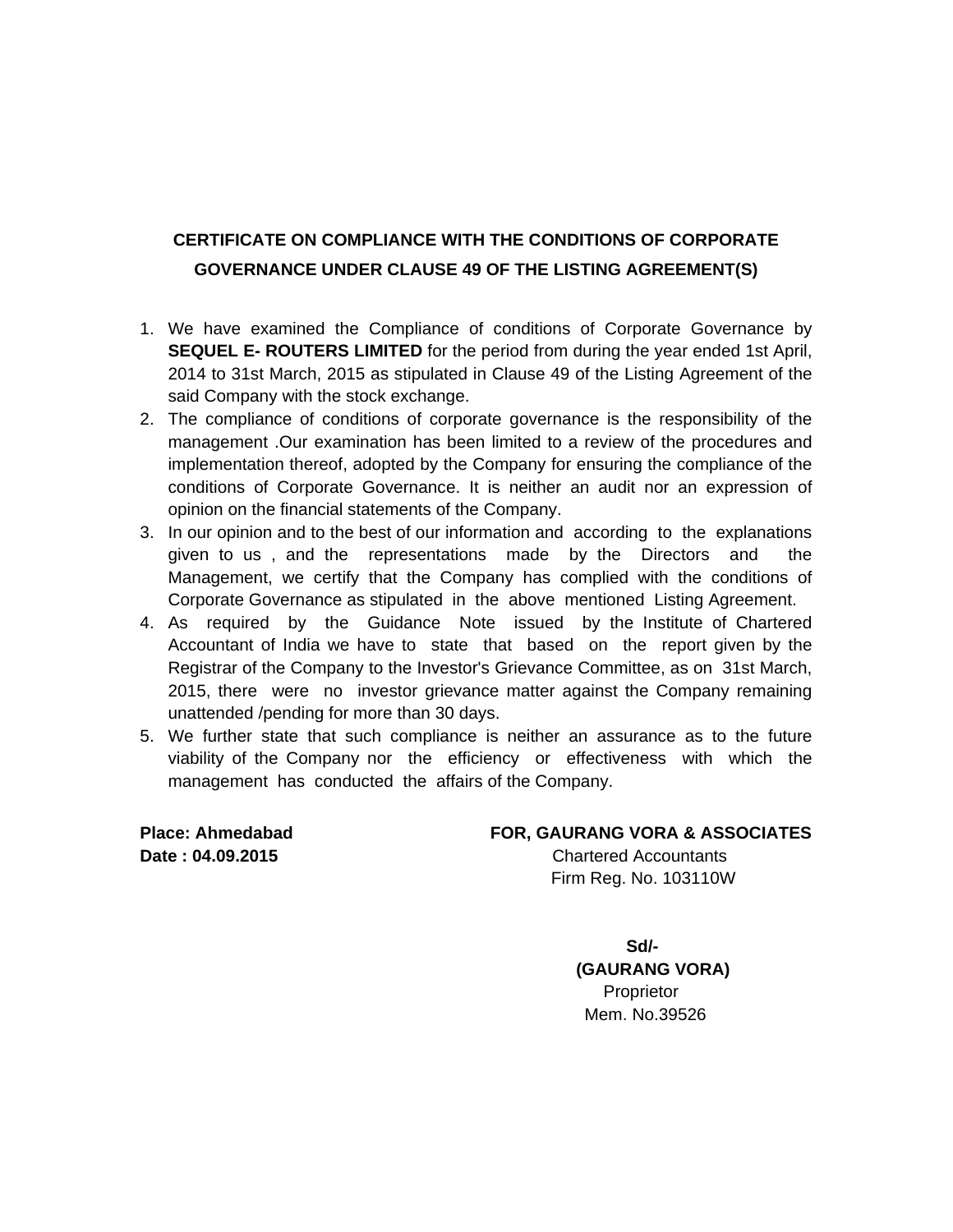# FORM A

# **Format of covering letter of the Annual Audit Report to be filed with the Stock Exchanges**

| 1. | Name of the Company                | <b>SEQUEL E-ROUTERS LIMITED</b> |
|----|------------------------------------|---------------------------------|
| 2. | <b>Annual Financial Statements</b> | $31st$ March, 2015              |
|    | for the year ended                 |                                 |
| 3. | Type of Audit Qualification        | None                            |
| 4. | <b>Frequency of Qualification</b>  | Not Applicable                  |
| 5. | To be signed by-                   |                                 |
|    | <b>CEO/</b> Managing Director      |                                 |
|    | <b>CFO</b>                         |                                 |
|    | Auditor of the Company             |                                 |
|    | <b>Audit Committee Chairman</b>    |                                 |

 CHARTERED ACCOUNTANT FIRM REG. NO. 103110W

FOR, GAURANG VORA & ASSO. FOR, SEQUEL E-ROUTERS LIMITED

| $Sd/-$            | $Sd/-$           | $Sd/-$               |
|-------------------|------------------|----------------------|
| <b>PROPRIETOR</b> | <b>DIRECTOR</b>  | <b>DIRECTOR</b>      |
| (GAURANG VORA)    | (SUNIL GANDHI)   | (CHANDUBHAI VAGHELA) |
| MEM. No.39526     | $DIN: -05235246$ | $DIN: -05197958$     |
|                   |                  |                      |

DATE : 29.05.2015 DATE : 29.05.2015 PLACE: AHMEDABAD PLACE: AHMEDABAD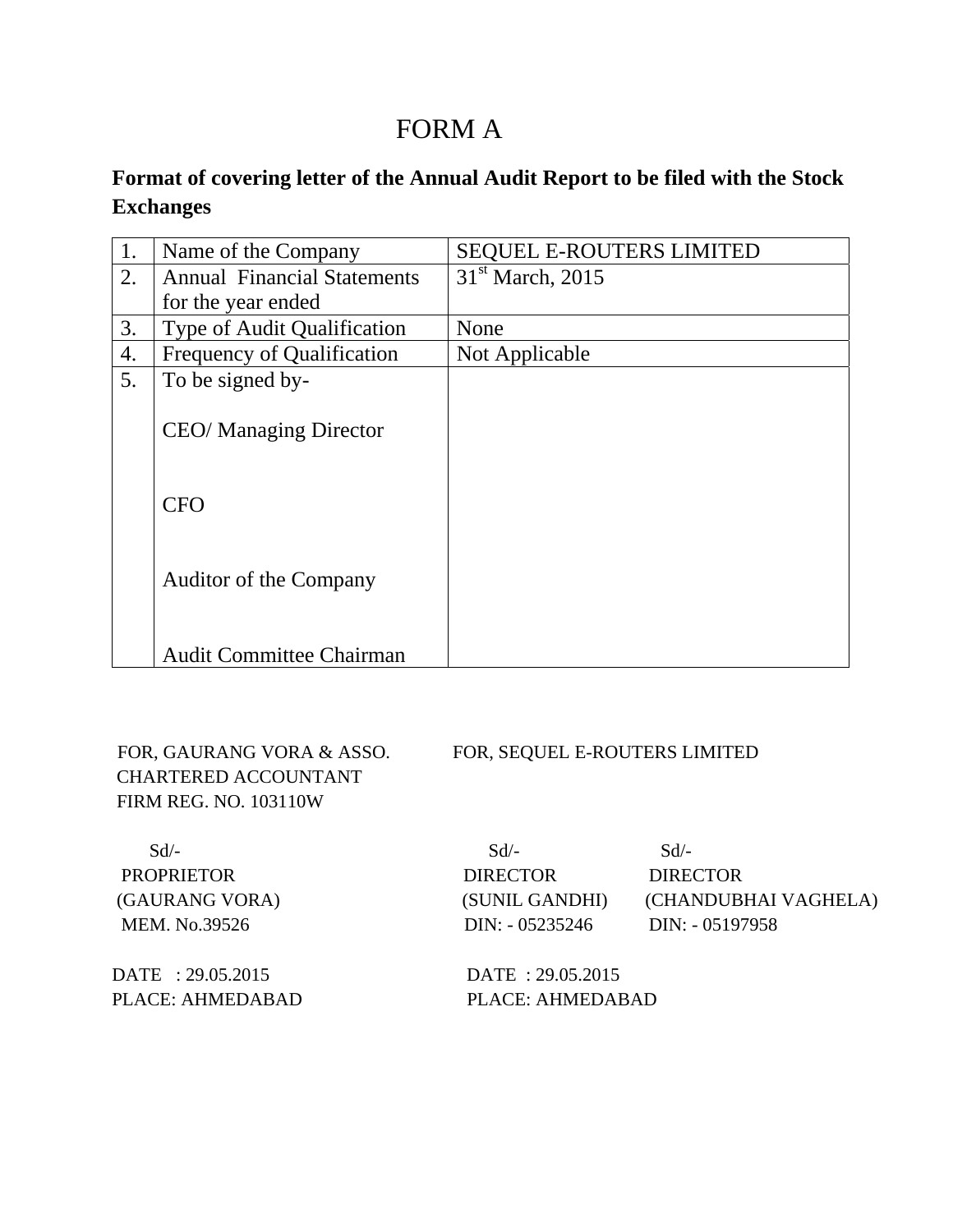#### Independent Auditors' Report

#### TO THE MEMBERS OF,

#### SEQUEL E ROUTERS LIMITED,

#### $\triangleright$  Report on the Financial Statements

We have audited the accompanying financial statements of Sequel E Routers Limited, which comprise the Balance Sheet as at 31 March 2015, the Statement of Profit and Loss, the Cash Flow Statement for the year then ended, and a summary of significant accounting policies and other explanatory information.

#### $\triangleright$  Management's Responsibility for the Financial Statements

The Company's Board of Directors is responsible for the matters in section 134(5) of the Companies Act, 2013 ("the Act") with respect to the preparation of these financial statements that give a true and fair view of the financial position, financial performance and cash flows of the Company in accordance with the accounting principles generally accepted in India, including the Accounting Standards specified under Section 133 of the Act, read with Rule 7 of the Companies (Accounts) Rules, 2014. This responsibility also includes the maintenance of adequate accounting records in accordance with the provision of the Act for safeguarding of the assets of the Company and for preventing and detecting the frauds and other irregularities; selection and application of appropriate accounting policies; making judgments and estimates that are reasonable and prudent; and design, implementation and maintenance of internal financial control, that were operating effectively for ensuring the accuracy and completeness of the accounting records, relevant to the preparation and presentation of the financial statements that give a true and fair view and are free from material misstatement, whether due to fraud or error.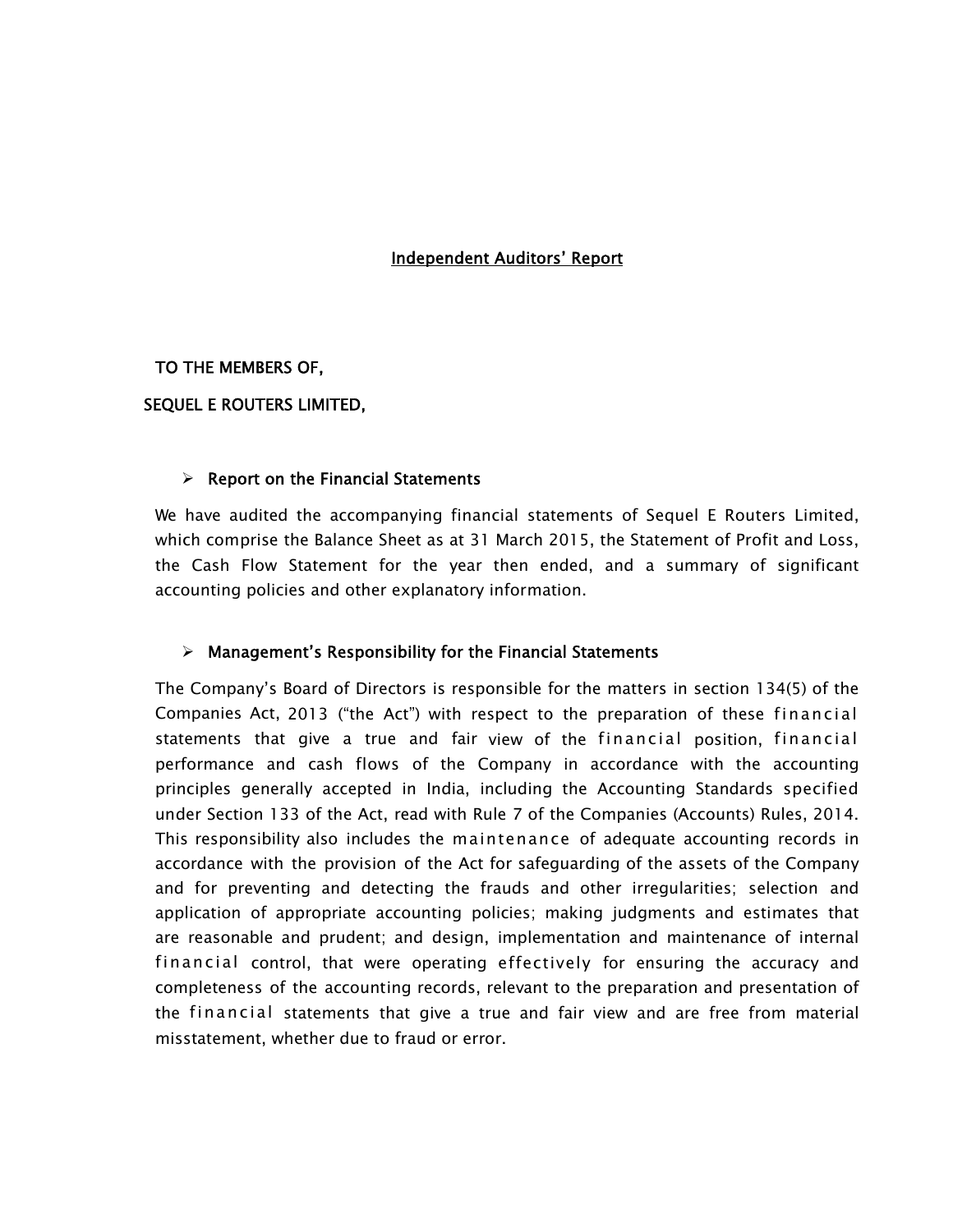# $\triangleright$  Auditor's Responsibility

(1) Our responsibility is to express an opinion on these financial statements based on our audit. We have taken into account the provisions of the Act, the accounting and auditing standards and matters which are required to be included in the audit report under the provisions of the Act and the Rules made there under.

(2) We conducted our audit in accordance with the Standards on Auditing specified under section 143(10) of the Act. Those Standards require that we comply with ethical requirements and plan and perform the audit to obtain reasonable assurance about whether the financial statements are free from material misstatement.

(3) An audit involves performing procedures to obtain audit evidence about the amounts and disclosures in the financial statements. The procedures selected depend on the auditor's judgment, including the assessment of the risks of material misstatement of the financial statements, whether due to fraud or error. In making those risk assessments, the auditor considers internal financial control relevant to the Company's preparation of the financial statements that give true and fair view in order to design audit procedures that are appropriate in the circumstances. An audit also includes evaluating the appropriateness of accounting policies used and the reasonableness of the accounting estimates made by Company's Directors, as well as evaluating the overall presentation of the financial statements.

(4) We believe that the audit evidence we have obtained is sufficient and appropriate to provide a basis for our audit opinion on the financial statements.

#### ¾ Opinion

In our opinion and to the best of our information and according to the explanations given to us, the aforesaid financial statements, give the information required by the Act in the manner so required and give a true and fair view in conformity with the accounting principles generally accepted in India;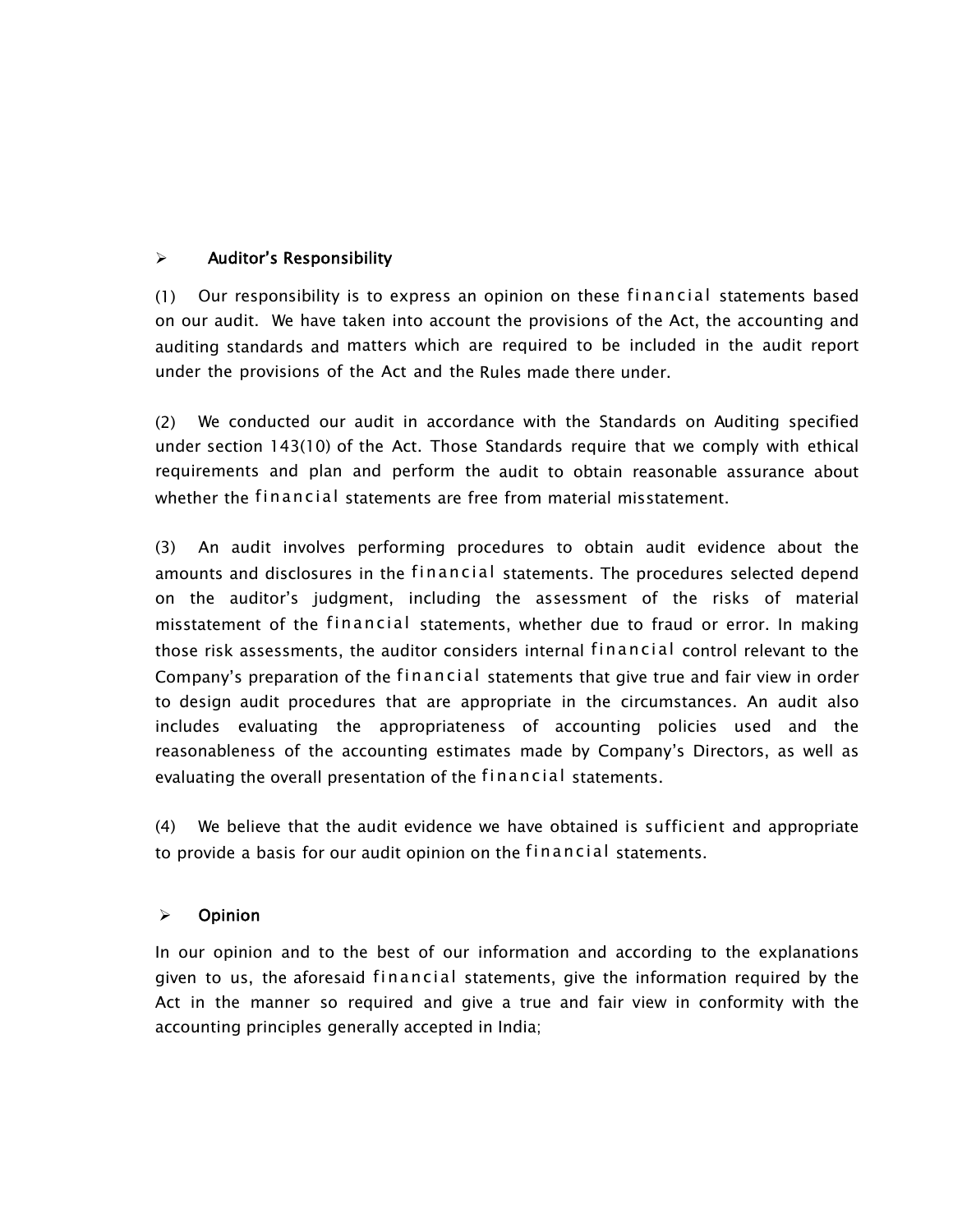- 1. In the case of the Balance Sheet, of the state of affairs of the Company as at March 31, 2015;
- 2. In the case of the Statement of Profit and Loss, of the Profit for the year ended on that date; and
- 3. In the case of the Cash Flow Statement, of the cash flows for the year ended on that date.

# $\triangleright$  Report on other Legal and Regulatory Requirements

As required by the Companies (Auditor's Report) Order, 2015 ("the Order) issued by the Central Government of India in terms of sub-section (11) of Section 143 of the Act, we give in the Annexure a statement on the matters Specified in Paragraph 3 and 4 of the Order.

As required by section 143(3) of the Act, we report that:

- $\triangleright$  we have sought and obtained all the information and explanations which to the best of our knowledge and belief were necessary for the purposes of our audit.
- $\triangleright$  In our opinion proper books of account as required by law have been kept by the Company so far as appears from our examination of those books [and proper returns adequate for the purposes of our audit have been received from the branches not visited  $by$  us  $\}$
- ¾ [The reports on the accounts of the branch offices of the Company audited under Section 143(8) of the Act by branch auditors have been sent to us and have been properly dealt by us in preparing this report.]
	- $\circ$  d) The Balance Sheet, the Statement of Profit and Loss, and Cash Flow Statement dealt with by this Report are in agreement with the books of account. [And the returns received from the branches not visited by us.]
	- $\circ$  e) In our opinion, the aforesaid financial statements comply with the Accounting Standards specified under Section 133 of the Act, read with Rule 7 of the Companies (Accounts) Rules, 2014.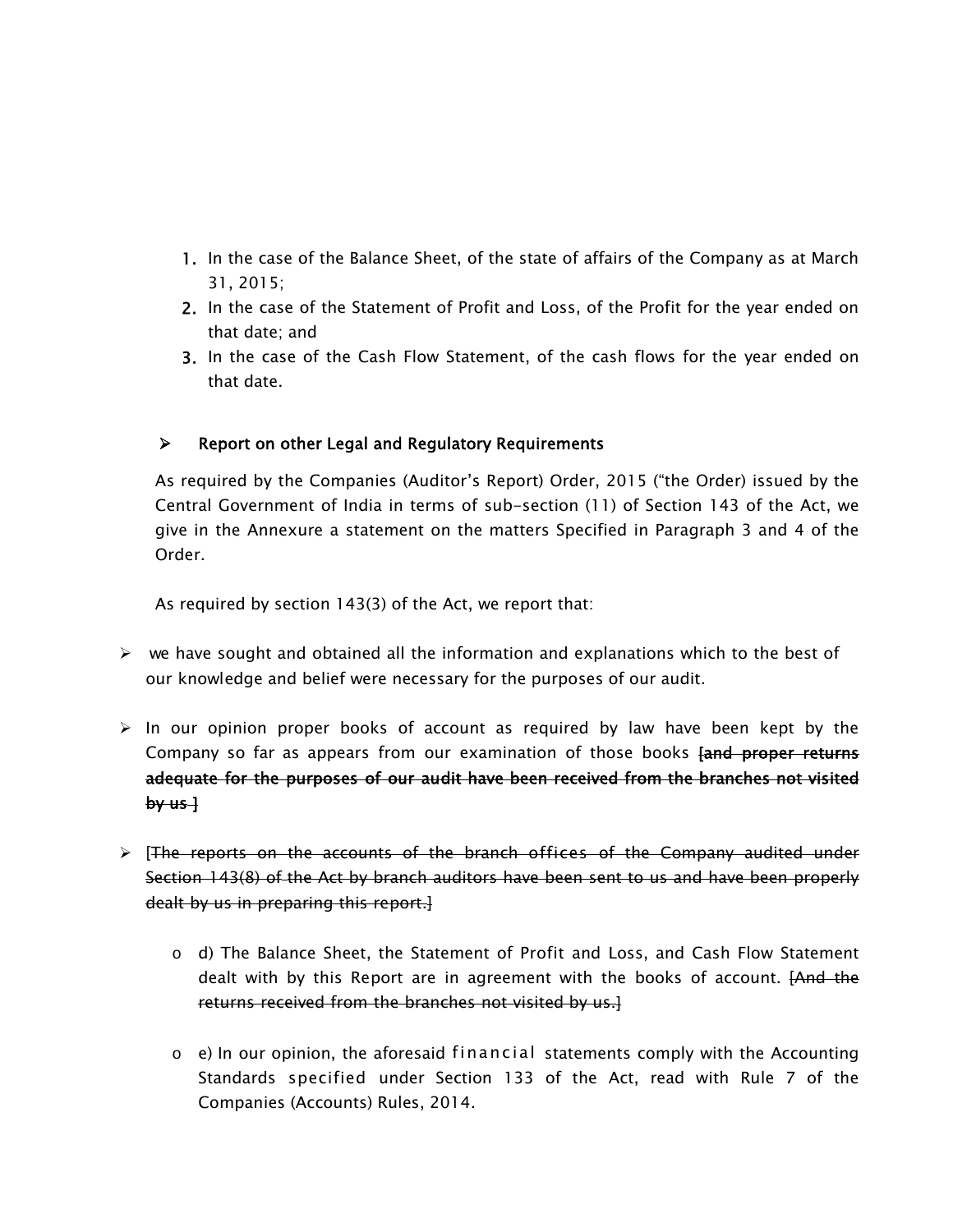- o f) The going concern matter described in sub-paragraph (b) under the Emphasis of Matters paragraph above, in our opinion, may have an adverse effect on the functioning of the Company.
- o g) On the basis of written representations received from the directors as on 31 March, 2015, taken on record by the Board of Directors, none of the directors is disqualified as on 31 March, 2015, from being appointed as a director in terms of Section 164(2) of the Act.
- o h) In our Opinion and to the best of our information and according to the explanation given to us, we report as under with respect to the other matters included in the Auditor's Report in accordance with Rule 11 of the Companies (Audit & Auditors) Rule 2014 :
	- 1. The company does not have any pending litigations which would impact its financial statement.
	- 2. The company did not have any long term contracts including derivative contracts; as such the question of commenting on any material foreseeable losses thereon does not arise.
	- 3. There has not been an occasion in case of the company during the year under report to transfer any sums to the Investors Education and Protection Fund. The question of delay in transferring such sums does not arise.

For, Gaurang Vora & Associates Chartered Accountants  $Sd/-$ 

( Gaurang Vora) Proprietor M. No. 039526 FRN No. 103110w

Date : 29.05.2015 Place : Ahmedabad.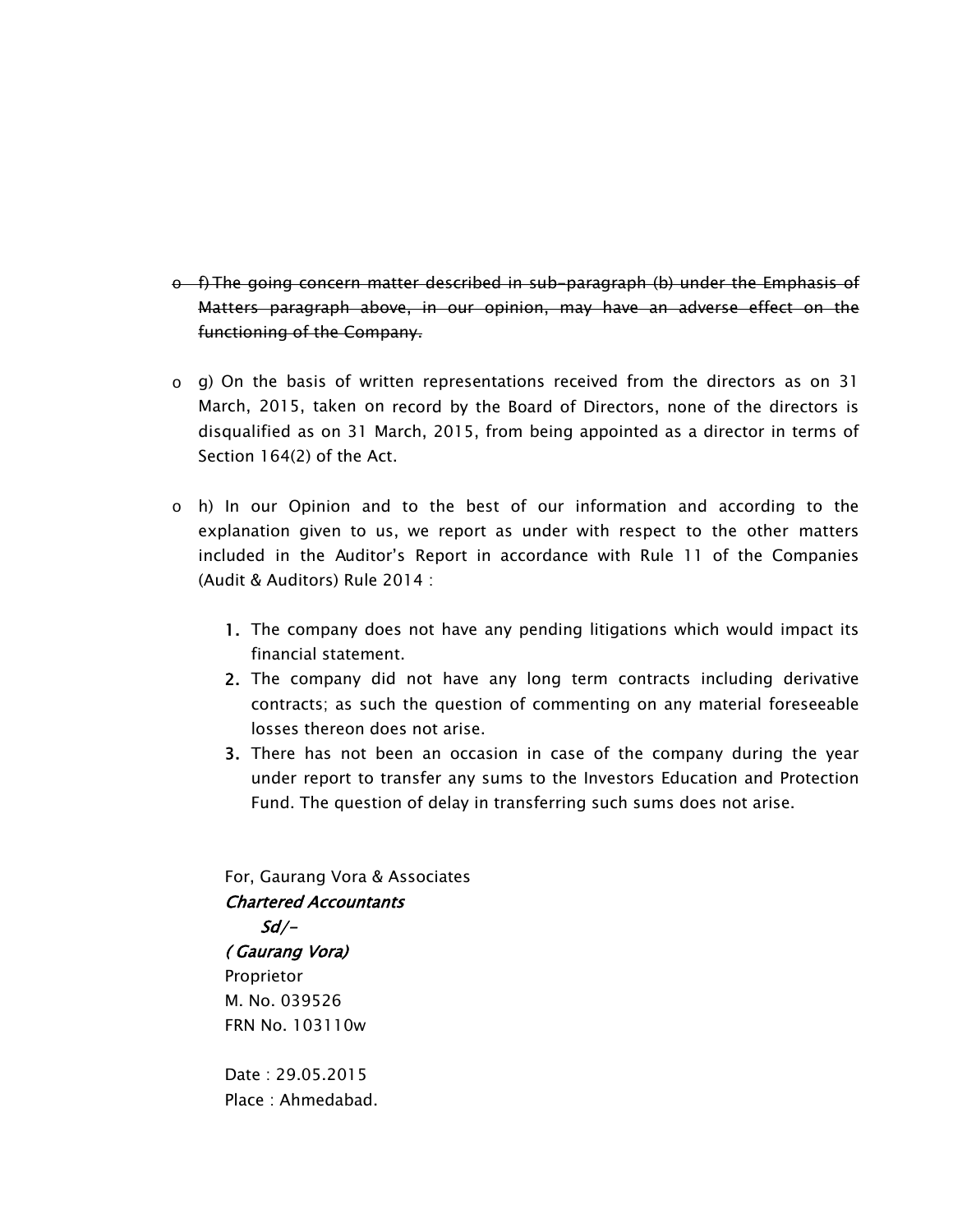#### ANNEXURE TO THE AUDITORS' REPORT

# The Annexure referred to in our report to the members of SEQUEL E ROUTERS LIMITED for the year ended 31st March, 2015.

On the basis of the information and explanation given to us during the course of our audit, we report that:

- 1 a) There is no Fixed Assets, Hence Not Applicable.
	- b) N.A.
- 2 a) There is No Inventory at the end of the Year, hence Not Applicable.
	- b) N.A.
	- c) N.A.
- 3 According to the information and explanations given to us and on the basis of our examination of the books of account, the Company has not granted any loans, secured or unsecured, to companies, firms or other parties listed in the register maintained under Section 189 of the Companies Act. Thus sub clauses (a) & (b) are not applicable to the company.
- 4 In our opinion and according to the information and explanations given to us, there is generally an adequate internal control procedure commensurate with the size of the company and the nature of its business, for the purchase of inventories & fixed assets and payment for expenses & for sale of goods. During the course of our audit, no major instance of continuing failure to correct any weaknesses in the internal controls has been noticed.
- 5 In our opinion and according to the information and explanations given to us company hasn't accepted any deposits, from the directives issued by the Reserve Bank of India and as per the provisions of sections 73 to 76 or any other relevant provisions of the Companies Act
- 6 As per information & explanation given by the management, maintenance of cost records has been prescribed by the Central Government under clause (d) of subsection (1) of section 148 of the Act and we are of the opinion that prima facie the prescribed accounts and records have been made and maintained.
- 7 a) According to the records of the company, undisputed statutory dues including Provident Fund, Investor Education and Protection Fund, Employees' State Insurance, Income-tax, Sales-tax, Wealth Tax, Service Tax, Custom Duty, Excise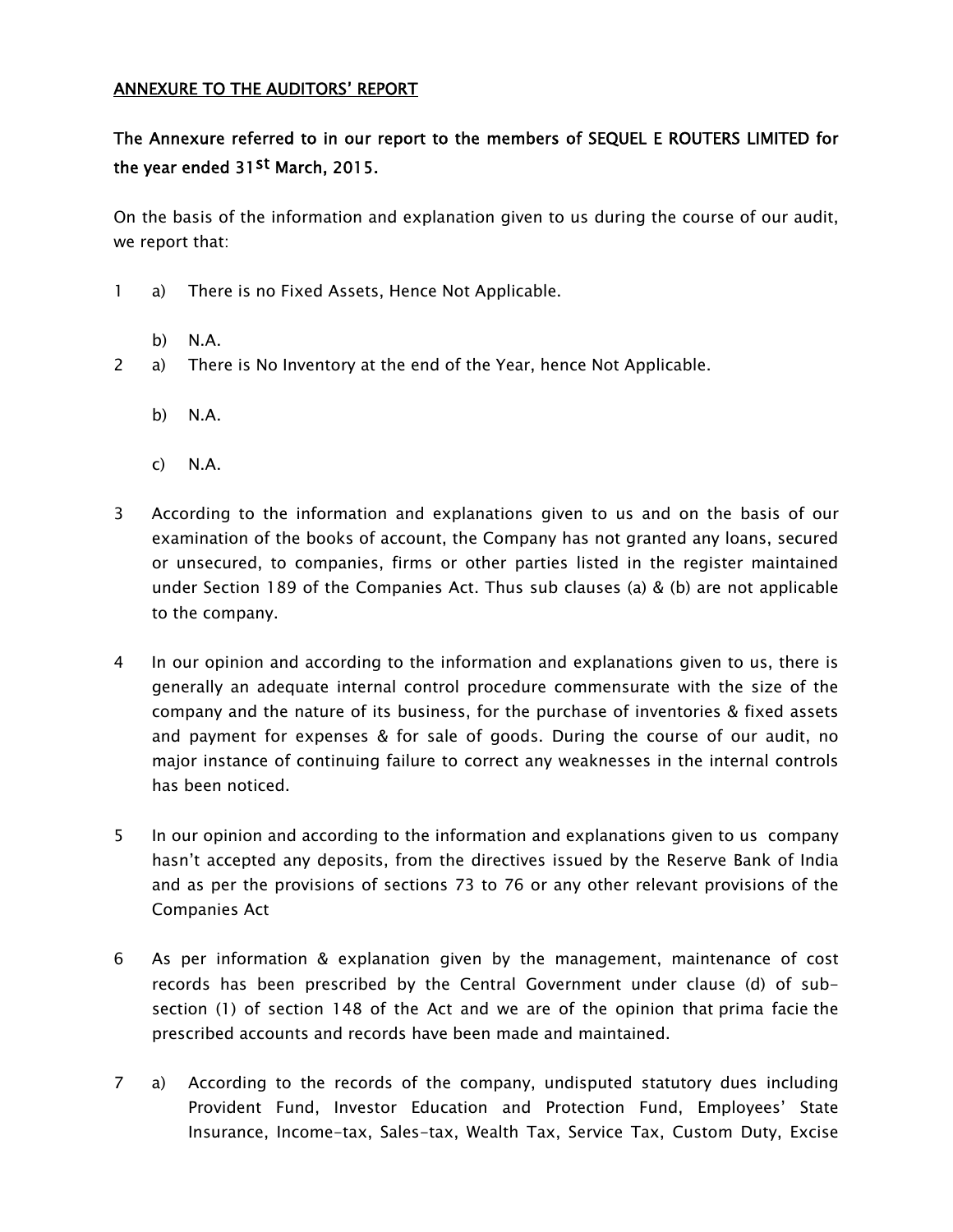Duty, cess to the extent applicable and any other statutory dues have generally been regularly deposited with the appropriate authorities. According to the information and explanations given to us there were no outstanding statutory dues as on 31<sup>st</sup> of March, 2015 for a period of more than six months from the date they became payable.

- b) According to the information and explanations given to us, there is no amounts payable in respect of income tax, wealth tax, service tax, sales tax, customs duty and excise duty which have not been deposited on account of any disputes.
- c) In our opinion company has transferred the amount which is required to be transferred to investor education and protection fund in accordance with the relevant provisions of the Companies Act, 1956 (1 of 1956) and rules made thereunder within time.
- 8 The Company does not have any accumulated loss and has not incurred cash loss during the financial year covered by our audit and in the immediately preceding financial year.
- 9 Based on our audit procedures and on the information and explanations given by the management, we are of the opinion that, the Company has not defaulted in repayment of dues to a financial institution, bank or debenture holders.
- 10 According to the information and explanations given to us, the Company has not given any guarantees for loan taken by others from a bank or financial institution.
- 11 In our opinion Terms Loans were applied for the purpose for which loans were obtained
- 12 Based on the audit procedures performed and the information and explanations given to us, we report that no fraud on or by the Company has been noticed or reported during the year, nor have we been informed of such case by the management.

for , Gaurang Vora & Associates Chartered Accountants  $Sd/-$ (Gaurang Vora) Proprietor M.No. 039526 FRN No. : 103110w

Place : Ahmedabad Date : 29.05.2015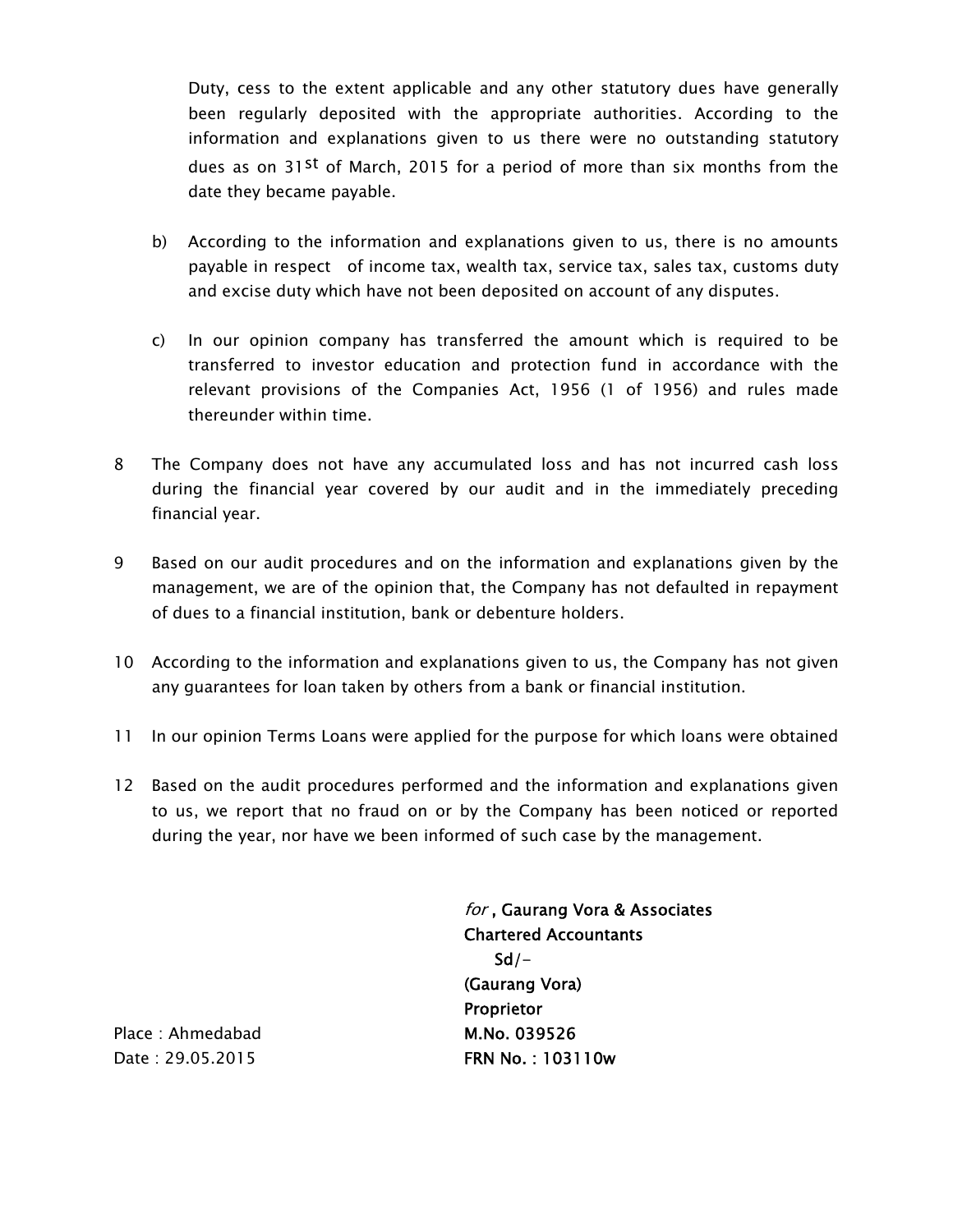#### **SEQUEL E ROUTERS LIMITED**

#### **Balance Sheet as at 31st March, 2015 (Rs)**

| <b>Particulars</b>                            | Note No        | As at<br>31.03.2015 | As at<br>31.03.2014 |
|-----------------------------------------------|----------------|---------------------|---------------------|
| <b>I. EQUITY AND LIABILITIES</b>              |                |                     |                     |
| (1) Shareholder's Funds                       |                |                     |                     |
| (a) Share Capital                             | 1              | 5,596,000           | 55,960,000          |
| (b) Reserves and Surplus                      | $\overline{2}$ | (610, 177)          | (51,026,295)        |
| (c) Money received against share warrants     |                |                     |                     |
| (2) Share application money pending allotment |                |                     |                     |
| (3) Non-Current Liabilities                   |                |                     |                     |
| (a) Long-term borrowings                      | 3              | 28,000              | <b>NIL</b>          |
| (b) Deferred tax liabilities (Net)            |                | <b>NIL</b>          | <b>NIL</b>          |
| (c) Other Long term liabilities               |                | <b>NIL</b>          | <b>NIL</b>          |
| (d) Long term provisions                      |                | <b>NIL</b>          | NIL                 |
| (4) Current Liabilities                       |                |                     |                     |
| (a) Short-term borrowings                     |                |                     |                     |
| (b) Trade payables                            | 4              | 54,758,396          | 60,567,514          |
| (c) Other current liabilities                 | 5              | 48,306              |                     |
| (d) Short-term provisions                     |                |                     |                     |
|                                               | <b>Total</b>   | 59,820,525          | 65,501,219          |
| <b>II.Assets</b>                              |                |                     |                     |
| (1) Non-current assets                        |                |                     |                     |
| (a) Fixed assets                              |                |                     |                     |
| (i) Tangible assets                           |                | <b>NIL</b>          | <b>NIL</b>          |
| (ii) Intangible assets                        |                | <b>NIL</b>          | <b>NIL</b>          |
| (iii) Capital work-in-progress                |                | <b>NIL</b>          | <b>NIL</b>          |
| (iv) Intangible assets under development      |                | <b>NIL</b>          | NIL                 |
| (b) Non-current investments                   |                | 41,853,039          | 41,853,039          |
| (c) Deferred tax assets (net)                 |                | <b>NIL</b>          | NIL                 |
| (d) Long term loans and advances              | 6              | 17,112,786          | 19,399,159          |
| (e) Other non-current assets                  | 7              |                     | 401,593             |
| (2) Current assets                            |                |                     |                     |
| (a) Current investments                       |                |                     |                     |
| (b) Inventories                               |                |                     |                     |
| (c) Trade receivables                         | 8              | 111,426             | 3,354,080           |
| (d) Cash and cash equivalents                 | 9              | 517,876             | 410,281             |
| (e) Short-term loans and advances             |                | <b>NIL</b>          | <b>NIL</b>          |
| (f) Other current assets                      | 10             | 225,398             | 83,067              |
|                                               |                |                     |                     |
|                                               | <b>Total</b>   | 59,820,525          | 65,501,219          |
|                                               |                |                     |                     |

As Per Our Separate Report Of Even Date Attached Herewith

For Gaurang Vora & Associates For Sequel E Routers Limited. Firm Registration No :- 103110W Chartered Accountants

Sd/- Membership No. 39526

Place : Ahmedabad Place : Ahmedabad Date : May 29th, 2015 Date : May 29th, 2015

Gaurang Vora **Sd/-** Sd/- Sd/- Sd/- Sd/- Sd/-Proprietor Director Director Director Director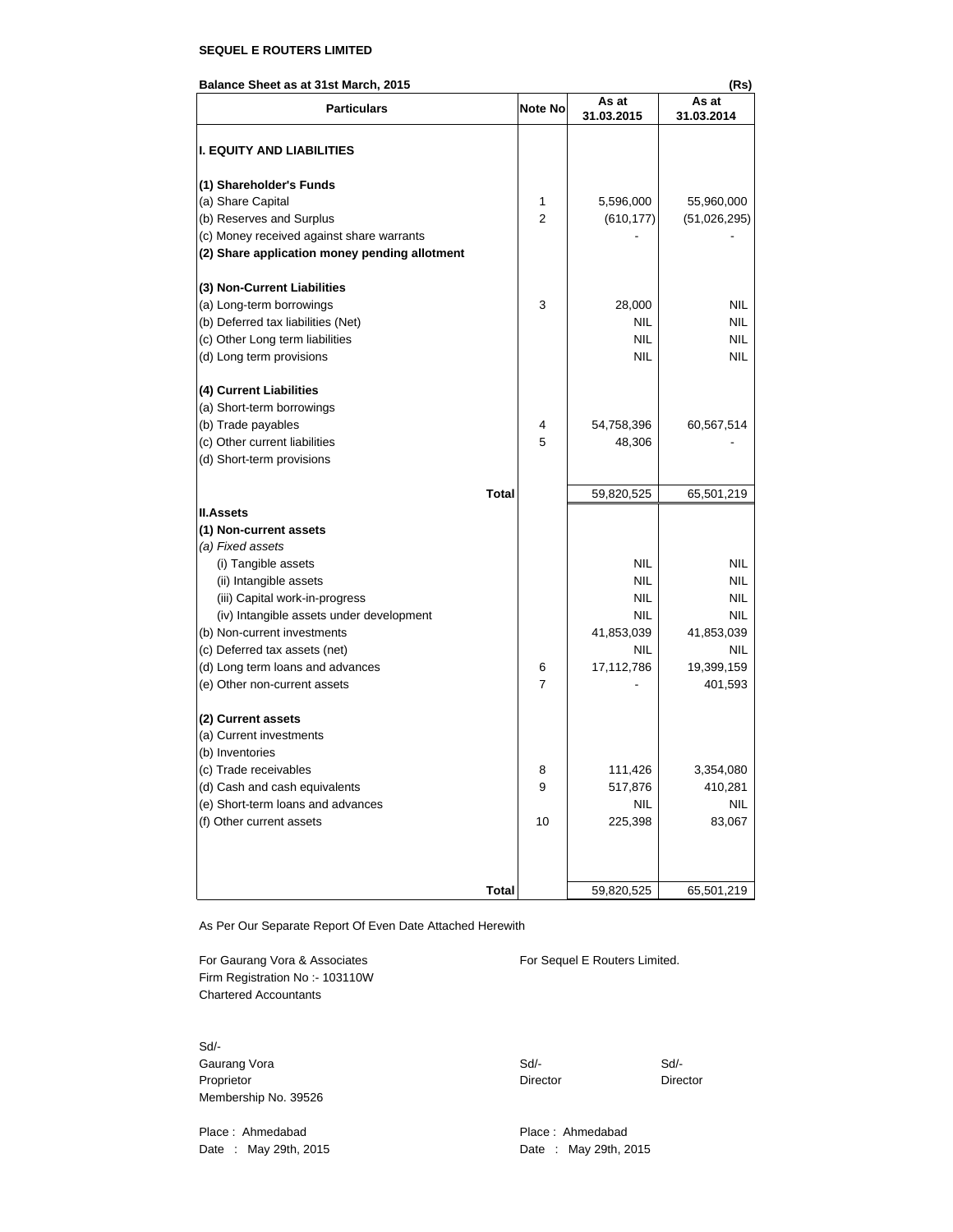#### **SEQUEL E ROUTERS LIMITED**

**Profit and Loss statement for the year ended 31st March, 2015**

|                                                                                  |                |                   | (Rs)              |
|----------------------------------------------------------------------------------|----------------|-------------------|-------------------|
|                                                                                  |                | For the Year      | For the Year      |
| <b>Particulars</b>                                                               | Note No        | end<br>31.03.2015 | end<br>31.03.2014 |
|                                                                                  |                |                   |                   |
| I. Revenue from operations                                                       | 11             | 2,556,632         | 1,378,976         |
| II. Other Income                                                                 |                | <b>NIL</b>        | NIL               |
|                                                                                  |                |                   |                   |
| III. Total Revenue (I +II)                                                       |                | 2,556,632         | 1,378,976         |
| IV. Expenses:                                                                    |                |                   |                   |
| Cost of materials consumed                                                       | 12             | 1,256,200         |                   |
| Purchase of Stock-in-Trade                                                       |                |                   |                   |
| Changes in inventories of finished goods, work-in-progress<br>and Stock-in-Trade |                | <b>NIL</b>        | <b>NIL</b>        |
| Employee benefit expense                                                         | 13             | 191,000           | 80,000            |
| <b>Financial costs</b>                                                           |                | <b>NIL</b>        | NIL               |
| Depreciation and amortization expense                                            |                |                   |                   |
| Other expenses                                                                   | 14             | 632,415           | 1,007,812         |
| Priliminary Expenses W/O                                                         |                | 401,593           | 401,593           |
| <b>Total Expenses</b>                                                            |                | 2,481,208         | 1,489,405         |
| V. Profit before exceptional and extraordinary items and tax                     | $(III - IV)$   | 75,424            | (110, 429)        |
| VI. Exceptional Items                                                            |                |                   |                   |
| VII. Profit before extraordinary items and tax                                   | $(V - VI)$     | 75,424            | (110, 429)        |
| VIII. Extraordinary Items                                                        |                |                   |                   |
| IX. Profit before tax                                                            | (VII-VIII)     | 75,424            | (110, 429)        |
| X. Tax expense:                                                                  |                |                   |                   |
| (1) Current tax                                                                  |                | 23,306            |                   |
| (2) Deferred tax                                                                 |                |                   |                   |
| XI. Profit(Loss) from the perid from continuing operations                       | $(IX - X)$     | 52,118            | (110, 429)        |
| XII. Profit/(Loss) from discontinuing operations                                 |                |                   |                   |
| XIII. Tax expense of discounting operations                                      |                |                   |                   |
| XIV. Profit/(Loss) from Discontinuing operations                                 | $(XII - XIII)$ |                   |                   |
| XV. Profit/(Loss) for the period                                                 | $(XI + XIV)$   | 52,118            | (110, 429)        |
| XVI. Earning per equity share:<br>(1) Basic<br>(2) Diluted                       |                |                   |                   |

As Per Our Separate Report Of Even Date Attached Herewith

For Gaurang Vora & Associates For Sequel E Routers Limited. Firm Registration No :- 103110W Chartered Accountants

Sd/- Gaurang Vora Sd/- Sd/- Proprietor Director Director Director Director Membership No. 39526

Place : Ahmedabad Place : Ahmedabad Place : Ahmedabad

Date : May 29th, 2015 **Date : May 29th, 2015**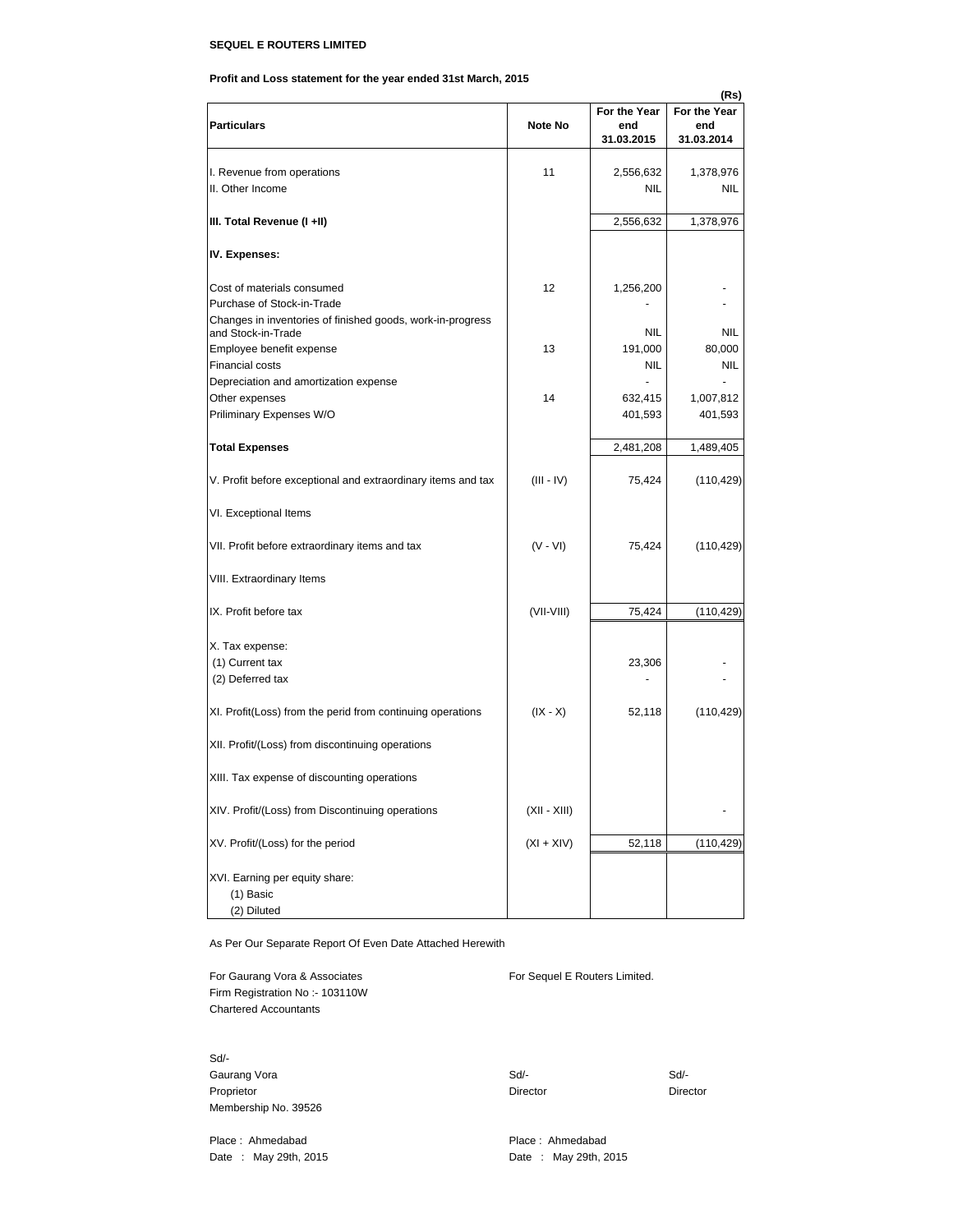#### **Note . :1 SHARE CAPITAL**

|                                                            | As at          | As at         |
|------------------------------------------------------------|----------------|---------------|
|                                                            | March 31,2015  | March 31,2014 |
| Authorised<br>60,00,000 equity shares of Rs. 10 Each<br>i) | 60,000,000     | 60,000,000    |
| Issued, Subscribed and fully paid up                       |                |               |
| i)<br>55,96,000 equity shares of Rs. 10 Each               | $\blacksquare$ | 55,960,000    |
| ii)<br>55,96,000 equity shares of Rs. 1 Each               | 5,596,000      |               |
|                                                            |                |               |
| Total                                                      | 5,596,000      | 55,960,000    |

#### **a) Reconcilation of number of Shares**

|                                             | No. Of<br><b>Shares</b> | As at<br>March 31,2015  | No. Of<br><b>Shares</b> | As at<br>March 31,2014   |
|---------------------------------------------|-------------------------|-------------------------|-------------------------|--------------------------|
| <b>Equity Shares</b>                        |                         |                         |                         |                          |
| Opening Balance<br>Addition During the Year | 5,596,000<br><b>NIL</b> | 5,596,000<br><b>NIL</b> | 5,596,000<br>NIL        | 55,960,000<br><b>NIL</b> |
| <b>Closing Balance</b>                      | 5,596,000               | 5.596.000               | 5,596,000               | 55,960,000               |
|                                             |                         |                         |                         |                          |

#### **Note . :2 Reserve & Surplus**

Short Term Provisions Consists of Followings

|                                                                                                                                | As at                                | As at                        |
|--------------------------------------------------------------------------------------------------------------------------------|--------------------------------------|------------------------------|
|                                                                                                                                | March 31,2015                        | March 31,2014                |
| Securities Premium<br>ii)<br>Opening Balance<br>(+) Net Profit / (Loss) For the current Year<br>Less: Due To Capital Reduction | (51,026,295)<br>52,118<br>50,364,000 | (50, 915, 866)<br>(110, 429) |
| Total                                                                                                                          | (610.177)                            | (51,026,295)                 |

#### **Note . :3 Long-Term Borrowings**

Long-term Borrowings Consists of Followings

|                             | As at         | As at         |
|-----------------------------|---------------|---------------|
|                             | March 31,2015 | March 31,2014 |
| Secured<br>ii)<br>Unsecured | 28,000        | -             |
| Total                       | 28,000        |               |

#### **Note . :4 Trade Payables**

Sundry Creditors Consists of Followings

|                     | As at         | As at         |
|---------------------|---------------|---------------|
|                     | March 31,2015 | March 31,2014 |
| Trade Payable<br>i) | 54,758,396    | 60,567,514    |
| Total               | 54,758,396    | 60,567,514    |

#### **Note . :5 Other Current Liabilities**

Short Term Provisions Consists of Followings

|                                                           | As at<br>March 31,2015 | As at<br>March 31,2014 |
|-----------------------------------------------------------|------------------------|------------------------|
| Provision For Income Tax<br>ii)<br>Provision For Expenses | 23,306<br>25,000       |                        |
| Total                                                     | 48,306                 | -                      |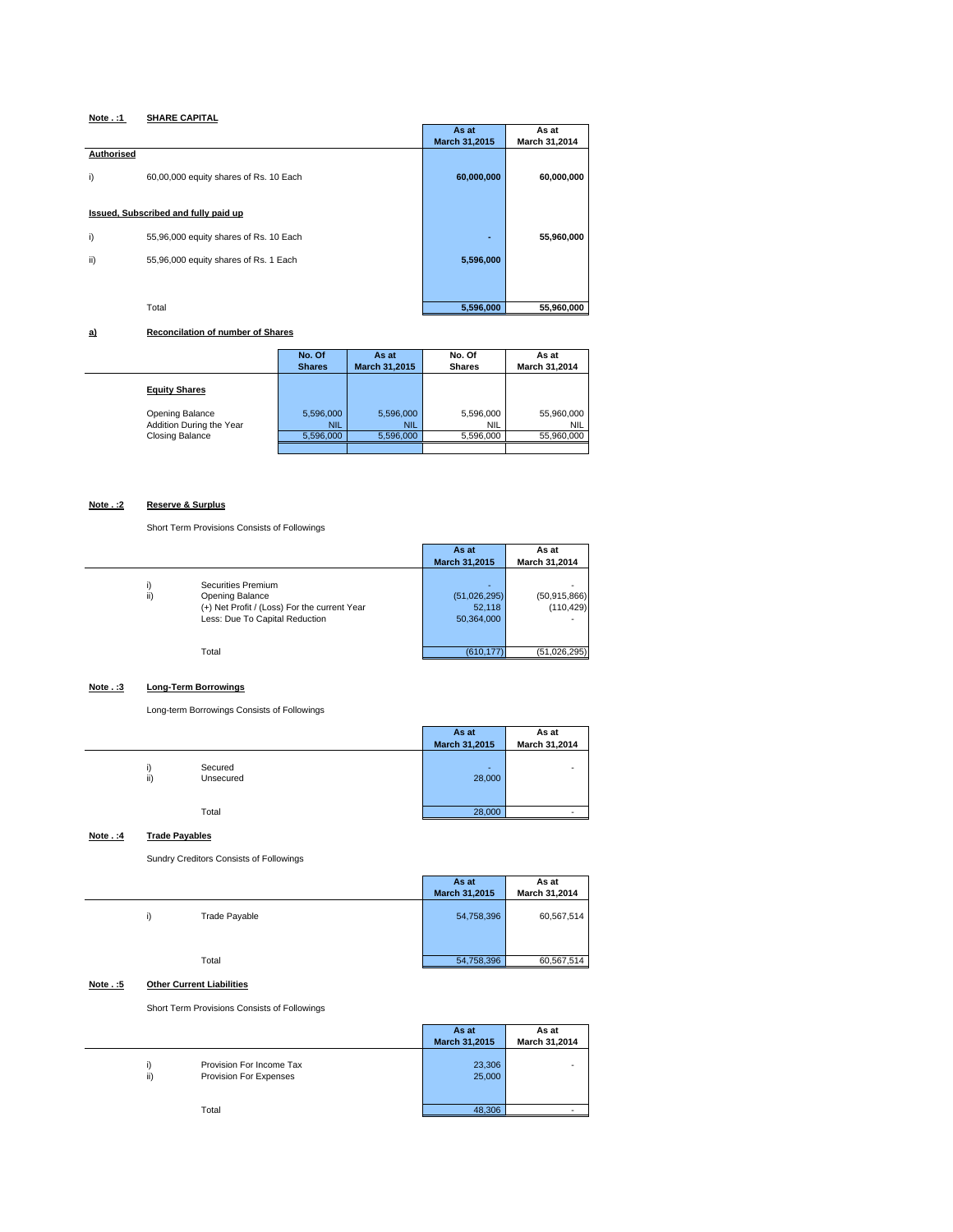#### **Note . :6 LONG - TERM LOANS AND ADVANCES**

Long - Term Loans & Advances consist of Followings

|    |                 |                         | As at<br>March 31,2015 | As at<br>March 31,2014 |
|----|-----------------|-------------------------|------------------------|------------------------|
| A) | Considered good |                         |                        |                        |
|    | i)              | <b>Secured Advances</b> | 17,112,786             | 19,399,159             |
|    |                 |                         |                        |                        |
|    |                 |                         | 17,112,786             | 19,399,159             |

**Note . : 7 Other Non Curent Assets**

Misc. Expenses

|    |                                          | As at<br>March 31,2015 | As at<br>March 31,2014 |
|----|------------------------------------------|------------------------|------------------------|
| A) | Opening Balance<br>(-) To the Extent W/O | 401,593<br>401,593     | 803,186<br>401,593     |
|    | Total                                    |                        | 401,593                |

#### **Note . :8 TRADE RECEIVABLES (unsecured)**

Trade Receivable consist of Following

|                                                                                                         | As at                    | As at         |
|---------------------------------------------------------------------------------------------------------|--------------------------|---------------|
|                                                                                                         | March 31,2015            | March 31,2014 |
| A)<br>Over Six Months from the date of they due<br><b>Considered Good</b><br><b>Considered Doubtful</b> | 111,426                  | 3,354,080     |
| B)<br>Others<br><b>Considered Good</b><br><b>Considered Doubtful</b>                                    | $\overline{\phantom{a}}$ | -             |
|                                                                                                         | 111,426                  | 3,354,080     |

#### **Note . : 9 CASH AND BANK BALANCES**

Cash & Bank Balances consist of Following

|    |       |                                                                                  | As at         | As at              |
|----|-------|----------------------------------------------------------------------------------|---------------|--------------------|
|    |       |                                                                                  | March 31,2015 | March 31,2014      |
| A) | i)    | Cash & Cash Equivalents<br><b>Bank Balance with Banks</b><br>In Current Accounts |               |                    |
|    |       | With Allahabad Bank                                                              |               | 330,731<br>56,481  |
|    | ii)   | Cash on Hand                                                                     |               | 79,550<br>461,395  |
|    | Total |                                                                                  |               | 410,281<br>517,876 |

#### **Note . : 10 OTHER CURRENT ASSETS**

Other Current Assets consist of Following

|                       | As at<br>March 31,2015 | As at<br>March 31,2014 |
|-----------------------|------------------------|------------------------|
| <b>TDS Receivable</b> | 225,398                | 83,067                 |
| Total                 | 225,398                | 83,067                 |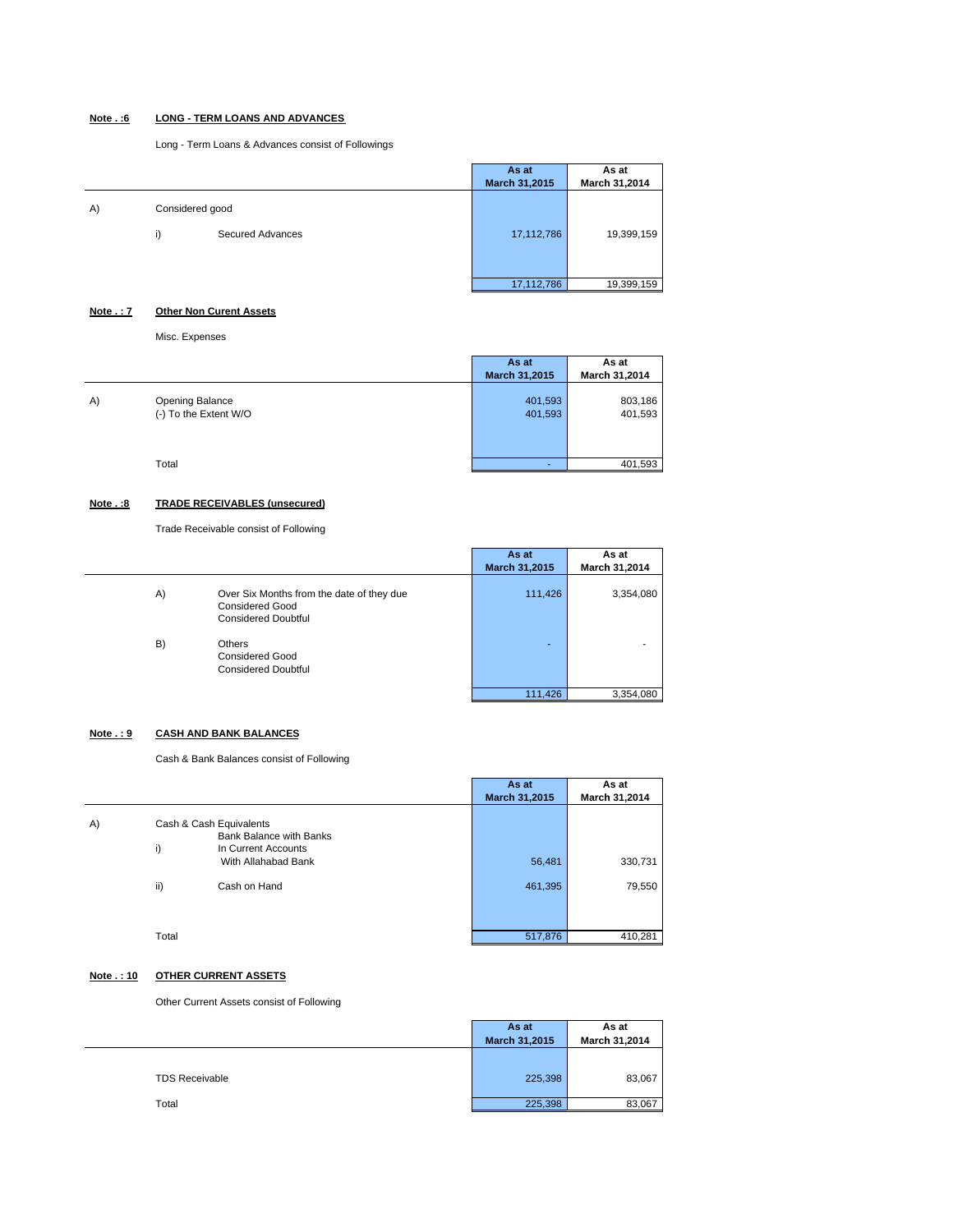#### **Note No. : 11 Revenue from operations** (Rs )

| <b>Particulars</b> | For the year ended<br>31 March 2015 | For the year ended<br>31 March 2014 |
|--------------------|-------------------------------------|-------------------------------------|
|                    | Amount (Rs.)                        | Amount (Rs.)                        |
| Sale of products   | 1,133,320                           | 548,664                             |
| Sale of services   |                                     |                                     |
| Interest Income    | 1,423,312                           | 830,312                             |
| Less:              |                                     |                                     |
| Excise duty (net)  |                                     |                                     |
| Total              | 2,556,632                           | 1,378,976                           |

#### **Note No. : 12**

**Cost Of Goods Sold** (Rs )

| <b>Particulars</b>        | For the year ended<br>31 March 2015 | For the year ended<br>31 March 2014 |
|---------------------------|-------------------------------------|-------------------------------------|
| <b>Opening Stock</b>      |                                     |                                     |
| <b>Gross Purchases</b>    | 1,256,200                           |                                     |
| Less : Inter - Divisional |                                     |                                     |
| Less: Closing Stock       |                                     |                                     |
| Total                     | 1,256,200                           |                                     |

#### **Note No. : 13** (Rs ) **Employee Benefits Expense**

| <b>Particulars</b>                                                                                  | For the year ended<br>31 March 2015 | For the year ended<br>31 March 2014 |
|-----------------------------------------------------------------------------------------------------|-------------------------------------|-------------------------------------|
|                                                                                                     |                                     |                                     |
| (i) salaries and wages,                                                                             | 191,000                             | 80.000                              |
| (ii) contribution to provident and other funds,                                                     |                                     |                                     |
| (iii) expense on Employee Stock Option Scheme<br>(ESOP) and Employee Stock Purchase Plan<br>(ESPP), |                                     |                                     |
| (iv) staff welfare expenses                                                                         |                                     |                                     |
|                                                                                                     |                                     |                                     |
| <b>Total</b>                                                                                        | 191.000                             | 80.000                              |

#### **Note No. : 14**

**Administrative Expenses** (Rs )

| <b>Particulars</b>             | For the year ended<br>31 March 2015 | For the year ended<br>31 March 2014 |
|--------------------------------|-------------------------------------|-------------------------------------|
| <b>Audit Fees</b>              | 25,000                              | 15,000                              |
| Annual Stock Exchange Fees     | 146,068                             |                                     |
| <b>Bank Charges</b>            | 175                                 | 1,841                               |
| <b>BSE Listing Fees</b>        | 28,319                              |                                     |
| <b>CDS Charges</b>             | 11,236                              | 16,854                              |
| <b>Conveyance Expenses</b>     | 85,200                              |                                     |
| <b>Court Fees Expenses</b>     | 5,000                               |                                     |
| Kasar Vatav                    | 1,001                               |                                     |
| Misc. Expenses                 | 22,155                              | 3,500                               |
| <b>NSC Charges</b>             |                                     | 16,854                              |
| <b>Office Expenses</b>         | 109,000                             | 79,310                              |
| <b>ROC Expenses</b>            | 7,738                               |                                     |
| <b>Share Registry Expenses</b> | 64,323                              | 47,074                              |
| <b>Share Trading Expenses</b>  |                                     | 63,466                              |
| <b>Business F&amp;O Loss</b>   |                                     | 750,428                             |
| <b>Travelling Expenses</b>     | 55,200                              |                                     |
| <b>Rent Expenses</b>           | 60,000                              |                                     |
| Vakil Fee Expenses             | 12,000                              | 13,485                              |
| Total                          | 632,415                             | 1,007,812                           |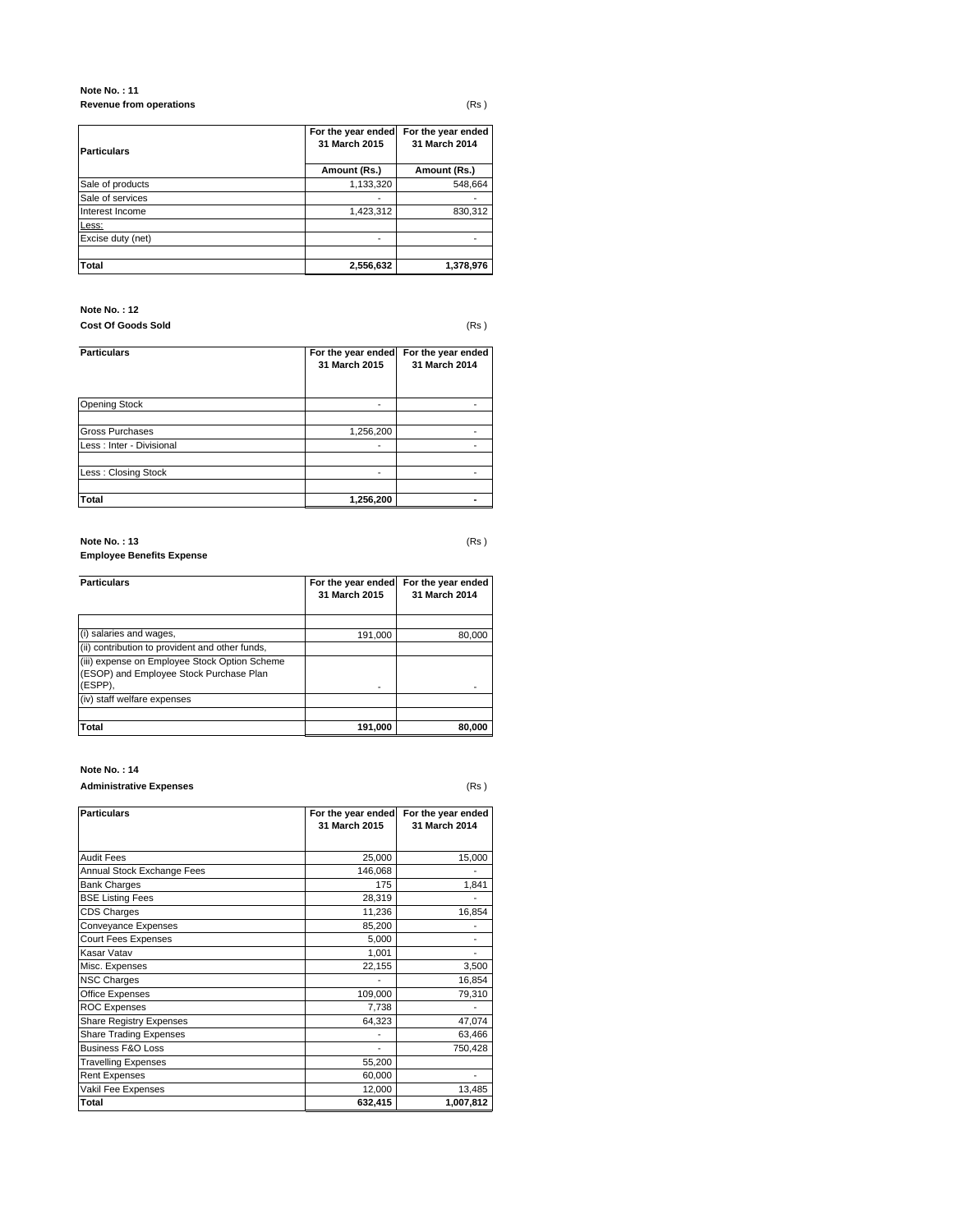#### **Disclosure pursuant to Note no. 6(U) of Part I of Schedule VI to the Companies Act, 1956**

| <b>Particulars</b>                                              | Total                                  | Per share  |
|-----------------------------------------------------------------|----------------------------------------|------------|
| Dividends proposed to be distributed to equity shareholders     | <b>NIL</b>                             | <b>NIL</b> |
| Dividends proposed to be distributed to preference shareholders | <b>NIL</b>                             | <b>NIL</b> |
| Arrears of fixed cumulative dividends on preference shares      | <b>NIL</b><br>$\overline{\phantom{0}}$ | <b>NIL</b> |

#### **Disclosure pursuant to Note no. 6(V) of Part I of Schedule VI to the Companies Act, 1956**

NIL

Where in respect of an issue of securities made for <sup>a</sup> specific purpose, the whole or part of the amount has not been used for the specific purpose at the

#### **Disclosure pursuant to Note no. 6(W) of Part I of Schedule VI to the Companies Act, 1956**

In the opinion of the Board, all assets other than fixed assets and non current investments, have <sup>a</sup> realisable value in the ordinary course of business which is

| <b>Name of Assets</b> | <b>Realisable Value</b> | Value in<br><b>Balance</b><br><b>Sheet</b> | <b>Opinion of Board</b> |
|-----------------------|-------------------------|--------------------------------------------|-------------------------|
|                       |                         |                                            |                         |
|                       |                         |                                            |                         |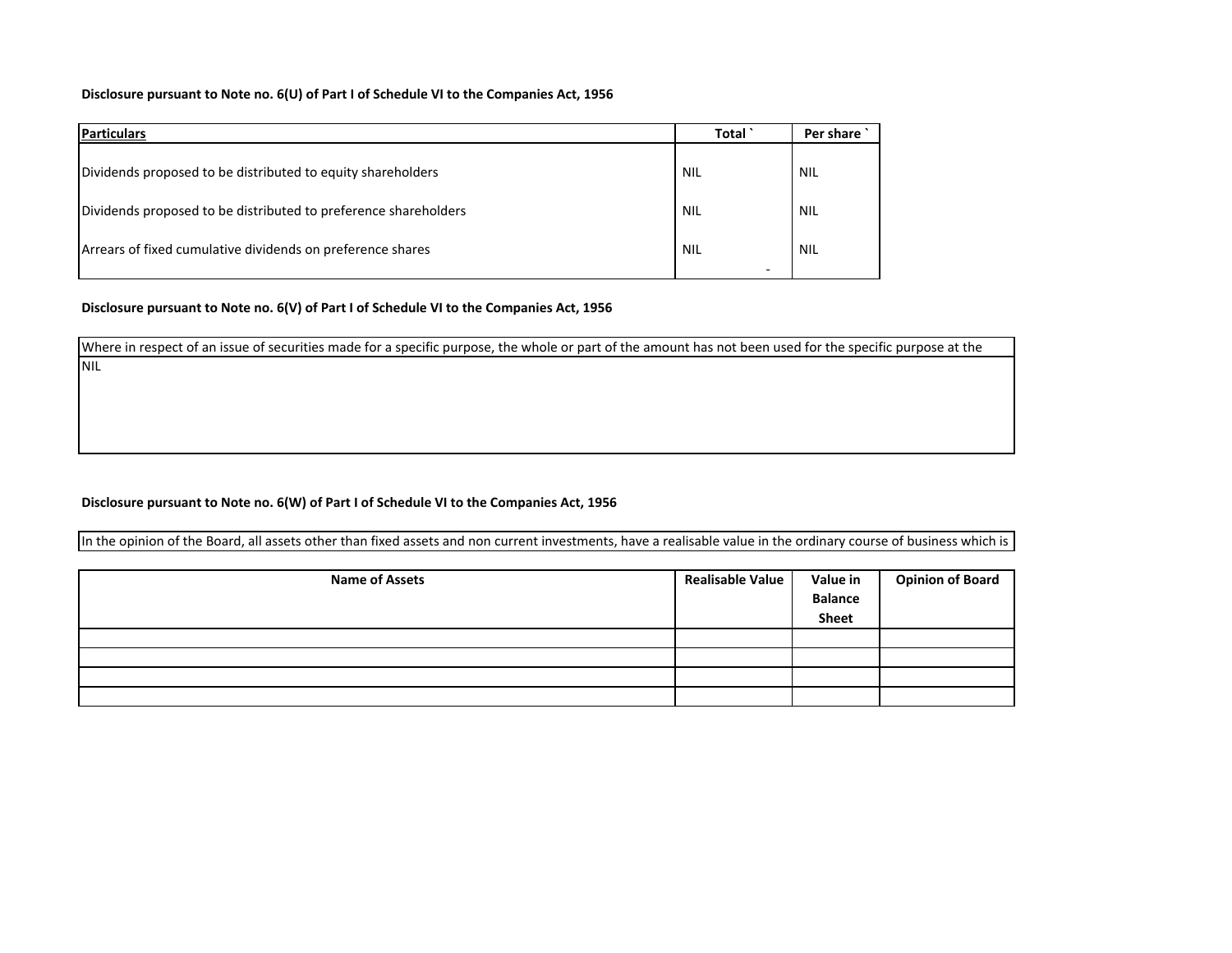| For the year ended                                                                          |               | For the year<br>ended 31 March |
|---------------------------------------------------------------------------------------------|---------------|--------------------------------|
| Employee Benefits Expense .: Note. 1                                                        | 31 March 2015 | 2014                           |
|                                                                                             |               |                                |
| (a) Salaries and incentives                                                                 | 67,000        | 36,000                         |
| (b) Contributions to -                                                                      |               |                                |
| (ii) Superannuation scheme                                                                  | NIL           | <b>NIL</b>                     |
| (c) Gratuity fund contributions                                                             | <b>NIL</b>    | <b>NIL</b>                     |
| (d) Social security and other benefit plans for overseas employees                          | <b>NIL</b>    | <b>NIL</b>                     |
| (e) expense on Employee Stock Option Scheme (ESOP) and Employee Stock Purchase Plan (ESPP), | <b>NIL</b>    | <b>NIL</b>                     |
| (f) Staff welfare expenses                                                                  | NIL           | <b>NIL</b>                     |
| <b>Total</b>                                                                                | 67,000        | 36,000                         |

**Disclosure pursuant to Note no. 5(i)(g) of Part II of Schedule VI to the Companies Act, 1956**

| <b>Payments to the auditor as .: Note.2</b> |               | For the year<br>ended 31 March |
|---------------------------------------------|---------------|--------------------------------|
|                                             | 31 March 2015 | 2014                           |
|                                             |               |                                |
| a. auditor                                  | 10,000        | 10,500                         |
| b. for taxation matters                     |               |                                |
| c. for company law matters                  |               |                                |
| d. for management services                  | <b>NIL</b>    | <b>NIL</b>                     |
| e. for other services                       | <b>NIL</b>    | <b>NIL</b>                     |
| f. for reimbursement of expenses            | <b>NIL</b>    | <b>NIL</b>                     |
| <b>Total</b>                                | 10.000        | 10,500                         |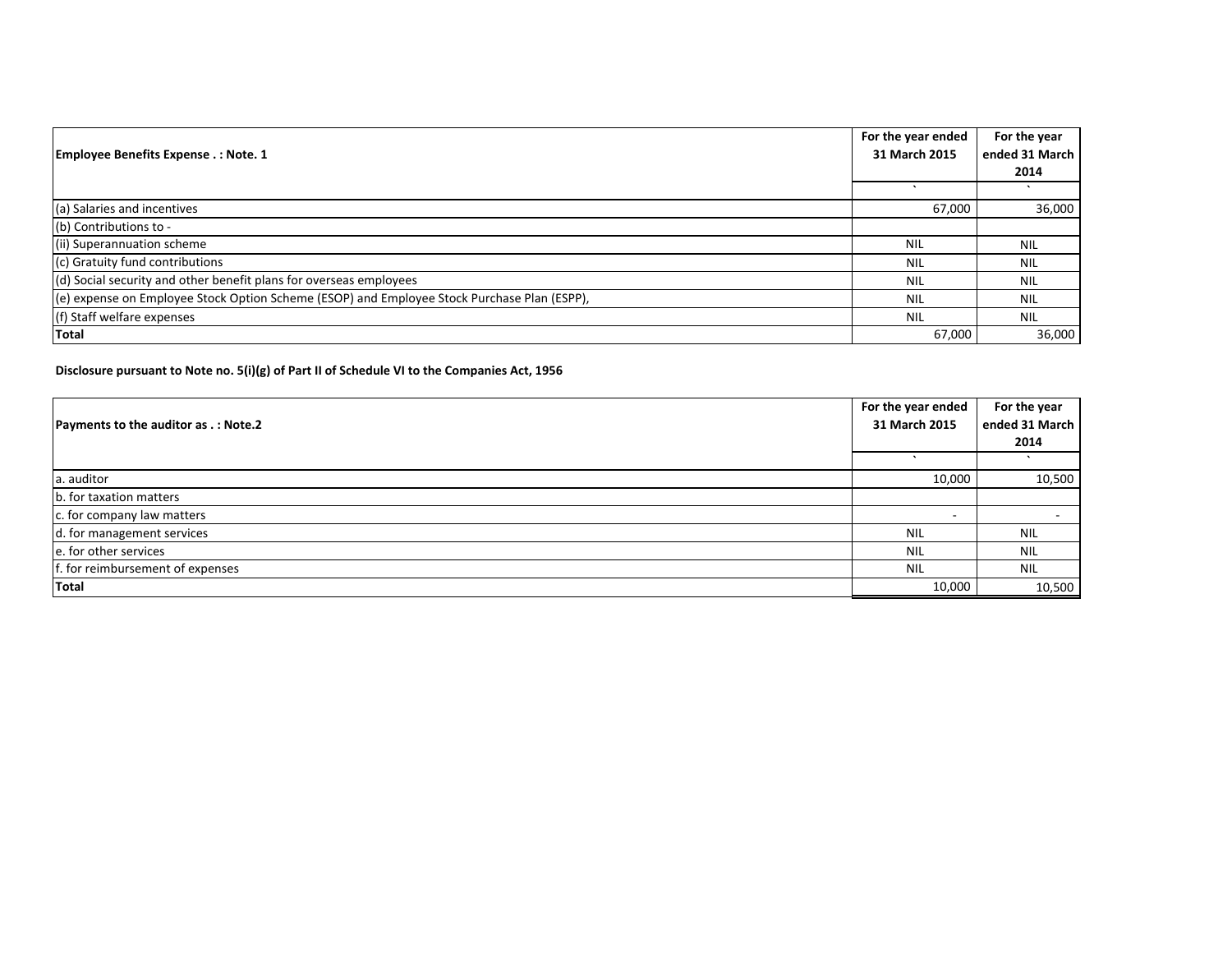| <b>Additional Information</b>                                                                                                       | <b>Remarks</b> |
|-------------------------------------------------------------------------------------------------------------------------------------|----------------|
| A Company shall disclose by way of notes additional information regarding aggregate expenditure and income on the following items:- |                |
| Employee Benefits Expense [showing separately] :                                                                                    |                |
| (i) salaries and wages,                                                                                                             |                |
| (ii) contribution to provident and other funds,                                                                                     | Note 1         |
| (iii) expense on Employee Stock Option Scheme (ESOP) and Employee Stock Purchase Plan (ESPP),                                       |                |
| (iv) staff welfare expenses                                                                                                         |                |
| Depreciation and amortization expense;                                                                                              | <b>NIL</b>     |
| Any item of income or expenditure which exceeds one per cent of the revenue from operations or Rs.1,00,000, whichever is higher;    | Amendment      |
| Interest Income;                                                                                                                    |                |
| Interest Expense;                                                                                                                   | 0              |
| Dividend Income;                                                                                                                    | <b>NIL</b>     |
| Net gain/ loss on sale of investments;                                                                                              | <b>NIL</b>     |
| Adjustments to the carrying amount of investments;                                                                                  | <b>NIL</b>     |
| Net gain or loss on foreign currency transaction and translation (other than considered as finance cost);                           |                |
| Payments to the auditor as                                                                                                          |                |
| a. auditor,                                                                                                                         |                |
| b. for taxation matters,                                                                                                            |                |
| c. for company law matters,                                                                                                         | Note 2         |
| d. for management services,                                                                                                         |                |
| e. for other services,                                                                                                              |                |
| f. for reimbursement of expenses;                                                                                                   |                |
| Details of items of exceptional and extraordinary nature;                                                                           | <b>NIL</b>     |
| Prior period items;                                                                                                                 | INIL           |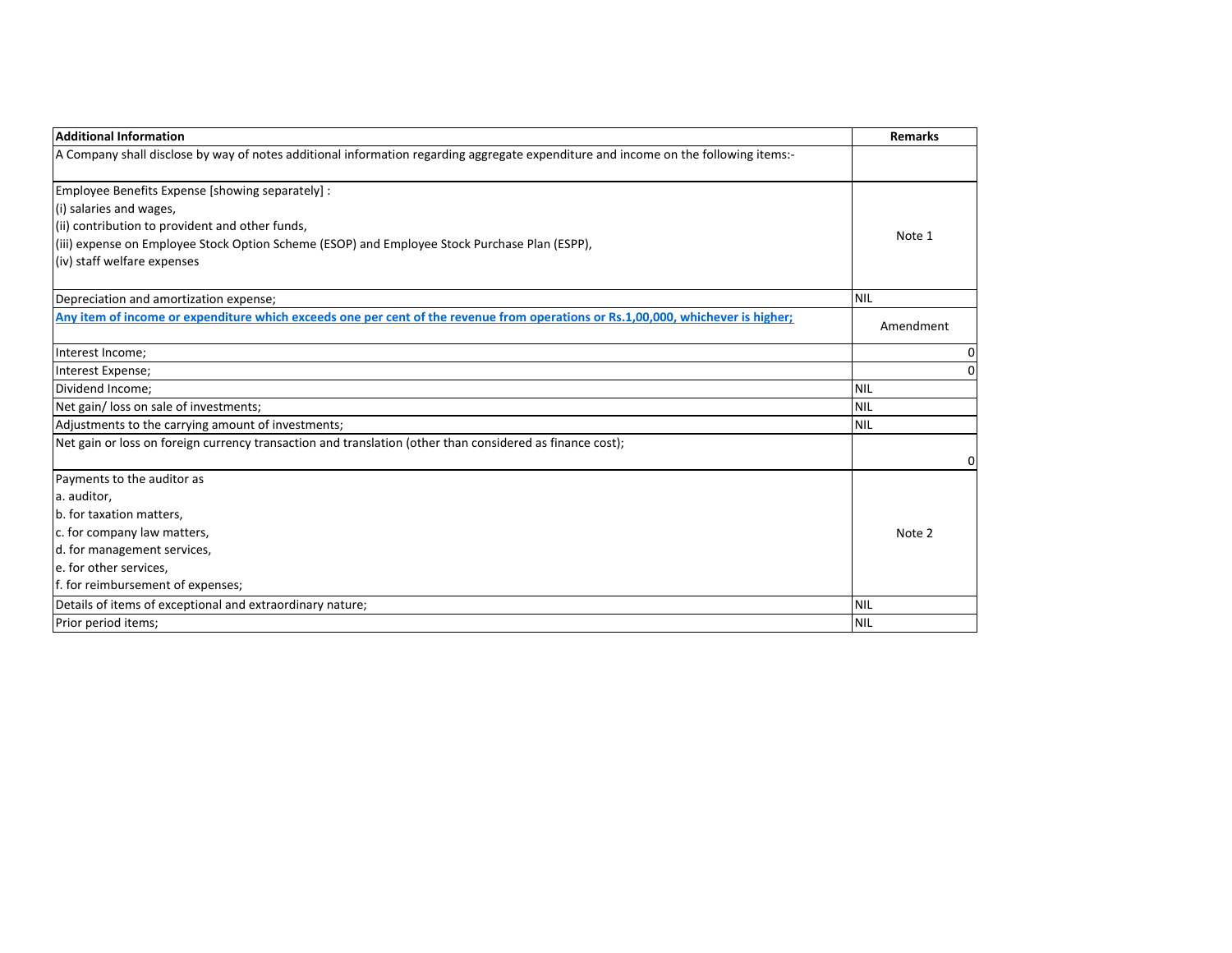| In the case of manufacturing companies,-                                                                                                           |                            |
|----------------------------------------------------------------------------------------------------------------------------------------------------|----------------------------|
| Raw materials under <b>broad heads</b> .                                                                                                           |                            |
| goods purchased under broad heads.                                                                                                                 |                            |
| Depreciation and amortization expense. In the case of trading companies, purchases in respect of goods traded in by the company under broad        |                            |
| heads.                                                                                                                                             |                            |
| In the case of companies rendering or supplying services, gross income derived form services rendered or supplied under broad heads.               | N.A.                       |
| In the case of a company, which falls under more than one of the categories mentioned in (a), (b) and (c) above, it shall be sufficient compliance |                            |
| with the requirements herein if purchases, sales and consumption of raw material and the gross income from services rendered is shown under        |                            |
| broad heads.                                                                                                                                       |                            |
| In the case of other companies, gross income derived under broad heads.                                                                            |                            |
| In the case of all concerns having works in progress, works-in-progress under broad heads.                                                         |                            |
| The aggregate, if material, of any amounts set aside or proposed to be set aside, to reserve, but not including provisions made to meet any        |                            |
| specific liability, contingency or commitment known to exist at the date as to which the balance-sheet is made up.                                 |                            |
| The aggregate, if material, of any amounts withdrawn from such reserves.                                                                           | Same as Old Schedule       |
| The aggregate, if material, of the amounts set aside to provisions made for meeting specific liabilities, contingencies or commitments.            | vı                         |
| The aggregate, if material, of the amounts withdrawn from such provisions, as no longer required.                                                  |                            |
| Expenditure incurred on each of the following items, separately for each item:-                                                                    |                            |
| Consumption of stores and spare parts.                                                                                                             |                            |
| Power and fuel.                                                                                                                                    | <b>NIL</b>                 |
| Rent.                                                                                                                                              | NIL                        |
| Repairs to buildings.                                                                                                                              |                            |
| Repairs to machinery.                                                                                                                              | <b>NIL</b>                 |
| Insurance.                                                                                                                                         | <b>NIL</b>                 |
| Rates and taxes, excluding, taxes on income.                                                                                                       |                            |
| Miscellaneous expenses,                                                                                                                            | 401593                     |
| Dividends from subsidiary companies.                                                                                                               |                            |
| Provisions for losses of subsidiary companies.                                                                                                     | Same as Old Schedule<br>VI |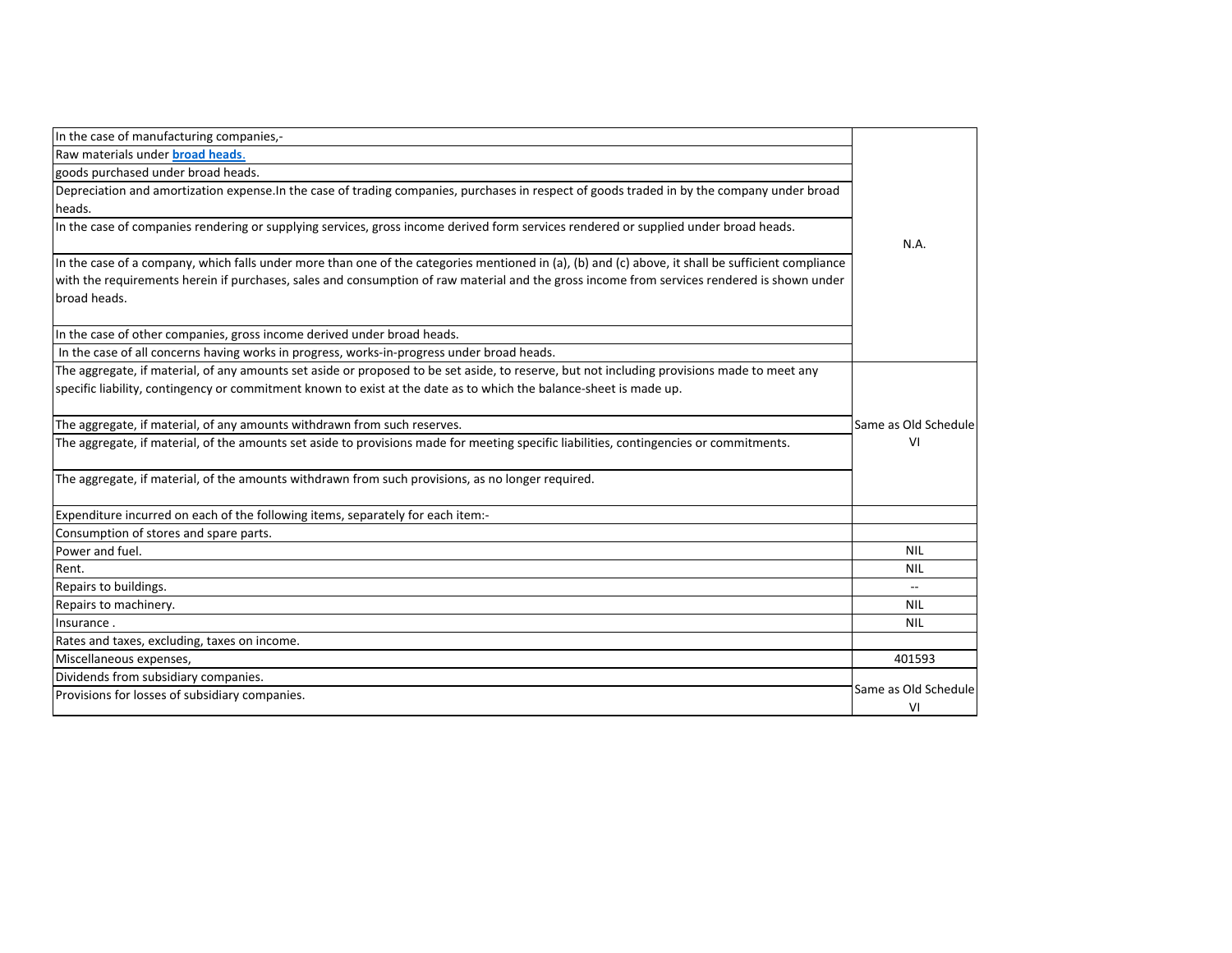| The profit and loss account shall also contain by way of a note the following information, namely:-                                                            | Same as Old Schedule<br>VI |
|----------------------------------------------------------------------------------------------------------------------------------------------------------------|----------------------------|
| Value of imports calculated on C.I.F basis by the company during the financial year in respect of $-$                                                          |                            |
| I. Raw materials;                                                                                                                                              |                            |
| II. Components and spare parts;                                                                                                                                | <b>NIL</b>                 |
| III. Capital goods;                                                                                                                                            |                            |
| Expenditure in foreign currency during the financial year on account of royalty, know-how, professional and consultation fees, interest, and other<br>matters; | <b>NIL</b>                 |
| Total value if all imported raw materials, spare parts and components consumed during the financial year and the total value of all indigenous raw             |                            |
| materials, spare parts and components similarly consumed and the percentage of each to the total consumption;                                                  |                            |
| The amount remitted during the year in foreign currencies on account of dividends with a specific mention of the total number of non-resident                  |                            |
| shareholders, the total number of shares held by them on which the dividends were due and the year to which the dividends related;                             | <b>NIL</b>                 |
| Earnings in foreign exchange classified under the following heads, namely:-                                                                                    |                            |
| I. Export of goods calculated on F.O.B. basis;                                                                                                                 |                            |
| II. Royalty, know-how, professional and consultation fees;                                                                                                     |                            |
| III. Interest and dividend;                                                                                                                                    |                            |
| IV. Other income, indicating the nature thereof                                                                                                                |                            |
| Broad heads shall be decided taking into account the concept of materiality and presentation of true and fair view of financial statements,".                  |                            |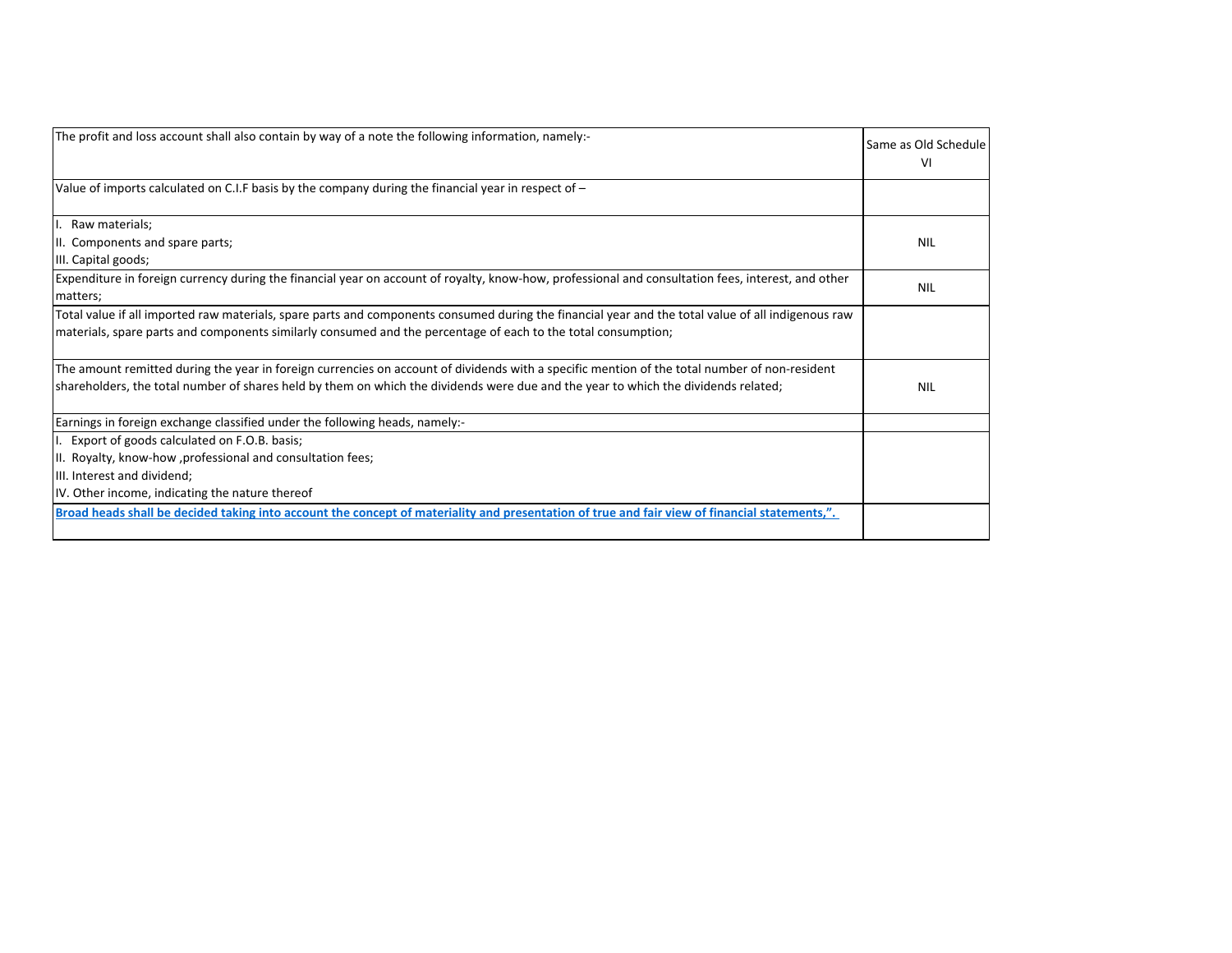# M/s SEQUEL E ROUTERS LIMITED.

# NOTES ANNEXED TO AND FORMING PART OF ACCOUNTS FOR THE YEAR ENDED 31ST MARCH, 2015

## Notes to Balance sheet and Profit & Loss Account

## 1. Significant Accounting Policies-

i) Basis of Accounting:

Financial Statements are prepared under historical cost convention on a accrual basis in accordance with the requirements of the Companies Act. 2013.

- ii) Fixed Assets and Depreciation
	- a) There is No Fixed assets at the end of the Year, hence depreciation is not applicable.
	- ii) INVENTORIES

There is no Inventory hence not applicable.

- iii) MISCELLANEOUS EXPENSES There is Preliminary Expenditure at the year end.
- iv) CONTINGENT LIABILITIES No provision is made for liabilities, which are contingent in nature but, if material the same is disclosed by way of notes to the accounts.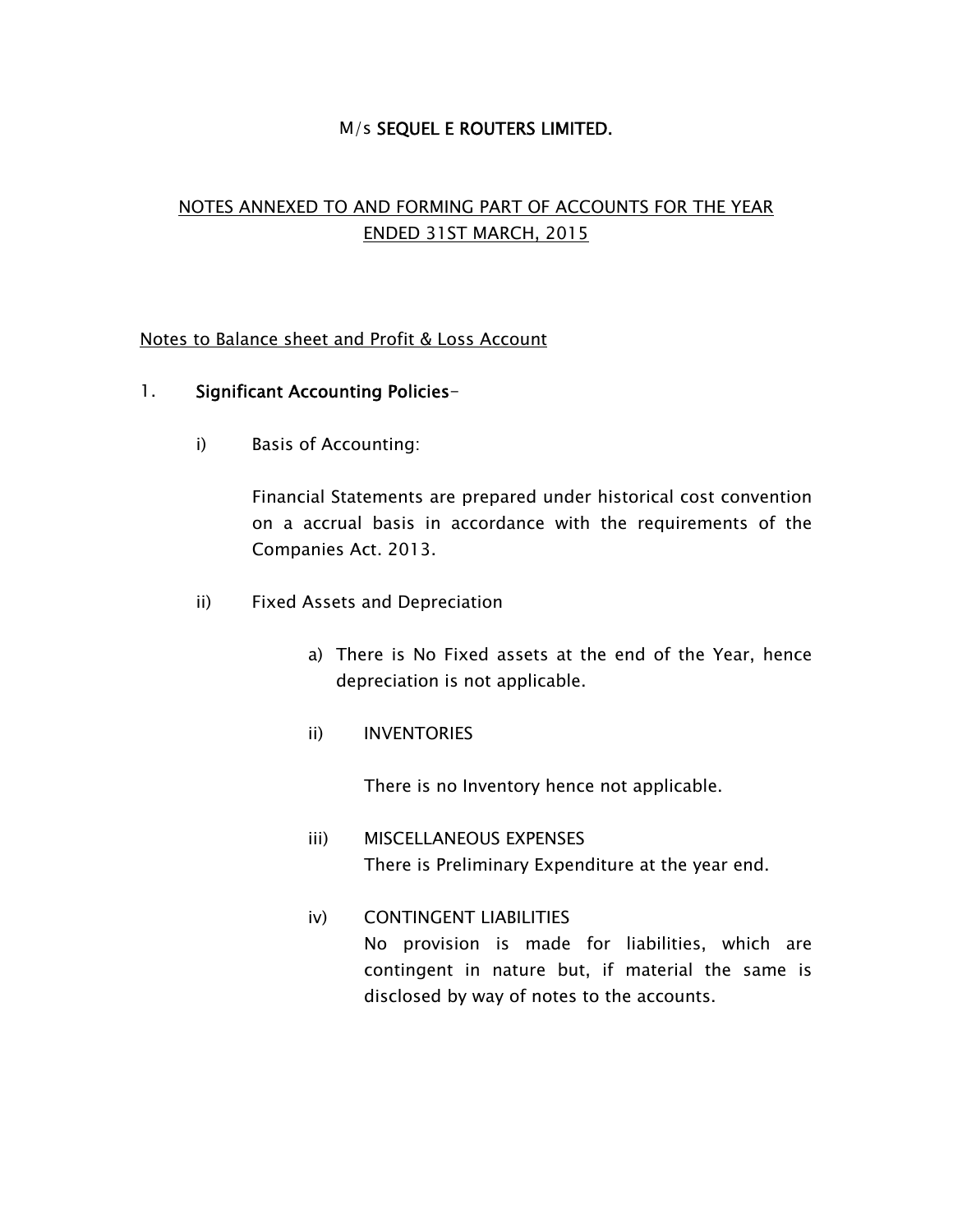# M/s SEQUEL E ROUTERS LIMITED.

# 2. Deferred Tax

Deferred Tax is calculated at the tax rate and laws that have been enacted or subsequently enacted as of the Balance Sheet date and is recognised on timing difference that originate in one period and are capable of reversing in one period and are capable of reversing in one or more subsequent period. Deferred Tax, subject to consideration of prudence are recognised and carried forward only to the extent that they can be realised

Deferred Tax Liability/Assets ------------------------------------- (Rs. in Thousand) On account of Depreciation on Fixed Assets Rs. Nil

3. None of the employees of the Company has crossed the Limits Prescribed u/s. 217 (2A) of the Companies (Particulars of Employees) Amendment Rules, 1988 during the year.

# 4. (a) Value of Import calculates on CIF basis

|                                            |    |                                      | Current year | Previous year |
|--------------------------------------------|----|--------------------------------------|--------------|---------------|
|                                            |    | Raw Material                         | N.A.         | (N.A.)        |
|                                            | 2. | Components & Spare Parts             | N.A.         | (N.A.)        |
| 3.                                         |    | Capital Goods                        | N.A.         | (N.A.)        |
|                                            |    | (b) Expenditure in Foreign Currency  | Nil          | Nil           |
| Amount remitted in foreign currency<br>(c) |    | Nil                                  | Nil          |               |
|                                            |    | onaccount of divided to Non Resident |              |               |

# M/s SEQUEL E ROUTERS LIMITED.

5. Auditors Remuneration

|               | As at      | As at     |
|---------------|------------|-----------|
|               | 2014-2015  | 2013-2014 |
|               | ---------- | ______    |
| a) Audit Fees | 25,000.00  | 15,000.00 |
|               |            |           |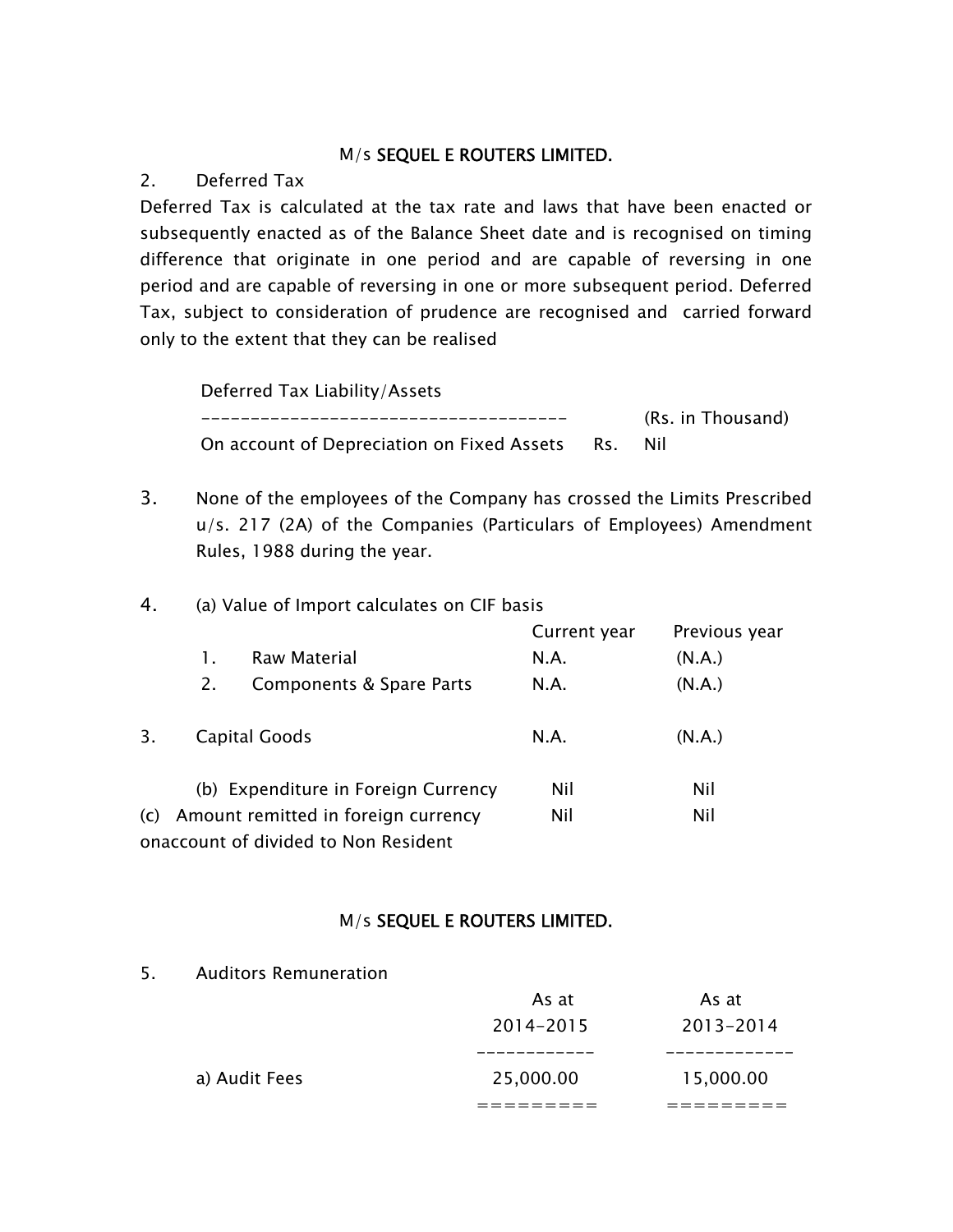6. In the opinion of the Board, Current Assets, Loans and Advances have the value at which they are stated in the Balance Sheet, if realised in the ordinary course of business and are subject to confirmation.

- 7. Additional Information under Schedule III of the Companies Act, 2013: Nil
- 8. Previous Year's figure have been re-grouped / rearranged wherever essential.
- 9. Cash on hand at the year end certified by the management. Moreover we are not physically verified the Cash Balance as on 31-03-2015.

FOR, Gaurang Vora & Associates FOR, SEQUEL E ROUTERS LTD

# CHARTERED ACCOUNTANTS

| $Sd/-$                 | $Sd/-$                  | $Sd/-$          |
|------------------------|-------------------------|-----------------|
| (Gaurang Vora)         | <b>DIRECTOR</b>         | <b>DIRECTOR</b> |
| <b>PROPRIETOR</b>      |                         |                 |
| Membership # 39526     |                         |                 |
| <b>FRN No. 103110W</b> |                         |                 |
|                        |                         |                 |
| PLACE: AHMEDABAD       | <b>PLACE: AHMEDABAD</b> |                 |
| DATE : May 29, 2015    | DATE : May 29, 2015     |                 |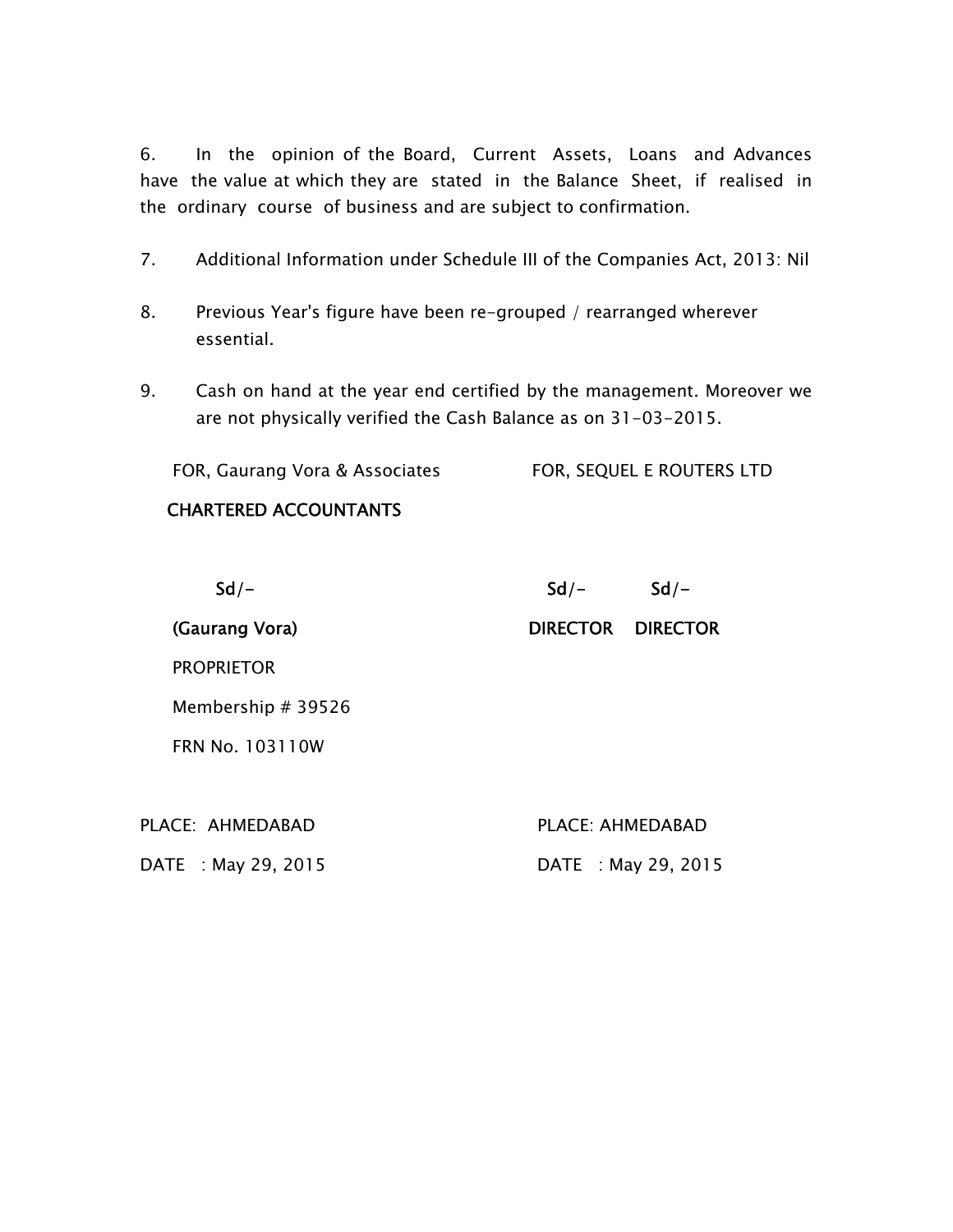#### **SEQUEL E ROUTERS LIMITED CASH FLOW STATEMENT FOR THE YEAR ENDED ON 31ST MARCH, 2015 PURSUANT TO CLAUSE 32 OF LISTING AGREEMENT**

|                                                                         | [Rs. In Lakhs] |            |
|-------------------------------------------------------------------------|----------------|------------|
|                                                                         |                |            |
| <b>Particulars</b>                                                      | 31-03-2015     | 31-03-2014 |
| A. CASH FLOW FROM OPERATIONG ACTIVITIES                                 |                |            |
|                                                                         |                |            |
| Net profit / (Loss) before Tax & Extra ordinary Items                   | 0.75           | (1.11)     |
| Adjustment for ;                                                        |                |            |
| Depreciaiton                                                            | 0.00           | 0.00       |
| Preliminary & Public Issue Exp. Written off                             | 4.02           | 4.02       |
| Operation Profit / Loss Before Working Capital Change                   | 4.77           | 2.91       |
| <b>Adjustment for</b>                                                   |                |            |
| Long Term, Loans Raised                                                 | 0.28           | 0.00       |
| (Increase) / Decreased in current Assets                                | 53.87          | (166.94)   |
| (Increase) / Decreased in current Liabilities                           | (57.61)        | 586.19     |
| Cash Flow After Working Capital Adjustment                              | 1.31           | 422.16     |
| Less: Taxes Paid                                                        | (0.23)         | 0.00       |
| <b>NET CASH FLOW FROM OPERAITON: (A)</b>                                | 1.08           | 422.16     |
| <b>B. CASH FLOW FROM INVESTING ACTIVITIES</b>                           |                |            |
| Sales / (Purchase) of Fixed Assets                                      | 0.00           | 0.00       |
| Sales / (Purchase) of Fixed Investment                                  | 0.00           | (418.53)   |
| NET CASH FLOW FROM INVESTING AVTIVITIES : (B)                           | 0.00           | (418.53)   |
| C. NET INCREASE / DECREASE IN CASH AND<br><b>CASH EQUIVALENTS (A+B)</b> | 1.08           | 3.63       |
| Opening Cash & Cash Equivalents                                         | 4.10           | 0.47       |
| Closoing Cash & Cash Equivalents                                        | 5.18           | 4.10       |

As per our report of even date Annexed

For Gaurang Vora & Associates **For Sequel E Routers Limited.** Firm Registration No :- 103110W Chartered Accountants

Sd/- Gaurang Vora and Sollar Sollars and Sollars Sollars Sollars Sollars Sollars Sollars Sollars Sollars Sollars So Proprietor **Director Director Director Director** Membership No. 39526

Place : Ahmedabad Place : Ahmedabad Place : Ahmedabad

Date : 29th May, 2015 Date : 29th May, 2015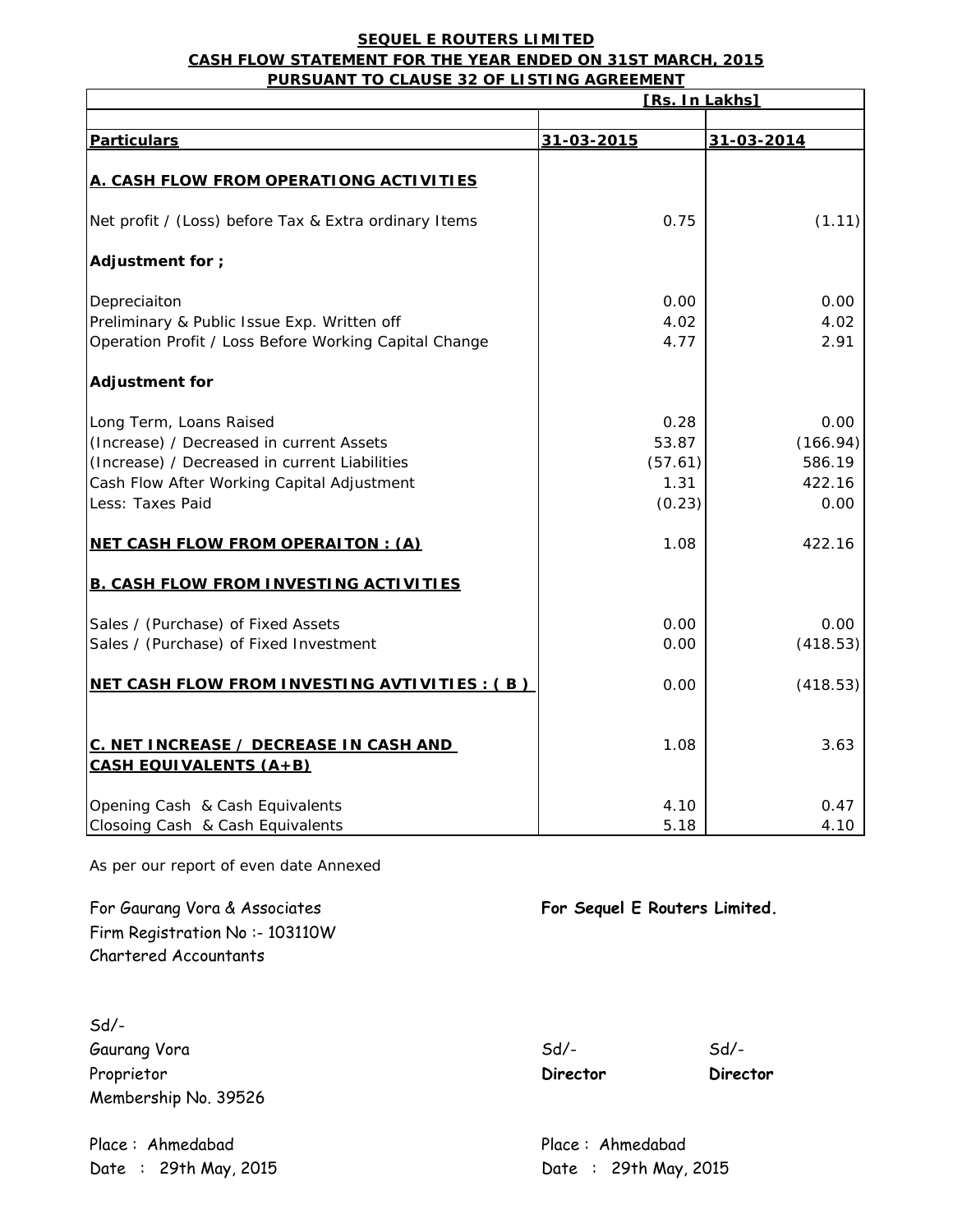# **ATTENDANCE SLIP**

I/We.......................................................................R/o…………………….................................

hereby record my/our presence at the Annual General Meeting of the Company on Wednesday, 30<sup>th</sup> day of September, 2015 at 1.00 P.M at 1, Ankur Complex, 2<sup>nd</sup> Floor, B/H. Town Hall, Opp. Hasubhai Chambers, Ellisbridge, Ahmedabad-380006.

| $DPID$ *:       | Folio No.:     |
|-----------------|----------------|
| Client Id $*$ : | No. of Shares: |

\* Applicable for investors holding shares in electronic form.

Signature of shareholder(s)/proxy

Note:

1. Please fill this attendance slip and hand it over at the entrance of the hall.

2. Please complete the Folio / DP ID-Client ID No. and name, sign this Attendance Slip and hand it over at the Attendance Verification Counter at the ENTRANCE OF THE MEETING HALL.

3. Electronic copy of the Annual Report for 2015 and Notice of the Annual General Meeting (AGM) along with Attendance Slip and Proxy Form is being sent to all the members whose email address is registered with the Company/ Depository Participant unless any member has requested for a hard copy of the same. Members receiving electronic copy and attending the AGM can print copy of this Attendance Slip.

4. Physical copy of the Annual Report for 2015 and Notice of the Annual General Meeting along with Attendance Slip and Proxy Form is sent in the permitted mode(s) to all members whose email is not registered or have requested for a hard copy.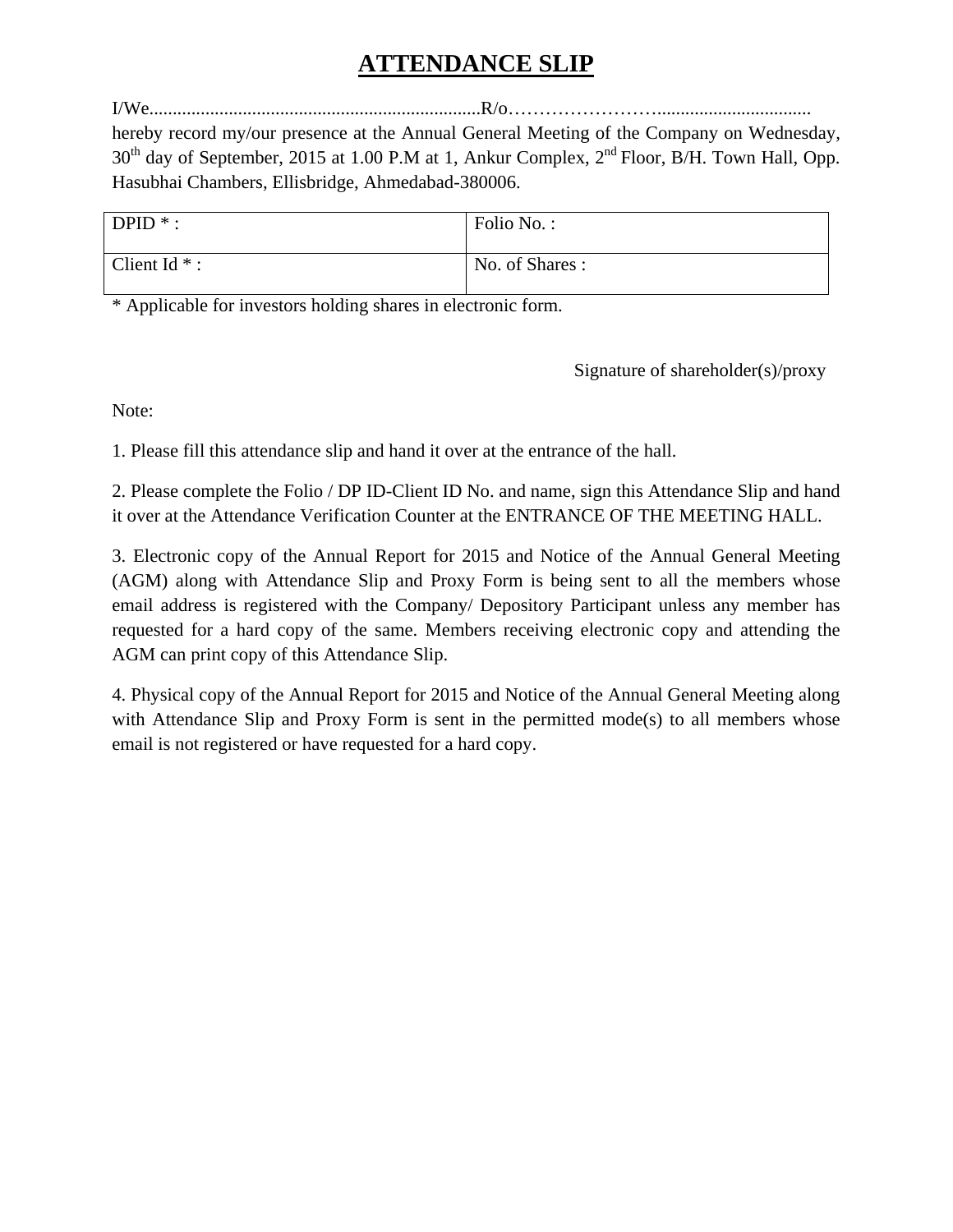# **PROXY FORM**

| Name of the member (s): | E-mail Id:         |
|-------------------------|--------------------|
|                         |                    |
|                         | No. of shares held |
| Registered address:     | Folio No.          |
|                         | DP $ID^*$ .        |
|                         | Client ID*.        |
|                         |                    |

\* Applicable for investors holding shares in electronic form.

I/We being the member(s) of the above named Company hereby appoint:

|                | S.No. Name | Address | Email address |                |
|----------------|------------|---------|---------------|----------------|
|                |            |         |               | or failing him |
|                |            |         |               |                |
| $\overline{2}$ |            |         |               | or failing him |
| 2              |            |         |               |                |
|                |            |         |               |                |

as my/our proxy to attend and vote (on a poll) for me/us and on my/our behalf at the Annual General Meeting of the Company on Wednesday,  $30<sup>th</sup>$  day of September, 2015 at 1, Ankur Complex, 2<sup>nd</sup> Floor, B/H. Town Hall, Opp. Hasubhai Chambers, Ellisbridge, Ahmedabad-380006, and at any adjournment thereof in respect of such resolutions as are indicated below:

\*\* I wish my above Proxy to vote in the manner as indicated in the box below:

| S.No.          | Resolution                                                                                                                                                              | For | Against |
|----------------|-------------------------------------------------------------------------------------------------------------------------------------------------------------------------|-----|---------|
|                | To Adoption of the Audited Profit and Loss Account And Balance<br>sheet for the year ended 31stMarch, 2015                                                              |     |         |
| $\overline{2}$ | To Reappoint Mr. Chandubhai Vaghela Director of the company<br>who retires by rotation                                                                                  |     |         |
| 3              | Appointment of GAURANG VORA & ASSOCIATES, Chartered<br>Accountants, as Auditor of the Company.                                                                          |     |         |
| $\overline{4}$ | To adopt new set of Articles of association of the company in<br>compliance with new companies act, 2013 in place of existing<br>articles of association of the company |     |         |